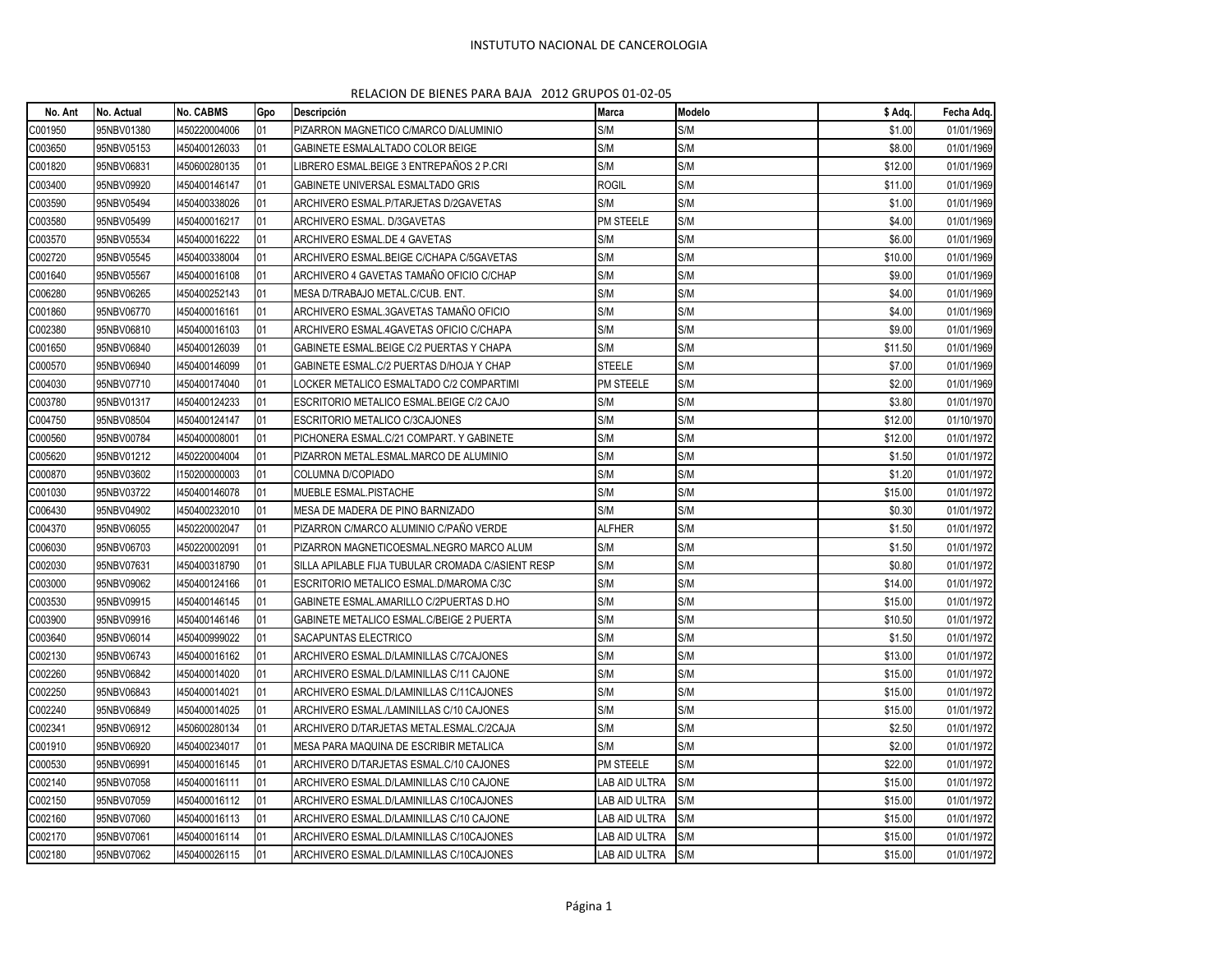| 95NBV07064<br>1450400016117<br>ARCHIVERO ESMAL.D/LAMINILLAS C/11CAJONES<br>LAB AID ULTRA<br>S/M<br>\$15.00<br>01<br>95NBV07065<br>1450400016118<br>01<br>ARCHIVERO ESMAL.D/LAMINILLAS C/7CAJONES<br>LAB AID ULTRA<br>S/M<br>\$13.00<br>S/M<br>95NBV07066<br>01<br>ARCHIVERO ESMAL.D/LAMINILLAS C/7 CAJONES<br>\$13.00<br>1450400016119<br>LAB AID ULTRA<br>95NBV07067<br>1450400016120<br>01<br>ARCHIVERO ESMAL.P/TARJETAS C/11CAJONES<br>LAB AID ULTRA<br>S/M<br>\$15.00<br>S/M<br>95NBV08190<br>1450400124116<br>01<br>ESCRITORIO METALICO ESMAL.BEIGE C/2CAJON<br>S/M<br>\$12.50<br>S/M<br>S/M<br>01<br>\$1.50<br>95NBV08917<br>1450220004045<br>PIZARRON MAGNETICO C/MARCO D/ALUMINIO<br>S/M<br>S/M<br>01<br>\$2.50<br>95NBV09500<br>1450220004058<br>PIZARRON C/MARCO ALUMIN.Y CUB.D COR.CORZ<br>1090000116002<br>01<br>CARRO PORTA EXP. ESMAL. C/CAPACIDAD<br>S/M<br>S/M<br>\$20.00<br>01/01/1974<br>95NBV00380<br>95NBV02034<br>1450600280010<br>01<br>S/M<br>S/M<br>\$12.00<br>VITRINA METALICA ESMAL.C/2PUERTAS<br>01/01/1974<br>95NBV02945<br>1450200002030<br>01<br>PIZARRON D/CORCHO C/MARCO DE ALUMINIO<br>S/M<br>S/M<br>\$1.50<br>01/01/1974<br>S/M<br>S/M<br>95NBV03363<br>1450400008113<br>01<br>ANAQUEL METAL.C/5 ENTREPAÑOS D/90X45<br>\$1.32<br>S/M<br>95NBV05562<br>1450400124079<br>01<br>ESCRITORIO METALICO C/CUBIERTA D/MADERA<br>S/M<br>\$14.00<br>01/01/1974<br>S/M<br>S/M<br>95NBV05569<br>1450600280137<br>01<br>VITRINA 3ENTREPAÑOS 2PUERTAS CRISTAL CHA<br>\$7.00<br>01/01/1974<br><b>CIIASA</b><br>S/M<br>\$8.00<br>95NBV06841<br>1450600280175<br>01<br>VITRINA ESMAL.2ENTREPAÑOS 2PUERTAS CRI<br>01/01/1974<br>S/M<br>95NBV08526<br>1450400124146<br>01<br>ESCRITORIO ESMAL.BEIGE C/CUBOERTA FORMAI<br>S/M<br>\$4.00<br>01/01/1974<br>95NBV09405<br>1450400016241<br>01<br>ARCHIVERO C/4 GAVETAS COLOR BEIGE<br>S/M<br>S/M<br>\$16.00<br>01/01/1974<br>1450400008024<br>01<br>ANAQUEL METAL.D/5ENTREPAÑOS D/90X45<br>S/M<br>S/M<br>\$1.32<br>95NBV01263<br>01/01/1974<br>S/M<br>S/M<br>95NBV03363<br>1450400008113<br>01<br>ANAQUEL METAL.C/5 ENTREPAÑOS D/90X45<br>\$1.32<br>01/01/1974<br>S/M<br>S/M<br>95NBV03934<br>1450400174007<br>01<br>LOCKER D/1 COMPARTIMIENTO<br>\$8.00<br>ARCHIVERO ESMAL.C/4GAVETAS T/OFICIO<br>S/M<br>S/M<br>\$14.00<br>95NBV04002<br>1450400016047<br>01<br>S/M<br>S/M<br>\$1.50<br>95NBV04305<br>1450220002041<br>01<br>PIZARRON D/CORCHO C/MARCO DE ALUMINIO<br>01/01/1974<br>S/M<br>S/M<br>95NBV05562<br>1450400124079<br>01<br>ESCRITORIO METALICO C/CUBIERTA D/MADERA<br>\$14.00<br>01/01/1974<br>S/M<br>S/M<br>95NBV08154<br>1450400016173<br>01<br>ARCHIVERO ESMAL.C/5GAVETAS TAMAÑO CARTA<br>\$16.00<br>01/01/1974<br>S/M<br>95NBV08166<br>1450216006029<br>01<br>MESA METALICA ESMALTADA COLOR BEIGE<br>S/M<br>\$0.80<br>01/01/1974<br>S/M<br>95NBV06099<br>1450400218071<br>01<br>MAQUINA DE ESCRIBIR MECANICA<br>S/M<br>\$15.00<br>01/01/1974<br>S/M<br><b>CIIASA</b><br>\$8.00<br>95NBV06841<br>1450600280175<br>01<br>VITRINA ESMAL.2ENTREPAÑOS 2PUERTAS CRI<br>01/01/1974<br>PIZARRON D.CORCHO C/PAÑO NEGRO<br>S/M<br>S/M<br>95NBV08652<br>1450220002064<br>01<br>\$3.00<br>01/01/1974<br>CAJA FUERTE ESMAL.EN COLOR GRIS<br>S/M<br>S/M<br>\$80.00<br>95NBV09215<br>1450400046002<br>01<br>01/01/1974<br>S/M<br>S/M<br>95NBV09295<br>1450400226040<br>01<br>CALCULADORA IMPRESORA<br>\$8.00<br>S/M<br>S/M<br>95NBV01226<br>1090000116007<br>01<br>PORTA EXPEDIENTES METAL. P/24 CARPETAS<br>\$20.00<br>S/M<br>S/M<br>95NBV02221<br>1450000042109<br>01<br>BANCA 4 PLAZAS BASE METALICA<br>\$3.30<br>S/M<br>S/M<br>\$2.50<br>95NBV02223<br>1450400042110<br>01<br>BANCA 3 PLAZAS BASE METALICA<br><b>STEELE</b><br>S/M<br>95NBV02627<br>1450400016025<br>01<br>ARCHIVERO METLICO DE 4 GAVETAS<br>\$1.78<br>S/M<br>S/M<br>95NBV04212<br>1450400008138<br>01<br>ANAQUEL D/6ENTREPAÑOS D.84X.46X2.02<br>\$1.11<br>S/M<br>95NBV05064<br>1450400122036<br>01<br>MUEBLE D/MADERA D/PINO C/CUBIERTA.<br>S/M<br>\$13.75<br>S/M<br><b>CCD</b><br>95NBV06993<br>1450400250018<br>01<br>MUEBLE P/ENFERMERAS D/MADERA PINO FORRA.<br>\$3.76<br>S/M<br>S/M<br>1450400122068<br>01<br>\$0.70<br>95NBV08172<br>ESCRITORIO DE MADERA C/CUBIERTA FORMAICA<br>01<br>S/M<br>S/M<br>\$13.75<br>95NBV08615<br>60000042038<br>MUEBLE MOSTRADOR P/ENFERMERAS DE MADERA<br>1450400124129<br>01<br>ESCRITORIO METALICO ESMAL.C/CAJON<br>S/M<br>S/M<br>\$1.93<br>95NBV08658<br>S/M<br>S/M<br>95NBV08667<br>1450600280209<br>01<br>VITRINA METALICA<br>\$1.52<br>S/M<br>S/M<br>\$1.93<br>95NBV08741<br>1450400124131<br>01<br>ESCRITORIO METALICO ESMAL.C/CAJON<br>S/M<br>S/M<br>95NBV08846<br>1450400999026<br>01<br>MUEBLE EN MADERA DE PINO FORRADO EN FORM<br>\$10.14 | C002190 | 95NBV07063 | 1450400016116 | 01 | ARCHIVERO ESMAL.D/LAMINILLAS C/11CAJONES | LAB AID ULTRA | S/M | \$15.00 | 01/01/1972 |
|-----------------------------------------------------------------------------------------------------------------------------------------------------------------------------------------------------------------------------------------------------------------------------------------------------------------------------------------------------------------------------------------------------------------------------------------------------------------------------------------------------------------------------------------------------------------------------------------------------------------------------------------------------------------------------------------------------------------------------------------------------------------------------------------------------------------------------------------------------------------------------------------------------------------------------------------------------------------------------------------------------------------------------------------------------------------------------------------------------------------------------------------------------------------------------------------------------------------------------------------------------------------------------------------------------------------------------------------------------------------------------------------------------------------------------------------------------------------------------------------------------------------------------------------------------------------------------------------------------------------------------------------------------------------------------------------------------------------------------------------------------------------------------------------------------------------------------------------------------------------------------------------------------------------------------------------------------------------------------------------------------------------------------------------------------------------------------------------------------------------------------------------------------------------------------------------------------------------------------------------------------------------------------------------------------------------------------------------------------------------------------------------------------------------------------------------------------------------------------------------------------------------------------------------------------------------------------------------------------------------------------------------------------------------------------------------------------------------------------------------------------------------------------------------------------------------------------------------------------------------------------------------------------------------------------------------------------------------------------------------------------------------------------------------------------------------------------------------------------------------------------------------------------------------------------------------------------------------------------------------------------------------------------------------------------------------------------------------------------------------------------------------------------------------------------------------------------------------------------------------------------------------------------------------------------------------------------------------------------------------------------------------------------------------------------------------------------------------------------------------------------------------------------------------------------------------------------------------------------------------------------------------------------------------------------------------------------------------------------------------------------------------------------------------------------------------------------------------------------------------------------------------------------------------------------------------------------------------------------------------------------------------------------------------------------------------------------------------------------------------------------------------------------------------------------------------------------------------------------------------------------------------------------------------------------------------------------------------------------------------------------------------------------------------------------------------------------------------------------|---------|------------|---------------|----|------------------------------------------|---------------|-----|---------|------------|
|                                                                                                                                                                                                                                                                                                                                                                                                                                                                                                                                                                                                                                                                                                                                                                                                                                                                                                                                                                                                                                                                                                                                                                                                                                                                                                                                                                                                                                                                                                                                                                                                                                                                                                                                                                                                                                                                                                                                                                                                                                                                                                                                                                                                                                                                                                                                                                                                                                                                                                                                                                                                                                                                                                                                                                                                                                                                                                                                                                                                                                                                                                                                                                                                                                                                                                                                                                                                                                                                                                                                                                                                                                                                                                                                                                                                                                                                                                                                                                                                                                                                                                                                                                                                                                                                                                                                                                                                                                                                                                                                                                                                                                                                                                                             | C002200 |            |               |    |                                          |               |     |         | 01/01/1972 |
|                                                                                                                                                                                                                                                                                                                                                                                                                                                                                                                                                                                                                                                                                                                                                                                                                                                                                                                                                                                                                                                                                                                                                                                                                                                                                                                                                                                                                                                                                                                                                                                                                                                                                                                                                                                                                                                                                                                                                                                                                                                                                                                                                                                                                                                                                                                                                                                                                                                                                                                                                                                                                                                                                                                                                                                                                                                                                                                                                                                                                                                                                                                                                                                                                                                                                                                                                                                                                                                                                                                                                                                                                                                                                                                                                                                                                                                                                                                                                                                                                                                                                                                                                                                                                                                                                                                                                                                                                                                                                                                                                                                                                                                                                                                             | C002210 |            |               |    |                                          |               |     |         | 01/01/1972 |
|                                                                                                                                                                                                                                                                                                                                                                                                                                                                                                                                                                                                                                                                                                                                                                                                                                                                                                                                                                                                                                                                                                                                                                                                                                                                                                                                                                                                                                                                                                                                                                                                                                                                                                                                                                                                                                                                                                                                                                                                                                                                                                                                                                                                                                                                                                                                                                                                                                                                                                                                                                                                                                                                                                                                                                                                                                                                                                                                                                                                                                                                                                                                                                                                                                                                                                                                                                                                                                                                                                                                                                                                                                                                                                                                                                                                                                                                                                                                                                                                                                                                                                                                                                                                                                                                                                                                                                                                                                                                                                                                                                                                                                                                                                                             | C002220 |            |               |    |                                          |               |     |         | 01/01/1972 |
|                                                                                                                                                                                                                                                                                                                                                                                                                                                                                                                                                                                                                                                                                                                                                                                                                                                                                                                                                                                                                                                                                                                                                                                                                                                                                                                                                                                                                                                                                                                                                                                                                                                                                                                                                                                                                                                                                                                                                                                                                                                                                                                                                                                                                                                                                                                                                                                                                                                                                                                                                                                                                                                                                                                                                                                                                                                                                                                                                                                                                                                                                                                                                                                                                                                                                                                                                                                                                                                                                                                                                                                                                                                                                                                                                                                                                                                                                                                                                                                                                                                                                                                                                                                                                                                                                                                                                                                                                                                                                                                                                                                                                                                                                                                             | C002060 |            |               |    |                                          |               |     |         | 01/01/1972 |
|                                                                                                                                                                                                                                                                                                                                                                                                                                                                                                                                                                                                                                                                                                                                                                                                                                                                                                                                                                                                                                                                                                                                                                                                                                                                                                                                                                                                                                                                                                                                                                                                                                                                                                                                                                                                                                                                                                                                                                                                                                                                                                                                                                                                                                                                                                                                                                                                                                                                                                                                                                                                                                                                                                                                                                                                                                                                                                                                                                                                                                                                                                                                                                                                                                                                                                                                                                                                                                                                                                                                                                                                                                                                                                                                                                                                                                                                                                                                                                                                                                                                                                                                                                                                                                                                                                                                                                                                                                                                                                                                                                                                                                                                                                                             | C003750 |            |               |    |                                          |               |     |         | 01/01/1972 |
|                                                                                                                                                                                                                                                                                                                                                                                                                                                                                                                                                                                                                                                                                                                                                                                                                                                                                                                                                                                                                                                                                                                                                                                                                                                                                                                                                                                                                                                                                                                                                                                                                                                                                                                                                                                                                                                                                                                                                                                                                                                                                                                                                                                                                                                                                                                                                                                                                                                                                                                                                                                                                                                                                                                                                                                                                                                                                                                                                                                                                                                                                                                                                                                                                                                                                                                                                                                                                                                                                                                                                                                                                                                                                                                                                                                                                                                                                                                                                                                                                                                                                                                                                                                                                                                                                                                                                                                                                                                                                                                                                                                                                                                                                                                             | C003330 |            |               |    |                                          |               |     |         | 01/01/1972 |
|                                                                                                                                                                                                                                                                                                                                                                                                                                                                                                                                                                                                                                                                                                                                                                                                                                                                                                                                                                                                                                                                                                                                                                                                                                                                                                                                                                                                                                                                                                                                                                                                                                                                                                                                                                                                                                                                                                                                                                                                                                                                                                                                                                                                                                                                                                                                                                                                                                                                                                                                                                                                                                                                                                                                                                                                                                                                                                                                                                                                                                                                                                                                                                                                                                                                                                                                                                                                                                                                                                                                                                                                                                                                                                                                                                                                                                                                                                                                                                                                                                                                                                                                                                                                                                                                                                                                                                                                                                                                                                                                                                                                                                                                                                                             | C004300 |            |               |    |                                          |               |     |         | 01/01/1972 |
|                                                                                                                                                                                                                                                                                                                                                                                                                                                                                                                                                                                                                                                                                                                                                                                                                                                                                                                                                                                                                                                                                                                                                                                                                                                                                                                                                                                                                                                                                                                                                                                                                                                                                                                                                                                                                                                                                                                                                                                                                                                                                                                                                                                                                                                                                                                                                                                                                                                                                                                                                                                                                                                                                                                                                                                                                                                                                                                                                                                                                                                                                                                                                                                                                                                                                                                                                                                                                                                                                                                                                                                                                                                                                                                                                                                                                                                                                                                                                                                                                                                                                                                                                                                                                                                                                                                                                                                                                                                                                                                                                                                                                                                                                                                             | C005740 |            |               |    |                                          |               |     |         |            |
|                                                                                                                                                                                                                                                                                                                                                                                                                                                                                                                                                                                                                                                                                                                                                                                                                                                                                                                                                                                                                                                                                                                                                                                                                                                                                                                                                                                                                                                                                                                                                                                                                                                                                                                                                                                                                                                                                                                                                                                                                                                                                                                                                                                                                                                                                                                                                                                                                                                                                                                                                                                                                                                                                                                                                                                                                                                                                                                                                                                                                                                                                                                                                                                                                                                                                                                                                                                                                                                                                                                                                                                                                                                                                                                                                                                                                                                                                                                                                                                                                                                                                                                                                                                                                                                                                                                                                                                                                                                                                                                                                                                                                                                                                                                             | C004950 |            |               |    |                                          |               |     |         |            |
|                                                                                                                                                                                                                                                                                                                                                                                                                                                                                                                                                                                                                                                                                                                                                                                                                                                                                                                                                                                                                                                                                                                                                                                                                                                                                                                                                                                                                                                                                                                                                                                                                                                                                                                                                                                                                                                                                                                                                                                                                                                                                                                                                                                                                                                                                                                                                                                                                                                                                                                                                                                                                                                                                                                                                                                                                                                                                                                                                                                                                                                                                                                                                                                                                                                                                                                                                                                                                                                                                                                                                                                                                                                                                                                                                                                                                                                                                                                                                                                                                                                                                                                                                                                                                                                                                                                                                                                                                                                                                                                                                                                                                                                                                                                             | C005690 |            |               |    |                                          |               |     |         |            |
|                                                                                                                                                                                                                                                                                                                                                                                                                                                                                                                                                                                                                                                                                                                                                                                                                                                                                                                                                                                                                                                                                                                                                                                                                                                                                                                                                                                                                                                                                                                                                                                                                                                                                                                                                                                                                                                                                                                                                                                                                                                                                                                                                                                                                                                                                                                                                                                                                                                                                                                                                                                                                                                                                                                                                                                                                                                                                                                                                                                                                                                                                                                                                                                                                                                                                                                                                                                                                                                                                                                                                                                                                                                                                                                                                                                                                                                                                                                                                                                                                                                                                                                                                                                                                                                                                                                                                                                                                                                                                                                                                                                                                                                                                                                             | B016440 |            |               |    |                                          |               |     |         | 01/01/1974 |
|                                                                                                                                                                                                                                                                                                                                                                                                                                                                                                                                                                                                                                                                                                                                                                                                                                                                                                                                                                                                                                                                                                                                                                                                                                                                                                                                                                                                                                                                                                                                                                                                                                                                                                                                                                                                                                                                                                                                                                                                                                                                                                                                                                                                                                                                                                                                                                                                                                                                                                                                                                                                                                                                                                                                                                                                                                                                                                                                                                                                                                                                                                                                                                                                                                                                                                                                                                                                                                                                                                                                                                                                                                                                                                                                                                                                                                                                                                                                                                                                                                                                                                                                                                                                                                                                                                                                                                                                                                                                                                                                                                                                                                                                                                                             | C000620 |            |               |    |                                          |               |     |         |            |
|                                                                                                                                                                                                                                                                                                                                                                                                                                                                                                                                                                                                                                                                                                                                                                                                                                                                                                                                                                                                                                                                                                                                                                                                                                                                                                                                                                                                                                                                                                                                                                                                                                                                                                                                                                                                                                                                                                                                                                                                                                                                                                                                                                                                                                                                                                                                                                                                                                                                                                                                                                                                                                                                                                                                                                                                                                                                                                                                                                                                                                                                                                                                                                                                                                                                                                                                                                                                                                                                                                                                                                                                                                                                                                                                                                                                                                                                                                                                                                                                                                                                                                                                                                                                                                                                                                                                                                                                                                                                                                                                                                                                                                                                                                                             | C001930 |            |               |    |                                          |               |     |         |            |
|                                                                                                                                                                                                                                                                                                                                                                                                                                                                                                                                                                                                                                                                                                                                                                                                                                                                                                                                                                                                                                                                                                                                                                                                                                                                                                                                                                                                                                                                                                                                                                                                                                                                                                                                                                                                                                                                                                                                                                                                                                                                                                                                                                                                                                                                                                                                                                                                                                                                                                                                                                                                                                                                                                                                                                                                                                                                                                                                                                                                                                                                                                                                                                                                                                                                                                                                                                                                                                                                                                                                                                                                                                                                                                                                                                                                                                                                                                                                                                                                                                                                                                                                                                                                                                                                                                                                                                                                                                                                                                                                                                                                                                                                                                                             | C001940 |            |               |    |                                          |               |     |         |            |
|                                                                                                                                                                                                                                                                                                                                                                                                                                                                                                                                                                                                                                                                                                                                                                                                                                                                                                                                                                                                                                                                                                                                                                                                                                                                                                                                                                                                                                                                                                                                                                                                                                                                                                                                                                                                                                                                                                                                                                                                                                                                                                                                                                                                                                                                                                                                                                                                                                                                                                                                                                                                                                                                                                                                                                                                                                                                                                                                                                                                                                                                                                                                                                                                                                                                                                                                                                                                                                                                                                                                                                                                                                                                                                                                                                                                                                                                                                                                                                                                                                                                                                                                                                                                                                                                                                                                                                                                                                                                                                                                                                                                                                                                                                                             | C003600 |            |               |    |                                          |               |     |         |            |
|                                                                                                                                                                                                                                                                                                                                                                                                                                                                                                                                                                                                                                                                                                                                                                                                                                                                                                                                                                                                                                                                                                                                                                                                                                                                                                                                                                                                                                                                                                                                                                                                                                                                                                                                                                                                                                                                                                                                                                                                                                                                                                                                                                                                                                                                                                                                                                                                                                                                                                                                                                                                                                                                                                                                                                                                                                                                                                                                                                                                                                                                                                                                                                                                                                                                                                                                                                                                                                                                                                                                                                                                                                                                                                                                                                                                                                                                                                                                                                                                                                                                                                                                                                                                                                                                                                                                                                                                                                                                                                                                                                                                                                                                                                                             | C006690 |            |               |    |                                          |               |     |         |            |
|                                                                                                                                                                                                                                                                                                                                                                                                                                                                                                                                                                                                                                                                                                                                                                                                                                                                                                                                                                                                                                                                                                                                                                                                                                                                                                                                                                                                                                                                                                                                                                                                                                                                                                                                                                                                                                                                                                                                                                                                                                                                                                                                                                                                                                                                                                                                                                                                                                                                                                                                                                                                                                                                                                                                                                                                                                                                                                                                                                                                                                                                                                                                                                                                                                                                                                                                                                                                                                                                                                                                                                                                                                                                                                                                                                                                                                                                                                                                                                                                                                                                                                                                                                                                                                                                                                                                                                                                                                                                                                                                                                                                                                                                                                                             | B016850 |            |               |    |                                          |               |     |         |            |
|                                                                                                                                                                                                                                                                                                                                                                                                                                                                                                                                                                                                                                                                                                                                                                                                                                                                                                                                                                                                                                                                                                                                                                                                                                                                                                                                                                                                                                                                                                                                                                                                                                                                                                                                                                                                                                                                                                                                                                                                                                                                                                                                                                                                                                                                                                                                                                                                                                                                                                                                                                                                                                                                                                                                                                                                                                                                                                                                                                                                                                                                                                                                                                                                                                                                                                                                                                                                                                                                                                                                                                                                                                                                                                                                                                                                                                                                                                                                                                                                                                                                                                                                                                                                                                                                                                                                                                                                                                                                                                                                                                                                                                                                                                                             | B016440 |            |               |    |                                          |               |     |         |            |
|                                                                                                                                                                                                                                                                                                                                                                                                                                                                                                                                                                                                                                                                                                                                                                                                                                                                                                                                                                                                                                                                                                                                                                                                                                                                                                                                                                                                                                                                                                                                                                                                                                                                                                                                                                                                                                                                                                                                                                                                                                                                                                                                                                                                                                                                                                                                                                                                                                                                                                                                                                                                                                                                                                                                                                                                                                                                                                                                                                                                                                                                                                                                                                                                                                                                                                                                                                                                                                                                                                                                                                                                                                                                                                                                                                                                                                                                                                                                                                                                                                                                                                                                                                                                                                                                                                                                                                                                                                                                                                                                                                                                                                                                                                                             | C001270 |            |               |    |                                          |               |     |         | 01/01/1974 |
|                                                                                                                                                                                                                                                                                                                                                                                                                                                                                                                                                                                                                                                                                                                                                                                                                                                                                                                                                                                                                                                                                                                                                                                                                                                                                                                                                                                                                                                                                                                                                                                                                                                                                                                                                                                                                                                                                                                                                                                                                                                                                                                                                                                                                                                                                                                                                                                                                                                                                                                                                                                                                                                                                                                                                                                                                                                                                                                                                                                                                                                                                                                                                                                                                                                                                                                                                                                                                                                                                                                                                                                                                                                                                                                                                                                                                                                                                                                                                                                                                                                                                                                                                                                                                                                                                                                                                                                                                                                                                                                                                                                                                                                                                                                             | C000520 |            |               |    |                                          |               |     |         | 01/01/1974 |
|                                                                                                                                                                                                                                                                                                                                                                                                                                                                                                                                                                                                                                                                                                                                                                                                                                                                                                                                                                                                                                                                                                                                                                                                                                                                                                                                                                                                                                                                                                                                                                                                                                                                                                                                                                                                                                                                                                                                                                                                                                                                                                                                                                                                                                                                                                                                                                                                                                                                                                                                                                                                                                                                                                                                                                                                                                                                                                                                                                                                                                                                                                                                                                                                                                                                                                                                                                                                                                                                                                                                                                                                                                                                                                                                                                                                                                                                                                                                                                                                                                                                                                                                                                                                                                                                                                                                                                                                                                                                                                                                                                                                                                                                                                                             | C005680 |            |               |    |                                          |               |     |         |            |
|                                                                                                                                                                                                                                                                                                                                                                                                                                                                                                                                                                                                                                                                                                                                                                                                                                                                                                                                                                                                                                                                                                                                                                                                                                                                                                                                                                                                                                                                                                                                                                                                                                                                                                                                                                                                                                                                                                                                                                                                                                                                                                                                                                                                                                                                                                                                                                                                                                                                                                                                                                                                                                                                                                                                                                                                                                                                                                                                                                                                                                                                                                                                                                                                                                                                                                                                                                                                                                                                                                                                                                                                                                                                                                                                                                                                                                                                                                                                                                                                                                                                                                                                                                                                                                                                                                                                                                                                                                                                                                                                                                                                                                                                                                                             | C000620 |            |               |    |                                          |               |     |         |            |
|                                                                                                                                                                                                                                                                                                                                                                                                                                                                                                                                                                                                                                                                                                                                                                                                                                                                                                                                                                                                                                                                                                                                                                                                                                                                                                                                                                                                                                                                                                                                                                                                                                                                                                                                                                                                                                                                                                                                                                                                                                                                                                                                                                                                                                                                                                                                                                                                                                                                                                                                                                                                                                                                                                                                                                                                                                                                                                                                                                                                                                                                                                                                                                                                                                                                                                                                                                                                                                                                                                                                                                                                                                                                                                                                                                                                                                                                                                                                                                                                                                                                                                                                                                                                                                                                                                                                                                                                                                                                                                                                                                                                                                                                                                                             | C000700 |            |               |    |                                          |               |     |         |            |
|                                                                                                                                                                                                                                                                                                                                                                                                                                                                                                                                                                                                                                                                                                                                                                                                                                                                                                                                                                                                                                                                                                                                                                                                                                                                                                                                                                                                                                                                                                                                                                                                                                                                                                                                                                                                                                                                                                                                                                                                                                                                                                                                                                                                                                                                                                                                                                                                                                                                                                                                                                                                                                                                                                                                                                                                                                                                                                                                                                                                                                                                                                                                                                                                                                                                                                                                                                                                                                                                                                                                                                                                                                                                                                                                                                                                                                                                                                                                                                                                                                                                                                                                                                                                                                                                                                                                                                                                                                                                                                                                                                                                                                                                                                                             | C004350 |            |               |    |                                          |               |     |         |            |
|                                                                                                                                                                                                                                                                                                                                                                                                                                                                                                                                                                                                                                                                                                                                                                                                                                                                                                                                                                                                                                                                                                                                                                                                                                                                                                                                                                                                                                                                                                                                                                                                                                                                                                                                                                                                                                                                                                                                                                                                                                                                                                                                                                                                                                                                                                                                                                                                                                                                                                                                                                                                                                                                                                                                                                                                                                                                                                                                                                                                                                                                                                                                                                                                                                                                                                                                                                                                                                                                                                                                                                                                                                                                                                                                                                                                                                                                                                                                                                                                                                                                                                                                                                                                                                                                                                                                                                                                                                                                                                                                                                                                                                                                                                                             | C004380 |            |               |    |                                          |               |     |         |            |
|                                                                                                                                                                                                                                                                                                                                                                                                                                                                                                                                                                                                                                                                                                                                                                                                                                                                                                                                                                                                                                                                                                                                                                                                                                                                                                                                                                                                                                                                                                                                                                                                                                                                                                                                                                                                                                                                                                                                                                                                                                                                                                                                                                                                                                                                                                                                                                                                                                                                                                                                                                                                                                                                                                                                                                                                                                                                                                                                                                                                                                                                                                                                                                                                                                                                                                                                                                                                                                                                                                                                                                                                                                                                                                                                                                                                                                                                                                                                                                                                                                                                                                                                                                                                                                                                                                                                                                                                                                                                                                                                                                                                                                                                                                                             | C001940 |            |               |    |                                          |               |     |         |            |
|                                                                                                                                                                                                                                                                                                                                                                                                                                                                                                                                                                                                                                                                                                                                                                                                                                                                                                                                                                                                                                                                                                                                                                                                                                                                                                                                                                                                                                                                                                                                                                                                                                                                                                                                                                                                                                                                                                                                                                                                                                                                                                                                                                                                                                                                                                                                                                                                                                                                                                                                                                                                                                                                                                                                                                                                                                                                                                                                                                                                                                                                                                                                                                                                                                                                                                                                                                                                                                                                                                                                                                                                                                                                                                                                                                                                                                                                                                                                                                                                                                                                                                                                                                                                                                                                                                                                                                                                                                                                                                                                                                                                                                                                                                                             | C003340 |            |               |    |                                          |               |     |         |            |
|                                                                                                                                                                                                                                                                                                                                                                                                                                                                                                                                                                                                                                                                                                                                                                                                                                                                                                                                                                                                                                                                                                                                                                                                                                                                                                                                                                                                                                                                                                                                                                                                                                                                                                                                                                                                                                                                                                                                                                                                                                                                                                                                                                                                                                                                                                                                                                                                                                                                                                                                                                                                                                                                                                                                                                                                                                                                                                                                                                                                                                                                                                                                                                                                                                                                                                                                                                                                                                                                                                                                                                                                                                                                                                                                                                                                                                                                                                                                                                                                                                                                                                                                                                                                                                                                                                                                                                                                                                                                                                                                                                                                                                                                                                                             | C000920 |            |               |    |                                          |               |     |         |            |
|                                                                                                                                                                                                                                                                                                                                                                                                                                                                                                                                                                                                                                                                                                                                                                                                                                                                                                                                                                                                                                                                                                                                                                                                                                                                                                                                                                                                                                                                                                                                                                                                                                                                                                                                                                                                                                                                                                                                                                                                                                                                                                                                                                                                                                                                                                                                                                                                                                                                                                                                                                                                                                                                                                                                                                                                                                                                                                                                                                                                                                                                                                                                                                                                                                                                                                                                                                                                                                                                                                                                                                                                                                                                                                                                                                                                                                                                                                                                                                                                                                                                                                                                                                                                                                                                                                                                                                                                                                                                                                                                                                                                                                                                                                                             | C000970 |            |               |    |                                          |               |     |         | 01/01/1978 |
|                                                                                                                                                                                                                                                                                                                                                                                                                                                                                                                                                                                                                                                                                                                                                                                                                                                                                                                                                                                                                                                                                                                                                                                                                                                                                                                                                                                                                                                                                                                                                                                                                                                                                                                                                                                                                                                                                                                                                                                                                                                                                                                                                                                                                                                                                                                                                                                                                                                                                                                                                                                                                                                                                                                                                                                                                                                                                                                                                                                                                                                                                                                                                                                                                                                                                                                                                                                                                                                                                                                                                                                                                                                                                                                                                                                                                                                                                                                                                                                                                                                                                                                                                                                                                                                                                                                                                                                                                                                                                                                                                                                                                                                                                                                             | C005580 |            |               |    |                                          |               |     |         | 01/01/1979 |
|                                                                                                                                                                                                                                                                                                                                                                                                                                                                                                                                                                                                                                                                                                                                                                                                                                                                                                                                                                                                                                                                                                                                                                                                                                                                                                                                                                                                                                                                                                                                                                                                                                                                                                                                                                                                                                                                                                                                                                                                                                                                                                                                                                                                                                                                                                                                                                                                                                                                                                                                                                                                                                                                                                                                                                                                                                                                                                                                                                                                                                                                                                                                                                                                                                                                                                                                                                                                                                                                                                                                                                                                                                                                                                                                                                                                                                                                                                                                                                                                                                                                                                                                                                                                                                                                                                                                                                                                                                                                                                                                                                                                                                                                                                                             | B027880 |            |               |    |                                          |               |     |         | 01/01/1979 |
|                                                                                                                                                                                                                                                                                                                                                                                                                                                                                                                                                                                                                                                                                                                                                                                                                                                                                                                                                                                                                                                                                                                                                                                                                                                                                                                                                                                                                                                                                                                                                                                                                                                                                                                                                                                                                                                                                                                                                                                                                                                                                                                                                                                                                                                                                                                                                                                                                                                                                                                                                                                                                                                                                                                                                                                                                                                                                                                                                                                                                                                                                                                                                                                                                                                                                                                                                                                                                                                                                                                                                                                                                                                                                                                                                                                                                                                                                                                                                                                                                                                                                                                                                                                                                                                                                                                                                                                                                                                                                                                                                                                                                                                                                                                             | B027960 |            |               |    |                                          |               |     |         | 01/01/1979 |
|                                                                                                                                                                                                                                                                                                                                                                                                                                                                                                                                                                                                                                                                                                                                                                                                                                                                                                                                                                                                                                                                                                                                                                                                                                                                                                                                                                                                                                                                                                                                                                                                                                                                                                                                                                                                                                                                                                                                                                                                                                                                                                                                                                                                                                                                                                                                                                                                                                                                                                                                                                                                                                                                                                                                                                                                                                                                                                                                                                                                                                                                                                                                                                                                                                                                                                                                                                                                                                                                                                                                                                                                                                                                                                                                                                                                                                                                                                                                                                                                                                                                                                                                                                                                                                                                                                                                                                                                                                                                                                                                                                                                                                                                                                                             | B028180 |            |               |    |                                          |               |     |         | 01/01/1979 |
|                                                                                                                                                                                                                                                                                                                                                                                                                                                                                                                                                                                                                                                                                                                                                                                                                                                                                                                                                                                                                                                                                                                                                                                                                                                                                                                                                                                                                                                                                                                                                                                                                                                                                                                                                                                                                                                                                                                                                                                                                                                                                                                                                                                                                                                                                                                                                                                                                                                                                                                                                                                                                                                                                                                                                                                                                                                                                                                                                                                                                                                                                                                                                                                                                                                                                                                                                                                                                                                                                                                                                                                                                                                                                                                                                                                                                                                                                                                                                                                                                                                                                                                                                                                                                                                                                                                                                                                                                                                                                                                                                                                                                                                                                                                             | B017020 |            |               |    |                                          |               |     |         | 01/01/1979 |
|                                                                                                                                                                                                                                                                                                                                                                                                                                                                                                                                                                                                                                                                                                                                                                                                                                                                                                                                                                                                                                                                                                                                                                                                                                                                                                                                                                                                                                                                                                                                                                                                                                                                                                                                                                                                                                                                                                                                                                                                                                                                                                                                                                                                                                                                                                                                                                                                                                                                                                                                                                                                                                                                                                                                                                                                                                                                                                                                                                                                                                                                                                                                                                                                                                                                                                                                                                                                                                                                                                                                                                                                                                                                                                                                                                                                                                                                                                                                                                                                                                                                                                                                                                                                                                                                                                                                                                                                                                                                                                                                                                                                                                                                                                                             | B013450 |            |               |    |                                          |               |     |         | 01/01/1979 |
|                                                                                                                                                                                                                                                                                                                                                                                                                                                                                                                                                                                                                                                                                                                                                                                                                                                                                                                                                                                                                                                                                                                                                                                                                                                                                                                                                                                                                                                                                                                                                                                                                                                                                                                                                                                                                                                                                                                                                                                                                                                                                                                                                                                                                                                                                                                                                                                                                                                                                                                                                                                                                                                                                                                                                                                                                                                                                                                                                                                                                                                                                                                                                                                                                                                                                                                                                                                                                                                                                                                                                                                                                                                                                                                                                                                                                                                                                                                                                                                                                                                                                                                                                                                                                                                                                                                                                                                                                                                                                                                                                                                                                                                                                                                             | B002320 |            |               |    |                                          |               |     |         | 01/01/1979 |
|                                                                                                                                                                                                                                                                                                                                                                                                                                                                                                                                                                                                                                                                                                                                                                                                                                                                                                                                                                                                                                                                                                                                                                                                                                                                                                                                                                                                                                                                                                                                                                                                                                                                                                                                                                                                                                                                                                                                                                                                                                                                                                                                                                                                                                                                                                                                                                                                                                                                                                                                                                                                                                                                                                                                                                                                                                                                                                                                                                                                                                                                                                                                                                                                                                                                                                                                                                                                                                                                                                                                                                                                                                                                                                                                                                                                                                                                                                                                                                                                                                                                                                                                                                                                                                                                                                                                                                                                                                                                                                                                                                                                                                                                                                                             | B018710 |            |               |    |                                          |               |     |         | 03/12/1979 |
|                                                                                                                                                                                                                                                                                                                                                                                                                                                                                                                                                                                                                                                                                                                                                                                                                                                                                                                                                                                                                                                                                                                                                                                                                                                                                                                                                                                                                                                                                                                                                                                                                                                                                                                                                                                                                                                                                                                                                                                                                                                                                                                                                                                                                                                                                                                                                                                                                                                                                                                                                                                                                                                                                                                                                                                                                                                                                                                                                                                                                                                                                                                                                                                                                                                                                                                                                                                                                                                                                                                                                                                                                                                                                                                                                                                                                                                                                                                                                                                                                                                                                                                                                                                                                                                                                                                                                                                                                                                                                                                                                                                                                                                                                                                             | B006560 |            |               |    |                                          |               |     |         | 01/01/1979 |
|                                                                                                                                                                                                                                                                                                                                                                                                                                                                                                                                                                                                                                                                                                                                                                                                                                                                                                                                                                                                                                                                                                                                                                                                                                                                                                                                                                                                                                                                                                                                                                                                                                                                                                                                                                                                                                                                                                                                                                                                                                                                                                                                                                                                                                                                                                                                                                                                                                                                                                                                                                                                                                                                                                                                                                                                                                                                                                                                                                                                                                                                                                                                                                                                                                                                                                                                                                                                                                                                                                                                                                                                                                                                                                                                                                                                                                                                                                                                                                                                                                                                                                                                                                                                                                                                                                                                                                                                                                                                                                                                                                                                                                                                                                                             | B027570 |            |               |    |                                          |               |     |         | 01/01/1979 |
|                                                                                                                                                                                                                                                                                                                                                                                                                                                                                                                                                                                                                                                                                                                                                                                                                                                                                                                                                                                                                                                                                                                                                                                                                                                                                                                                                                                                                                                                                                                                                                                                                                                                                                                                                                                                                                                                                                                                                                                                                                                                                                                                                                                                                                                                                                                                                                                                                                                                                                                                                                                                                                                                                                                                                                                                                                                                                                                                                                                                                                                                                                                                                                                                                                                                                                                                                                                                                                                                                                                                                                                                                                                                                                                                                                                                                                                                                                                                                                                                                                                                                                                                                                                                                                                                                                                                                                                                                                                                                                                                                                                                                                                                                                                             | B027630 |            |               |    |                                          |               |     |         | 01/01/1979 |
|                                                                                                                                                                                                                                                                                                                                                                                                                                                                                                                                                                                                                                                                                                                                                                                                                                                                                                                                                                                                                                                                                                                                                                                                                                                                                                                                                                                                                                                                                                                                                                                                                                                                                                                                                                                                                                                                                                                                                                                                                                                                                                                                                                                                                                                                                                                                                                                                                                                                                                                                                                                                                                                                                                                                                                                                                                                                                                                                                                                                                                                                                                                                                                                                                                                                                                                                                                                                                                                                                                                                                                                                                                                                                                                                                                                                                                                                                                                                                                                                                                                                                                                                                                                                                                                                                                                                                                                                                                                                                                                                                                                                                                                                                                                             | B027770 |            |               |    |                                          |               |     |         | 01/01/1979 |
|                                                                                                                                                                                                                                                                                                                                                                                                                                                                                                                                                                                                                                                                                                                                                                                                                                                                                                                                                                                                                                                                                                                                                                                                                                                                                                                                                                                                                                                                                                                                                                                                                                                                                                                                                                                                                                                                                                                                                                                                                                                                                                                                                                                                                                                                                                                                                                                                                                                                                                                                                                                                                                                                                                                                                                                                                                                                                                                                                                                                                                                                                                                                                                                                                                                                                                                                                                                                                                                                                                                                                                                                                                                                                                                                                                                                                                                                                                                                                                                                                                                                                                                                                                                                                                                                                                                                                                                                                                                                                                                                                                                                                                                                                                                             | B027530 |            |               |    |                                          |               |     |         | 01/01/1979 |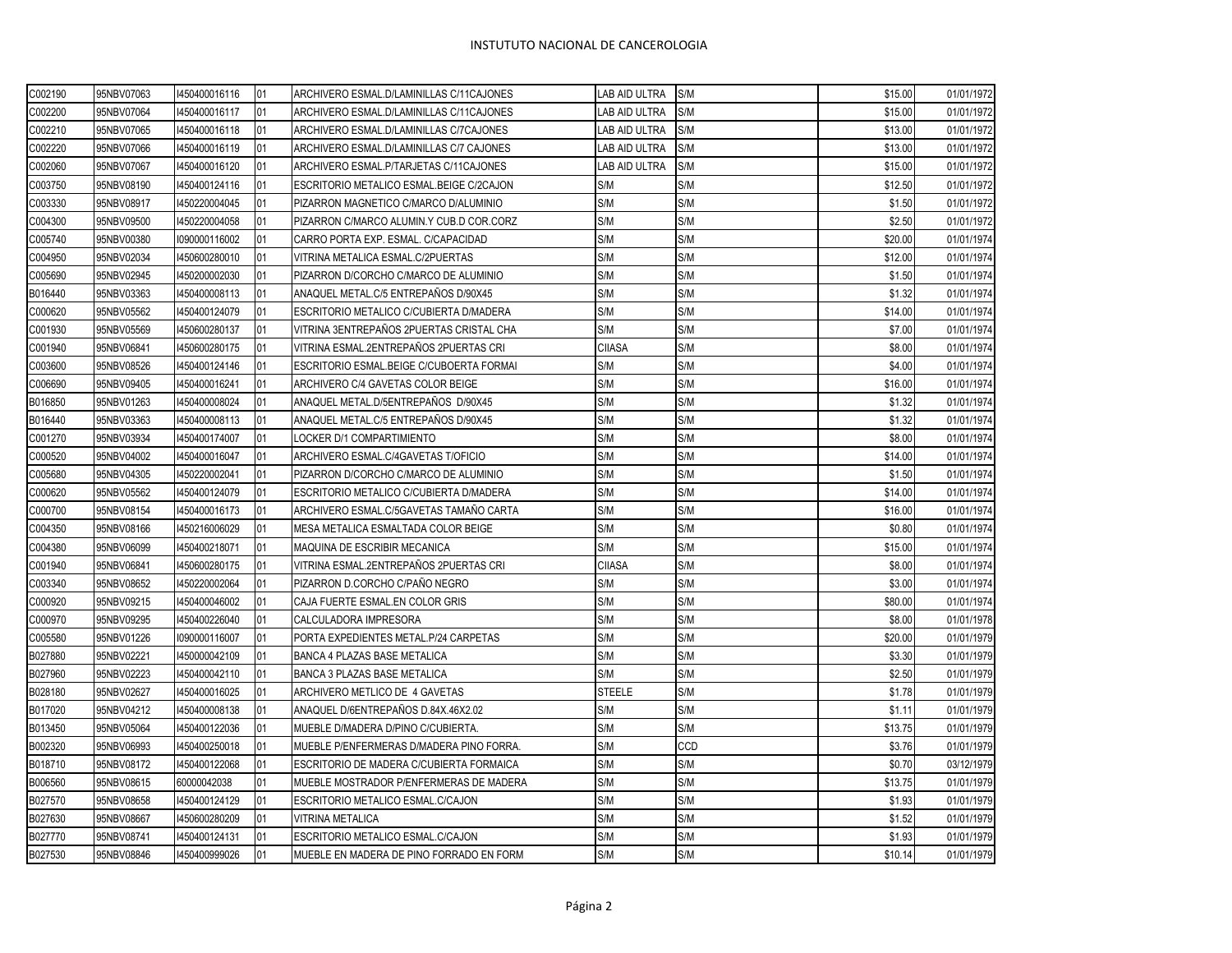| B027560 | 95NBV08848 | 1450400999027 | 101 | MUEBLE EN MADERA DE PINO FORRADO EN FORM           | S/M           | S/M | \$2.51  | 01/01/1979 |
|---------|------------|---------------|-----|----------------------------------------------------|---------------|-----|---------|------------|
| B028050 | 95NBV08860 | 1450400999029 | 01  | MUENLE D.MADERA D.PINI FORRA. EN FORMAIC           | S/M           | S/M | \$4.55  | 01/01/1979 |
| B027460 | 95NBV08865 | 1450400999030 | 01  | MUEBLE DE PINO FORRADO EN FORMAICA BLANC           | S/M           | S/M | \$10.14 | 01/01/1979 |
| B028030 | 95NBV08872 | 1450400999031 | 01  | MUEBLE D/MADERA D/PINO FORRADO RN FORMAI           | S/M           | S/M | \$3.44  | 01/01/1979 |
| B028040 | 95NBV08873 | 1450400999032 | 01  | MUEBLE D/MADERA D.PINO FORRADO EN FORMA            | S/M           | S/M | \$5.68  | 01/01/1979 |
| B027340 | 95NBV08910 | 1450400150059 | 01  | MUEBLE DE MADERA D/PINO FORRADO EN FORMA           | S/M           | S/M | \$19.45 | 01/01/1979 |
| B005350 | 95NBV08921 | 1090000312054 | 01  | ESCRITORIO DE MADERA 1 CAJON                       | S/M           | S/M | \$2.51  | 01/01/1979 |
| B027400 | 95NBV08923 | 1450400122076 | 01  | MUEBLE D/MADERA D/PINO FORRADO FORMAICA            | S/M           | S/M | \$2.44  | 01/01/1979 |
| B002360 | 95NBV09565 | 1450400042304 | 01  | BANCA 3 PLAZAS FIBRA DE VIDRIO AZUL                | S/M           | S/M | \$2.50  | 01/01/1979 |
| 2009862 | 95NBV00110 | 1450400122001 | 01  | ESCRITORIO CLINICO DE MADERA                       | S/M           | S/M | \$3.43  | 01/01/1979 |
| B007380 | 95NBV00749 | 1450400124236 | 01  | ESCRITORIO METALICO C/CUB.D/MADERA 1PEDE           | S/M           | S/M | \$3.68  | 01/01/1979 |
| B016840 | 95NBV01258 | 1450400008018 | 01  | ANAQUEL METAL.,5/ENTEPAÑOS 90X45X1.80              | S/M           | S/M | \$1.32  | 01/01/1979 |
| B001400 | 95NBV01976 | 1090000308044 | 01  | MESA D/ACERO INOX.C/RODAJAS 60 X 40 X 82           | S/M           | S/M | \$14.93 | 01/01/1979 |
| B027960 | 95NBV02223 | 1450400042110 | 01  | <b>BANCA 3 PLAZAS BASE METALICA</b>                | S/M           | S/M | \$2.50  | 01/01/1979 |
| B027860 | 95NBV02226 | 1450400042113 | 01  | <b>BANCA 4 PLAZAS BASE METALICA</b>                | S/M           | S/M | \$3.30  | 01/01/1979 |
| B027920 | 95NBV02228 | 1450400042115 | 01  | BANCA 4 PLAZAS BASE METALICA                       | S/M           | S/M | \$3.30  | 01/01/1979 |
| B027870 | 95NBV02229 | 1450400042116 | 01  | BANCA 4 PLAZAS BASE METALICA                       | S/M           | S/M | \$3.30  | 01/01/1979 |
| B027900 | 95NBV02231 | 1450400042118 | 01  | BANCA 4 PLAZAS BASE METALICA                       | S/M           | S/M | \$3.30  | 01/01/1979 |
| B027930 | 95NBV02233 | 1450400042120 | 01  | BANCA 4 PLAZAS BASE METALICA                       | S/M           | S/M | \$3.30  | 01/01/1979 |
| B027910 | 95NBV02236 | 1450400042123 | 01  | BANCA 4 PLAZAS BASE METALICA                       | S/M           | S/M | \$3.30  | 01/01/1979 |
| B027980 | 95NBV02273 | 1450400042144 | 01  | BANCA 4 PLAZAS BASE METALICA                       | S/M           | S/M | \$3.30  | 01/01/1979 |
| B027990 | 95NBV02274 | 1450400042145 | 01  | BANCA 4 PLAZAS BASE METALICA                       | S/M           | S/M | \$3.30  | 01/01/1979 |
| B028080 | 95NBV02577 | 1450400124026 | 01  | ESCRITORIO METAL.C/CUBIERTA DE MADERA FO           | S/M           | S/M | \$1.75  | 01/01/1979 |
| B028120 | 95NBV02644 | 1450400124027 | 01  | ESCRITORIO METAL.CUN/MADERA FORMAICA               | <b>STEELE</b> | S/M | \$1.93  | 01/01/1979 |
| B028070 | 95NBV02743 | 1450215004010 | 01  | <b>MESA DE MADERA CIRCULAR</b>                     | S/M           | S/M | \$1.20  | 01/01/1979 |
| B016190 | 95NBV03076 | 1090000120004 | 01  | CARRO PORTA ALIMENTOS                              | S/M           | S/M | \$5.57  | 01/01/1979 |
| B016000 | 95NBV03451 | 1450215002046 | 01  | MESA ESTRUC. METALICA CUBIERTA CIRCULAR            | S/M           | S/M | \$0.45  | 01/01/1979 |
| B005140 | 95NBV03792 | 1360000042037 | 01  | MUEBLE P/MOSTRADOR P/ENFERMERAS D/MADERA           | S/M           | S/M | \$5.68  | 01/01/1979 |
| B006300 | 95NBV04004 | 1450400302060 | 01  | REPISA FORRADA EN ACERO INOX40 X .40               | S/M           | S/M | \$3.40  | 01/01/1979 |
| B002320 | 95NBV06993 | 1450400250018 | 01  | MUEBLE P/ENFERMERAS D/MADERA PINO FORRA.           | S/M           | CCD | \$3.76  | 01/01/1979 |
| B027530 | 95NBV08846 | 1450400999026 | 01  | MUEBLE EN MADERA DE PINO FORRADO EN FORM           | S/M           | S/M | \$10.14 | 01/01/1979 |
| B027560 | 95NBV08848 | 1450400999027 | 01  | MUEBLE EN MADERA DE PINO FORRADO EN FORM           | S/M           | S/M | \$2.51  | 01/01/1979 |
| B028050 | 95NBV08860 | 1450400999029 | 01  | MUENLE D.MADERA D.PINI FORRA. EN FORMAIC           | S/M           | S/M | \$4.55  | 01/01/1979 |
| B027460 | 95NBV08865 | 1450400999030 | 01  | MUEBLE DE PINO FORRADO EN FORMAICA BLANC           | S/M           | S/M | \$10.14 | 01/01/1979 |
| B028030 | 95NBV08872 | 1450400999031 | 01  | MUEBLE D/MADERA D/PINO FORRADO RN FORMAI           | S/M           | S/M | \$3.44  | 01/01/1979 |
| B028040 | 95NBV08873 | 1450400999032 | 01  | MUEBLE D/MADERA D.PINO FORRADO EN FORMA            | S/M           | S/M | \$5.68  | 01/01/1979 |
| B003220 | 95NBV09087 | 1450400014047 | 01  | ARCHIVERO DE MADERA FORRO EN FORMAICA              | S/M           | S/M | \$2.12  | 01/01/1979 |
| B023790 | 95NBV00072 | 1360000042007 | 01  | MUEBLE DE MADERA FORR.EN FORMAICA C/NOGA           | S/M           | S/M | \$3.86  | 03/12/1980 |
| B017830 | 95NBV00164 | 1450400318009 | 01  | SILLA APILABLE FIJA ESTRUC.TUBU.ACOJINADO, VINIL   | S/M           | S/M | \$0.00  | 03/12/1980 |
| B017900 | 95NBV00165 | 1450400318010 | 01  | SILLA APILABLE FIJA ESTRUC.TUBU.CROMADA ACOJINADA  | S/M           | S/M | \$0.25  | 03/12/1980 |
| B018770 | 95NBV00189 | 1450400318016 | 01  | SILLA APILABLE FIJA TUBU.CROMADA, ACOJ.FORR. VINIL | S/M           | S/M | \$0.70  | 03/12/1980 |
| B017770 | 95NBV00190 | 1450400318017 | 01  | SILLA APILABLE FIJA ESTRUC.TUBU.ACOJINADA VINIL    | S/M           | S/M | \$0.70  | 03/12/1980 |
| B023450 | 95NBV00357 | 1450400042009 | 01  | SILLON BATERIA D/3PLAZAS C/MESA LATERAL            | S/M           | S/M | \$9.04  | 03/12/1980 |
|         |            |               |     |                                                    |               |     |         |            |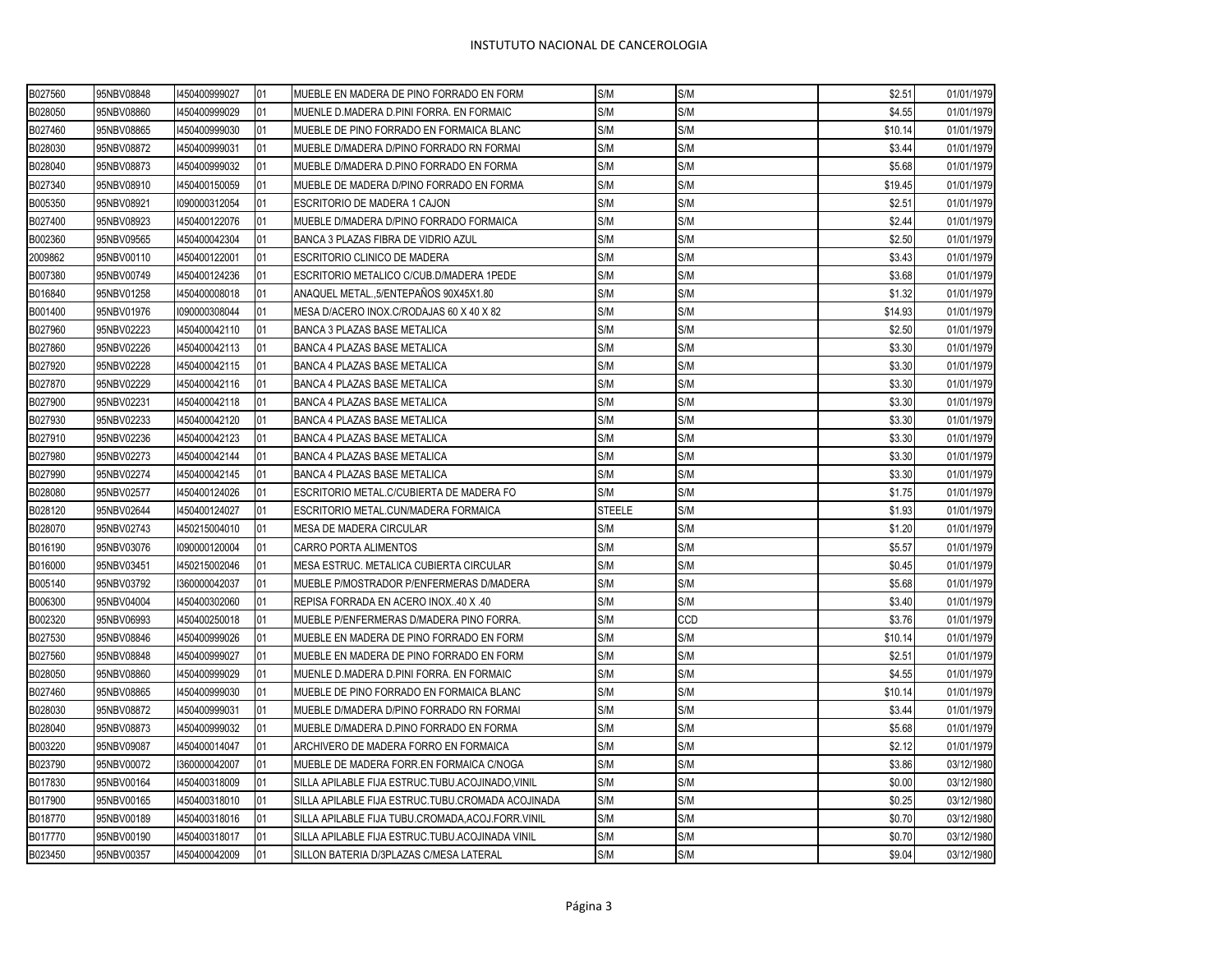| B023620 | 95NBV00359 | 1450400042010 | 01 | SILLON BATERIA D/3PLAZAS C/MESA LATERAL             | S/M               | S/M | \$9.04  | 03/12/1980 |
|---------|------------|---------------|----|-----------------------------------------------------|-------------------|-----|---------|------------|
| B006680 | 95NBV00410 | 1450400042011 | 01 | BANCA 3 PLAZAS EN FIBRA D/VIDRIO AZUL               | S/M               | S/M | \$2.38  | 03/12/1980 |
| B006690 | 95NBV00414 | 1450400042015 | 01 | BANCA 3 PLAZAS EN FIBRA D/VIDRIO AZUL               | S/M               | S/M | \$2.38  | 03/12/1980 |
| B023980 | 95NBV00441 | 1450600132005 | 01 | FREGADERO METAL, ESMAL, 1COMPART.                   | S/M               | S/M | \$26.82 | 03/12/1980 |
| B018280 | 95NBV00466 | 1450400318044 | 01 | SILLA APILABLE FIJA ESTRUC.TUBU.ACOJINADA, VINIL    | S/M               | S/M | \$0.70  | 03/12/1980 |
| B017740 | 95NBV00569 | 1450400318057 | 01 | SILLA APILABLE FIJA TUBULAR                         | S/M               | S/M | \$0.70  | 03/12/1980 |
| B017810 | 95NBV00579 | 1450400318058 | 01 | SILLA APILABLE FIJA ESTRUC.TUBULAR ACOJINADO        | S/M               | S/M | \$0.70  | 03/12/1980 |
| B017720 | 95NBV00599 | 1450400318846 | 01 | SILLA APILABLE FIJA, TUBULAR, CROMADA, ACOJINADA    | S/M               | S/M | \$0.70  | 03/12/1980 |
| B017950 | 95NBV00771 | 1450400318071 | 01 | SILLA APILABLE FIJA ESTRUC.TUBU.CROMADA ACOJINADA   | S/M               | S/M | \$0.70  | 03/12/1980 |
| B017350 | 95NBV00858 | 1450400318077 | 01 | SILLA APILABLE FIJA TUBU.CROM.ACOJINADA EN VINIL    | S/M               | S/M | \$0.70  | 03/12/1980 |
| B021980 | 95NBV00864 | 1090000384004 | 01 | <b>REFRIGERADOR</b>                                 | <b>BLUE POINT</b> | S/M | \$6.72  | 03/12/1980 |
| B018460 | 95NBV00877 | 1450400318080 | 01 | SILLA APILABLE FIJA TUBU.CROMADA, ESTRUC. ACOJINADA | S/M               | S/M | \$0.70  | 03/12/1980 |
| B022400 | 95NBV00963 | 1450400124006 | 01 | ESCRITORIO METAL.D/1PEDESTAL C/3CAJONES             | S/M               | S/M | \$2.35  | 03/12/1980 |
| B003410 | 95NBV00998 | 1450400320246 | 01 | SILLON FIJO FORRADO COLOR PIEL C/DESCANS            | S/M               | S/M | \$1.99  | 03/12/1980 |
| B017560 | 95NBV01083 | 1450400318093 | 01 | SILLA APILABLE FIJA TUBU.CROMADO ACOJINADO VINIL    | S/M               | S/M | \$0.70  | 03/12/1980 |
| B017430 | 95NBV01098 | 1450400318096 | 01 | SILLA APILABLE FIJA TUBU.CROMADO ACOJINADO VINIL    | S/M               | S/M | \$0.70  | 03/12/1980 |
| B003760 | 95NBV01787 | 1450400124235 | 01 | ESCRITORIO METAL.C/CUBIERTA DE MADERA               | S/M               | S/M | \$2.35  | 03/12/1980 |
| B001880 | 95NBV02208 | 1450400318204 | 01 | SILLA APILABLE FIJA TUBULAR CROMADO C/ASIENTO, RES  | S/M               | S/M | \$0.70  | 03/12/1980 |
| B004780 | 95NBV02213 | 1450400042102 | 01 | BANCA 3 PLAZAS EN FIBRA D/VIDRIO ACOJ               | S/M               | S/M | \$2.38  | 03/12/1980 |
| B006720 | 95NBV02219 | 1450600042107 | 01 | BANCA 3 PLAZAS FIBRA DE VIDRIO FORRADA              | S/M               | S/M | \$2.38  | 03/12/1980 |
| B016420 | 95NBV03399 | 1450600006004 | 01 | ALACENA D/LAMINA D/ACERO INOX.C/1ENTREPA            | S/M               | S/M | \$2.74  | 03/12/1980 |
| B015520 | 95NBV03430 | 1450600126013 | 01 | FREGADERO TUBU.C/ENTREPAÑO Y LAMB                   | S/M               | S/M | \$6.78  | 03/12/1980 |
| A000700 | 95NBV03599 | 1150200082008 | 01 | CAMARA FOTOFGRAFICA                                 | S/M               | S/M | \$9.78  | 07/01/1980 |
| A000730 | 95NBV03613 | 1150200514001 | 01 | <b>RELOJ</b>                                        | S/M               | S/M | \$3.27  | 01/12/1980 |
| A000740 | 95NBV03614 | 1150200314002 | 01 | <b>RELOJ</b>                                        | S/M               | S/M | \$3.27  | 01/12/1980 |
| B005570 | 95NBV03738 | 1450400210054 | 01 | MAQUINA DE ESCRIBIR MECANICA                        | <b>OLYMPIA</b>    | S/M | \$6.70  | 03/12/1980 |
| B000510 | 95NBV03839 | 1458400124044 | 01 | ESCRITORIO METAL.C/CUBIERTA DE MADERA               | S/M               | S/M | \$3.43  | 03/12/1980 |
| A007560 | 95NBV04509 | 1450220004019 | 01 | PIZARRON COLOR VERDE MAGNETICO                      | S/M               | S/M | \$1.02  | 07/11/1980 |
| B023730 | 95NBV04542 | 1450400076053 | 01 | <b>BOTE SANITARIO</b>                               | S/M               | S/M | \$0.43  | 03/12/1980 |
| 2025531 | 95NBV05053 | 1450400122117 | 01 | <b>ESCRITORIO DE MADERA</b>                         | S/M               | S/M | \$3.43  | 03/12/1980 |
| B007780 | 95NBV05540 | 1450400318641 | 01 | SILLA APILABLE FIJA TUBU.CROMADA ACOJI.FORR.VINIL   | S/M               | S/M | \$0.70  | 03/12/1980 |
| B013270 | 95NBV06089 | 1450400314212 | 01 | SILLA GIRAT.D/ALTURA VARIABLE ACOJINADA             | S/M               | S/M | \$2.31  | 03/12/1980 |
| B006650 | 95NBV06637 | 1450400042298 | 01 | BANCA 3 PLAZAS FIBRA DE VIDRIO FORRADO              | S/M               | S/M | \$2.38  | 03/12/1980 |
| B009880 | 95NBV07216 | 1450400042184 | 01 | SILLON DE 3 PLAZAS                                  | S/M               | S/M | \$2.38  | 03/12/1980 |
| B016700 | 95NBV07413 | 1450400008297 | 01 | ANAQUEL METAL.D/5ENTREPAÑOS D/.90X.45               | S/M               | S/M | \$1.11  | 03/12/1980 |
| B010230 | 95NBV07424 | 1450400008301 | 01 | ANAQUEL METALICO C/5 ENTREPAÑOS                     | S/M               | S/M | \$0.44  | 03/12/1980 |
| A001720 | 95NBV09117 | 1450400346039 | 01 | VENTILADOR C/PEDESTAL Y MOVTO.OSCILATORI            | <b>MYTEK</b>      | S/M | \$3.25  | 02/11/1980 |
| B023620 | 95NBV00359 | 1450400042010 | 01 | SILLON BATERIA D/3PLAZAS C/MESA LATERAL             | S/M               | S/M | \$9.04  | 03/12/1980 |
| B023890 | 95NBV00371 | 1360000042009 | 01 | MUEBLE MOSTRADOR P/ENFERMERAS D/PINO                | S/M               | S/M | \$18.15 | 03/12/1980 |
| B000010 | 95NBV00389 | 1450400124005 | 01 | ESCRITORIO METALICO CUBIERTA MADERA                 | S/M               | S/M | \$3.68  | 03/12/1980 |
| B018190 | 95NBV00488 | 1450400318048 | 01 | SILLA APILABLE FIJA ESTRUC.TUBULAR CROMADA          | S/M               | S/M | \$0.70  | 03/12/1980 |
| B010670 | 95NBV00507 | 1450400008373 | 01 | ANAQUEL METALICO C/5 ENTREPAÑOS                     | S/M               | S/M | \$1.11  | 03/12/1980 |
| B010660 | 95NBV00508 | 1450400008374 | 01 | ANAQUEL METALICO C/5 ENTREPAÑOS                     | S/M               | S/M | \$1.11  | 03/12/1980 |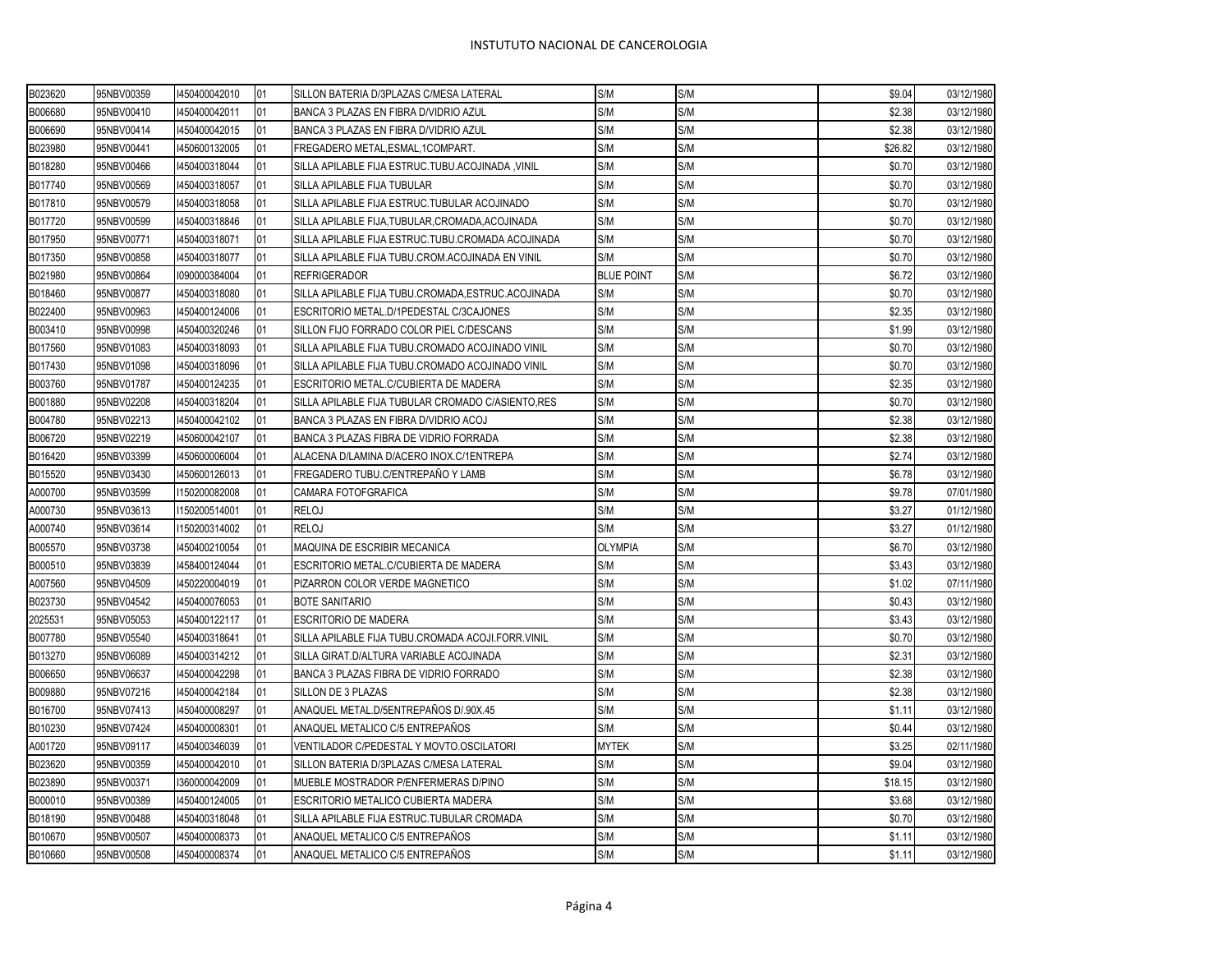| B017670 | 95NBV00535 | 1450400318054 | 01 | SILLA APILABLE FIJA TUBU, CROMADO ACOJNADO VINIL   | S/M               | S/M | \$0.70  | 03/12/1980 |
|---------|------------|---------------|----|----------------------------------------------------|-------------------|-----|---------|------------|
| B017730 | 95NBV00600 | 1450400318056 | 01 | SILLA APILABLE FIJA ESTRUC.TUBU.ACOJINADA VINIL    | S/M               | S/M | \$0.70  | 03/12/1980 |
| B017550 | 95NBV00612 | 1450400318059 | 01 | SILLA APILABLE FIJA TUBU.CROMADA ACOJINADA VINIL   | S/M               | S/M | \$0.70  | 03/12/1980 |
| B017510 | 95NBV00657 | 1450400318061 | 01 | SILLA APILABLE FIJA TUBU.CROMADA ACOJINADA VINIL   | S/M               | S/M | \$0.70  | 03/12/1980 |
| B013430 | 95NBV00666 | 1450400318062 | 01 | SILLA APILABLE FIJA TUBULAR CROMADO ACOJINADO      | S/M               | S/M | \$0.94  | 03/12/1980 |
| B018040 | 95NBV00691 | 1450400318064 | 01 | SILLA APILABLE FIJA ESTRUC.TUBU.CROMADA ACOJINADA  | S/M               | S/M | \$0.70  | 03/12/1980 |
| B017370 | 95NBV00732 | 1450400318067 | 01 | SILLA APILABLE FIJA TUBU.CROMADA ACOJINADA VINIL   | S/M               | S/M | \$0.70  | 03/12/1980 |
| B017660 | 95NBV00754 | 1450400318069 | 01 | SILLA APILABLE FIJA CROMADA ACOJINADO VINIL        | S/M               | S/M | \$0.70  | 03/12/1980 |
| B022140 | 95NBV00763 | 1090000283003 | 01 | LAVA COMODOS                                       | S/M               | S/M | \$72.60 | 03/12/1980 |
| B017950 | 95NBV00771 | 1450400318071 | 01 | SILLA APILABLE FIJA ESTRUC.TUBU.CROMADA ACOJINADA  | S/M               | S/M | \$0.70  | 03/12/1980 |
| B017350 | 95NBV00858 | 1450400318077 | 01 | SILLA APILABLE FIJA TUBU.CROM.ACOJINADA EN VINIL   | S/M               | S/M | \$0.70  | 03/12/1980 |
| B021980 | 95NBV00864 | 1090000384004 | 01 | <b>REFRIGERADOR</b>                                | <b>BLUE POINT</b> | S/M | \$6.72  | 03/12/1980 |
| B018460 | 95NBV00877 | 1450400318080 | 01 | SILLA APILABLE FIJA TUBU.CROMADA, ESTRUC.ACOJINADA | S/M               | S/M | \$0.70  | 03/12/1980 |
| B021920 | 95NBV00878 | 1450600126029 | 01 | FREGADERO ESMAL. 2 ENTREPAÑOS                      | S/M               | S/M | \$5.85  | 03/12/1980 |
| B022400 | 95NBV00963 | 1450400124006 | 01 | ESCRITORIO METAL.D/1PEDESTAL C/3CAJONES            | S/M               | S/M | \$2.35  | 03/12/1980 |
| A007440 | 95NBV00966 | 1450220002014 | 01 | PIZARRON C/PAÑO Y MARCO D/ALUMINIO                 | S/M               | S/M | \$1.02  | 27/09/1980 |
| B022370 | 95NBV00970 | 1450400146015 | 01 | <b>GABINETE DE MADERA 4 PUERTAS</b>                | S/M               | S/M | \$2.97  | 03/12/1980 |
| B017480 | 95NBV00978 | 1450400318086 | 01 | SILLA APILABLE FIJA TUBU.CROMADA ACOJINADA VINIL   | S/M               | S/M | \$0.70  | 03/12/1980 |
| B007310 | 95NBV01003 | 1450400124105 | 01 | <b>ESCRITORIO METALICO D/PEDESTAL, 2CAJONES</b>    | S/M               | S/M | \$2.51  | 03/12/1980 |
| B017850 | 95NBV01005 | 1450400318090 | 01 | SILLA APILABLE FIJA ESTRUC.TUBU.CROMADA, ACOJINADA | S/M               | S/M | \$0.70  | 03/12/1980 |
| B009400 | 95NBV01011 | 1450400318434 | 01 | SILLA APILABLE FIJA ESTIBABLE TUBULAR CROMADA      | S/M               | S/M | \$0.70  | 03/12/1980 |
| B010590 | 95NBV01017 | 1450400008005 | 01 | ANAQUEL METALICO C/5 ENTREPAÑOS                    | S/M               | S/M | \$0.44  | 03/12/1980 |
| B022230 | 95NBV01024 | 1450600132009 | 01 | FREGADERO METAL.ESMAL.C/2 ENTREPA                  | S/M               | S/M | \$8.47  | 03/12/1980 |
| B022250 | 95NBV01034 | 1090000074001 | 01 | BOTE SANITARIO CUADRANGULAR METAL C/A.AC           | S/M               | S/M | \$0.79  | 03/12/1980 |
| B016530 | 95NBV01042 | 1450400008363 | 01 | ANAQUEL METAL.D/5 ENTREPAÑOS D/.90X.45             | S/M               | S/M | \$1.11  | 03/12/1980 |
| B022330 | 95NBV01064 | 1360000042011 | 01 | MUEBLE MOSTRADOR P/ENDERMERAS EN MADERA            | S/M               | S/M | \$11.18 | 03/12/1980 |
| B022350 | 95NBV01075 | 1450600132010 | 01 | TARJA                                              | S/M               | S/M | \$14.07 | 03/12/1980 |
| B018180 | 95NBV01100 | 1450400318097 | 01 | SILLA APILABLE FIJA ESTRUC.TUBU.CROMADA ACOJINADA  | S/M               | S/M | \$0.70  | 03/12/1980 |
| B023050 | 95NBV01116 | 1450400318099 | 01 | SILLA APILABLE FIJA TUBU.CROMADO, ACOJINADO, VINIL | S/M               | S/M | \$0.70  | 03/12/1980 |
| B018320 | 95NBV01127 | 1450400318102 | 01 | SILLA APILABLE FIJA ESTRUCTURA TUBULAR CROMADA     | S/M               | S/M | \$0.70  | 03/12/1980 |
| B018430 | 95NBV01134 | 1450400318104 | 01 | SILLA APILABLE FIJA ESTRUC.TUBU,CROMADA,ACOJINADA  | S/M               | S/M | \$0.70  | 03/12/1980 |
| B016570 | 95NBV01155 | 1450400008316 | 01 | ANAQUEL METAL.D/5ENTREPAÑOS D/.90X.45              | S/M               | S/M | \$1.11  | 03/12/1980 |
| B016580 | 95NBV01164 | 1450400008346 | 01 | ANAQUEL METAL.D/5 ENTREPAÑOS D.90X.45              | S/M               | S/M | \$1.11  | 03/12/1980 |
| B018000 | 95NBV01165 | 1450400318108 | 01 | SILLA APILABLE FIJA ESTRUC.TUBU.CROMADA ACOJINADA  | S/M               | S/M | \$0.70  | 03/12/1980 |
| B018050 | 95NBV01193 | 1450400318112 | 01 | SILLA APILABLE FIJA ESTRUC.TUBU.CROMADA ACOJINADA  | S/M               | S/M | \$0.70  | 03/12/1980 |
| B018240 | 95NBV01203 | 1450400318114 | 01 | SILLA FIJA ESTRUC.TUBU.CROMADA ACOJINADA           | S/M               | S/M | \$0.70  | 03/12/1980 |
| B022380 | 95NBV01219 | 1450220004005 | 01 | PIZARRON MAGNETICO ESMAL.D/1.50 X .90              | S/M               | S/M | \$1.75  | 03/12/1980 |
| B022180 | 95NBV01221 | 1450400124007 | 01 | ESCRITORIO METAL.D/1 PEDESTAL C/3CAJONES           | S/M               | S/M | \$2.35  | 03/12/1980 |
| B022460 | 95NBV01238 | 1090000282004 | 01 | LAVA COMODOS                                       | S/M               | S/M | \$29.40 | 03/12/1980 |
| B022440 | 95NBV01239 | 1450600132011 | 01 | FREGADERO METAL.ESMAL.1 COMPART.                   | S/M               | S/M | \$29.40 | 03/12/1980 |
| B010480 | 95NBV01245 | 1450400008006 | 01 | ANAQUEL METALICO C/5 ENTREPAÑOS                    | S/M               | S/M | \$0.44  | 03/12/1980 |
| B010310 | 95NBV01246 | 1450400008007 | 01 | ANAQUEL METALICO C/5 ENTREPAÑOS                    | S/M               | S/M | \$0.44  | 03/12/1980 |
| B010640 | 95NBV01247 | 1450400008008 | 01 | <b>IANAQUEL METALICO C/5 ENTREPAÑOS</b>            | S/M               | S/M | \$0.44  | 03/12/1980 |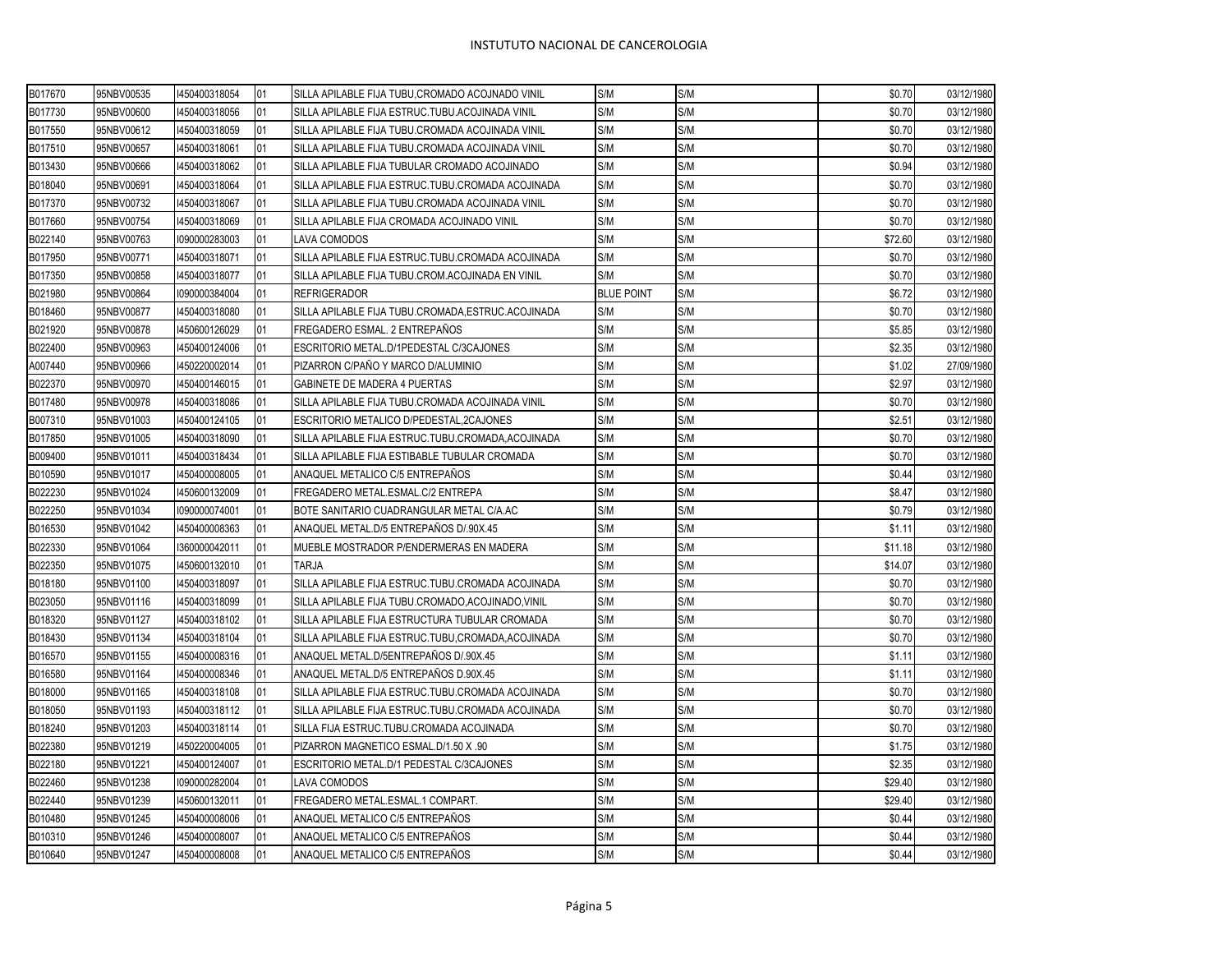| B011270 | 95NBV01249 | 1450400008010 | 01 | ANAQUEL METALICO DE 5 ENTREPAÑOS                  | S/M        | S/M  | \$0.44 | 03/12/1980 |
|---------|------------|---------------|----|---------------------------------------------------|------------|------|--------|------------|
| B010560 | 95NBV01256 | 1450400008016 | 01 | ANAQUEL METALICO C/5 ENTREPAÑOS                   | S/M        | S/M  | \$1.11 | 03/12/1980 |
| B016810 | 95NBV01257 | 1450400008017 | 01 | ANAQUEL METAL.D/5ENTREPAÑOS D/.90X.45             | S/M        | S/M  | \$1.11 | 03/12/1980 |
| B016820 | 95NBV01259 | 1450400008019 | 01 | ANAQUEL METAL.D/5ENTREPAÑOS D/.90X.45             | S/M        | S/M  | \$1.11 | 03/12/1980 |
| B016790 | 95NBV01260 | 1450400008020 | 01 | ANAQUEL METALICO.5 ENTREPAÑOS 90X45X1.80          | S/M        | S/M  | \$1.11 | 03/12/1980 |
| B010580 | 95NBV01262 | 1450400008023 | 01 | ANAQUEL METALICO C/5 ENTREPAÑOS                   | S/M        | S/M  | \$1.11 | 03/12/1980 |
| B016870 | 95NBV01265 | 1450400008026 | 01 | ANAQUEL METAL.D/5ENTREPAÑOS D.90X.45              | S/M        | S/M  | \$1.11 | 03/12/1980 |
| B010820 | 95NBV01266 | 1450400008027 | 01 | ANAQUEL METALICO C/5 ENTREPAÑOS                   | S/M        | S/M  | \$1.11 | 03/12/1980 |
| B003690 | 95NBV01327 | 1450400124014 | 01 | ESCRITORIO METALICO C/CUBIERTA D/MADERA           | S/M        | S/M  | \$2.35 | 03/12/1980 |
| B010150 | 95NBV01460 | 1450400008075 | 01 | ANAQUEL METALICO C/5 ENTREPAÑOS                   | S/M        | S/M  | \$0.44 | 03/12/1980 |
| B010530 | 95NBV01461 | 1450400008076 | 01 | ANAQUEL METALICO C/5 ENTREPAÑOS                   | S/M        | S/M  | \$0.44 | 03/12/1980 |
| B010170 | 95NBV01472 | 1450400008084 | 01 | ANAQUEL METALICO C/5 ENTREPAÑOS                   | S/M        | S/M  | \$0.44 | 03/12/1980 |
| B010190 | 95NBV01476 | 1450400008087 | 01 | ANAQUEL METALICO C/5 ENTREPAÑOS                   | S/M        | S/M  | \$0.44 | 03/12/1980 |
| B010210 | 95NBV01477 | 1450400008088 | 01 | ANAQUEL METALICO C/5 ENTREPAÑOS                   | S/M        | S/M  | \$0.44 | 03/12/1980 |
| B010220 | 95NBV01478 | 1450400008089 | 01 | ANAQUEL METALICO C/5 ENTREPAÑOS                   | S/M        | S/M  | \$0.44 | 03/12/1980 |
| B003470 | 95NBV01508 | 1450400092004 | 01 | LIBRERO HORIZ.MADERA FORRADO EN FORMAICA          | S/M        | S/M  | \$3.76 | 03/12/1980 |
| B001320 | 95NBV01553 | 1450400210018 | 01 | MAQUINA D/ESCRIBIR METALICA LINEA 98 C.CHICO      | <b>IBM</b> | 6781 | \$4.39 | 03/12/1980 |
| B004530 | 95NBV01573 | 1450220004049 | 01 | PIZARRON DE FIBRACEL DE 1.50 X 0.90               | S/M        | S/M  | \$1.75 | 03/12/1980 |
| B016730 | 95NBV01610 | 1450400008103 | 01 | ANAQUEL METAL.D/5ENTREPAÑOS D/.90X.45             | S/M        | S/M  | \$1.11 | 03/12/1980 |
| B016740 | 95NBV01611 | 1450400008104 | 01 | ANAQUEL METAL.D/5ENTREPAÑOS D/.90X.45             | S/M        | S/M  | \$1.11 | 03/12/1980 |
| B010460 | 95NBV01707 | 1450400008106 | 01 | ANAQUEL METALICO C/5 ENTREPAÑOS                   | S/M        | S/M  | \$0.44 | 03/12/1980 |
| B000320 | 95NBV01747 | 1450400210026 | 01 | MAQUINA DE ESCRIBIR MECANICA LINEA 98             | S/M        | S/M  | \$4.39 | 03/12/1980 |
| B023930 | 95NBV01800 | 1450220004007 | 01 | PIZARRON MAGNETICO D/1.50 X 90                    | S/M        | S/M  | \$1.75 | 03/12/1980 |
| B000810 | 95NBV01877 | 1450400314046 | 01 | SILLA SECRETARIAL                                 | S/M        | S/M  | \$1.85 | 03/12/1980 |
| B002520 | 95NBV01893 | 1450400042156 | 01 | BANCA 4 PLAZAS D/FIBRA D/VIDRIO AZUL              | S/M        | S/M  | \$3.30 | 03/12/1980 |
| B002430 | 95NBV01894 | 1450400042245 | 01 | BANCA 4 PLAZAS D/FIBRA D/VIDRIO AZUL              | S/M        | S/M  | \$3.30 | 03/12/1980 |
| B021700 | 95NBV01897 | 1450400042315 | 01 | BANCA 3 PLAZAS C/MESA LATERAL TUBULAR             | S/M        | S/M  | \$9.04 | 03/12/1980 |
| B009310 | 95NBV01973 | 1450400318172 | 01 | SILLA FIJA TUBU.CROMADA.C/ASIEN.Y RESP.A          | S/M        | S/M  | \$1.65 | 03/12/1980 |
| A000120 | 95NBV01984 | 1450220002021 | 01 | PIZARRON D CORCHO C/PAÑO NEGRO D 60 X 90          | S/M        | S/M  | \$0.87 | 19/03/1980 |
| B000170 | 95NBV02014 | 1450400016014 | 01 | ARCHIVERO METALIC.4 GAVETAS C/CHAPA               | PM STEELE  | S/M  | \$1.78 | 03/12/1980 |
| B010490 | 95NBV02036 | 1450400008109 | 01 | ANAQUEL METALICO C/5 ENTREPAÑOS                   | S/M        | S/M  | \$0.44 | 03/12/1980 |
| B023480 | 95NBV02039 | 1450400092005 | 01 | MUEBLE EN MADERA FORRADO EN FORMAICA              | S/M        | S/M  | \$5.15 | 03/12/1980 |
| B000680 | 95NBV02067 | 1450400318190 | 01 | SILLA FIJA TUBULAR CROAMDA                        | S/M        | S/M  | \$0.70 | 03/12/1980 |
| B009180 | 95NBV02080 | 1450400234005 | 01 | MESA P/MAQ.DE ESCRIBIR MECANICA TUBU.             | S/M        | S/M  | \$1.13 | 03/12/1980 |
| B014970 | 95NBV02106 | 1450400234006 | 01 | MESA CUADRADA C/CUB.FORR.EN FORMAICA NOG          | S/M        | S/M  | \$1.50 | 03/12/1980 |
| B004030 | 95NBV02120 | 1450400232002 | 01 | MESA P/MAQ.D/ESCRIBIR TUBU.0.44X.44X0.65          | S/M        | S/M  | \$1.13 | 03/12/1980 |
| B010340 | 95NBV02165 | 1450400008107 | 01 | ANAQUEL METALICO C/5 ENTREPAÑOS                   | S/M        | S/M  | \$0.44 | 03/12/1980 |
| B010140 | 95NBV02206 | 1450400008108 | 01 | ANAQUEL METALICO C/5 ENTREPAÑOS                   | S/M        | S/M  | \$0.44 | 03/12/1980 |
| B009380 | 95NBV02423 | 1450400318205 | 01 | SILLA APILABLE FIJA TUBULAR CROMADA ACOJNADA FORR | S/M        | S/M  | \$0.70 | 03/12/1980 |
| B006710 | 95NBV02428 | 1450400042163 | 01 | BANCA 3 PLAZAS FIBRA D/VIDRIO FORRADA             | S/M        | S/M  | \$2.38 | 03/12/1980 |
| B013030 | 95NBV02430 | 1450400042165 | 01 | BANCA 3 PLAZAS EN FIBRA D/VIDRIO ACOJIN           | S/M        | S/M  | \$2.38 | 03/12/1980 |
| B002460 | 95NBV02441 | 1450400042170 | 01 | BANCA 4 PLAZAS D/FIBRA D/VIDRIO AZUL              | S/M        | S/M  | \$3.30 | 03/12/1980 |
| B002680 | 95NBV02444 | 1450400042173 | 01 | BANCA 4 PLAZAS D/FIBRA D/VIDRIO AZUL              | S/M        | S/M  | \$3.30 | 03/12/1980 |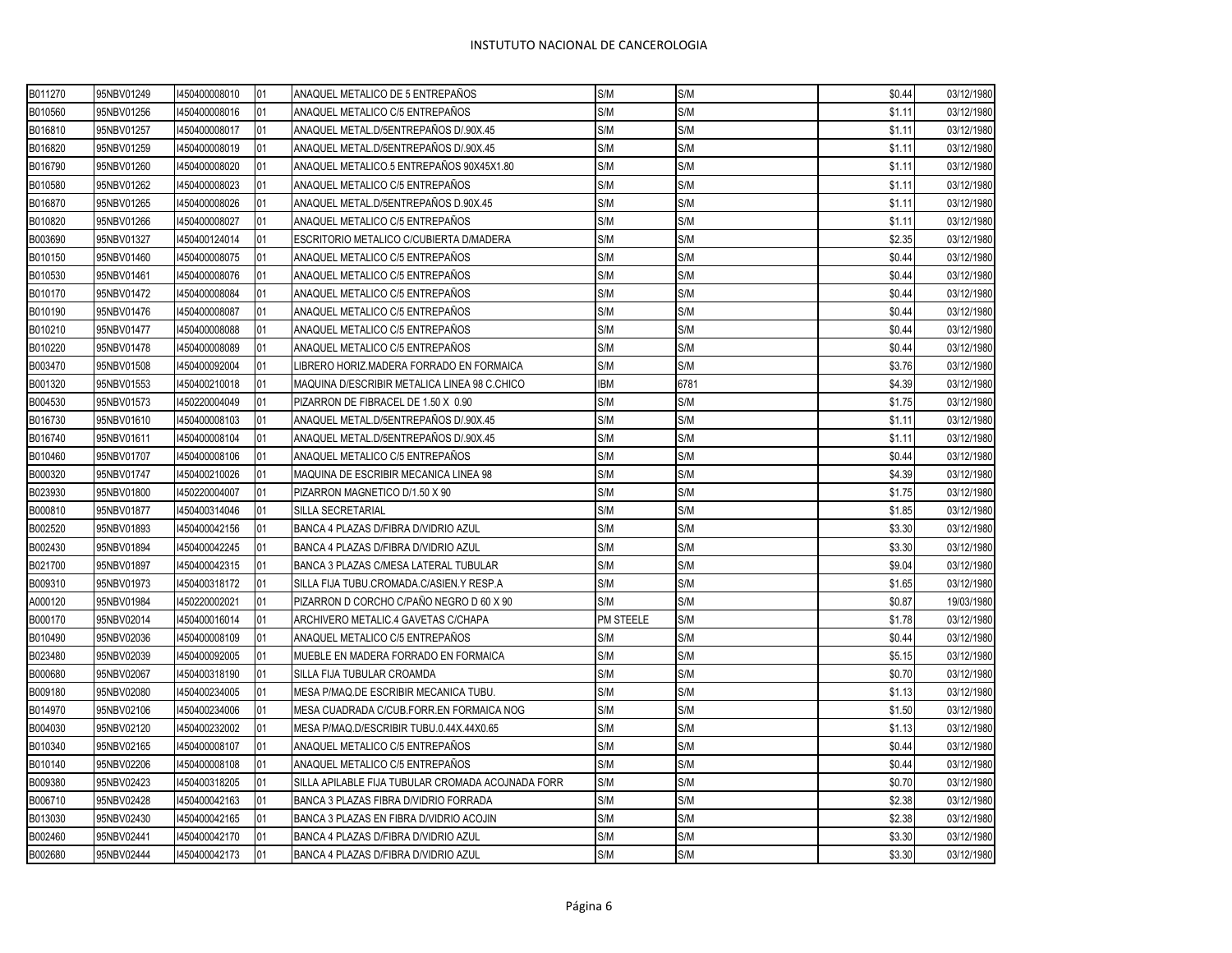| B004650 | 95NBV02446 | 1450400042175  | 01 | BANCA 4 PLAZAS D/FIBRA D/VIDRIO AZUL               | S/M         | S/M | \$2.38  | 03/12/1980 |
|---------|------------|----------------|----|----------------------------------------------------|-------------|-----|---------|------------|
| B002260 | 95NBV02475 | 1360000042018  | 01 | MUEBLE MOSTRADOR D/MADERA D/PINO FORRADO           | S/M         | S/M | \$16.25 | 03/12/1980 |
| B008940 | 95NBV02601 | 1450400234008  | 01 | MESA PARA MAQUINA DE ESCRIBIR TUBU D/.44X.44       | S/M         | S/M | \$1.13  | 03/12/1980 |
| B017420 | 95NBV02740 | 14504003181075 | 01 | SILLA APILABLE FIJA TUBU.CROMADA, ACOJINADA, VINIL | S/M         | S/M | \$0.70  | 03/12/1980 |
| B010080 | 95NBV02741 | 1450400234010  | 01 | MESA PARA MAQUINA DE ESCRIBIR TUBU.CROMADA         | S/M         | S/M | \$1.13  | 03/12/1980 |
| B015250 | 95NBV02742 | 1450215002003  | 01 | MESA D/TRABAJO C/ENTREPAÑO                         | S/M         | S/M | \$10.01 | 03/12/1980 |
| B010120 | 95NBV02744 | 1450400318225  | 01 | SILLA APILABLE FIJA TUBU.CROMADA ACOJINADA VINIL\  | S/M         | S/M | \$0.70  | 03/12/1980 |
| B006470 | 95NBV02763 | 1450600132016  | 01 | FREGADERO D/LAMINA ESMAL.C/SOCLO Y CUBI.           | S/M         | S/M | \$14.81 | 03/12/1980 |
| B025370 | 95NBV02796 | 1450400320066  | 01 | SILLON GIRA.TUBU.CROMADO C/DESCANSABRAZO           | S/M         | S/M | \$1.65  | 03/12/1980 |
| B025420 | 95NBV02797 | 1450400234009  | 01 | MESA PARA MAQUINA DE ESCRIBIR TUBULAR CR           | S/M         | S/M | \$1.13  | 03/12/1980 |
| B010630 | 95NBV02813 | 1450400008112  | 01 | ANAQUEL METALICO C/5 ENTREPAÑOS                    | S/M         | S/M | \$0.44  | 03/12/1980 |
| B002250 | 95NBV02909 | 1450400146038  | 01 | MUEBLE DE MADERA P/INSTRUMENTAL DENTAL             | S/M         | S/M | \$6.75  | 03/12/1980 |
| 2001451 | 95NBV02913 | 1450400028047  | 01 | BANQUILLO GIRATORIO D ALTURA VARIABLE              | <b>ABCO</b> | S/M | \$0.67  | 03/12/1980 |
| B016430 | 95NBV03400 | 1450600062005  | 01 | CAMPANA EN LAMINA D/ACERO INOX.                    | S/M         | S/M | \$15.62 | 03/12/1980 |
| B016380 | 95NBV03402 | 1450400252006  | 01 | MESA D/TRABAJO TUBU.ESMALTADO                      | S/M         | S/M | \$8.34  | 03/12/1980 |
| B016370 | 95NBV03403 | 1450400146052  | 01 | MESA D/TRABAJO 2PIEZAS TUBU.ESMALTADO              | S/M         | S/M | \$8.34  | 03/12/1980 |
| B016300 | 95NBV03413 | 1450400008115  | 01 | ANAQUEL METAL.C/5 ENTREPAÑOS 90X45                 | S/M         | S/M | \$1.11  | 03/12/1980 |
| B010450 | 95NBV03420 | 1450400008117  | 01 | ANAQUEL METALICO C/5 ENTREPAÑOS                    | S/M         | S/M | \$0.44  | 03/12/1980 |
| B010470 | 95NBV03421 | 1450400008118  | 01 | ANAQUEL METALICO C/5 ENTREPAÑOS                    | S/M         | S/M | \$0.44  | 03/12/1980 |
| B015190 | 95NBV03426 | 1450400252008  | 01 | MESA DE TRABAJO TUBU.C/ENTREPAÑO Y CUBIER          | S/M         | S/M | \$12.80 | 03/12/1980 |
| B016260 | 95NBV03352 | 1450600006002  | 01 | ALACENA EN LAMINA D/ACERO INOX.1ENTREPAÑ           | S/M         | S/M | \$2.74  | 03/12/1980 |
| B016220 | 95NBV03353 | 1450215006034  | 01 | MESA D/TRABAJO TUBU.ESMAL.C/1ENTREPAÑO             | S/M         | S/M | \$8.34  | 03/12/1980 |
| B016290 | 95NBV03356 | 1450600062003  | 01 | CAMPANA EN LAMINA D/ACERO INOX.C/3FILT             | S/M         | S/M | \$15.62 | 03/12/1980 |
| B016240 | 95NBV03358 | 1450400252001  | 01 | MESA DE ACERO INOXIDABLE                           | S/M         | S/M | \$8.34  | 03/12/1980 |
| B016250 | 95NBV03359 | 1450400252002  | 01 | GABINETE DE MADERA CUBIERTA INOXIDABLE             | S/M         | S/M | \$8.34  | 03/12/1980 |
| B016270 | 95NBV03371 | 1450600132020  | 01 | MUEBLE FREGADERO TUBU.ESMAL.2ENTREPAÑOS            | S/M         | S/M | \$17.47 | 03/12/1980 |
| B016280 | 95NBV03381 | 1450400252003  | 01 | MESA D/TRABAJO TUBU.ESMAL.C/1ENTREPAÑO             | S/M         | S/M | \$8.34  | 03/12/1980 |
| B016360 | 95NBV03382 | 1450400252004  | 01 | MESA D/TRABAJO D/2PIEZAS TUBU.ESMALTADO            | S/M         | S/M | \$8.34  | 03/12/1980 |
| B016320 | 95NBV03384 | 1450400146050  | 01 | MESA D/TRABAJO D/2 PIEZAS TUBU.ESMALTADO           | S/M         | S/M | \$8.34  | 03/12/1980 |
| B018030 | 95NBV03386 | 1450400318240  | 01 | SILLA APILABLE FIJA ESTRUC.TUBU.ACOJINADA, VINIL   | S/M         | S/M | \$0.70  | 03/12/1980 |
| 016350  | 95NBV03388 | 1450400008114  | 01 | ANAQUEL METALICO C/5 ENREPAÑOS                     | S/M         | S/M | \$1.11  | 03/12/1980 |
| B016410 | 95NBV03395 | 1450600132021  | 01 | MUEBLE FREGADERO TUBU.ESMAL.C/2ENTREPAÑO           | S/M         | S/M | \$17.47 | 03/12/1980 |
| B016400 | 95NBV03398 | 1450400252005  | 01 | MESA TUBU.D/TRABAJO ESMAL.C/1ENTREPAÑO             | S/M         | S/M | \$8.34  | 03/12/1980 |
| B001700 | 95NBV03510 | 1450400124037  | 01 | ESCRITORIO METALICO C/CUBIERTA D/MADERA            | S/M         | S/M | \$3.68  | 03/12/1980 |
| B004620 | 95NBV03539 | 1450400254003  | 01 | MESA ESQUINERA C/CUBIERTA D/MADERA                 | S/M         | S/M | \$1.19  | 03/12/1980 |
| B001980 | 95NBV04384 | 1450400318546  | 01 | SILLA APILABLE FIJA TUBULAR CROMADA ASIENTO, RESP. | S/M         | S/M | \$0.70  | 03/12/1980 |
| B001720 | 95NBV04386 | 1450400318547  | 01 | SILLA APILABLE FIJA TUBULAR CROMADO ASIENTO, RESP. | S/M         | S/M | \$0.70  | 03/12/1980 |
| B024720 | 95NBV04398 | 1450400124062  | 01 | ESCRITORIO METAL.D/PEDESTAL.C/3CAJONES             | S/M         | S/M | \$2.35  | 03/12/1980 |
| B002990 | 95NBV04412 | 1450400318552  | 01 | SILLA TUBULA CROMADO ASIENTO, RESPALDO             | S/M         | S/M | \$0.70  | 03/12/1980 |
| B013960 | 95NBV06401 | 1450400042185  | 01 | BANCA 3 PLAZAS EN FIBRA D/VIDRIO AZUL              | S/M         | S/M | \$9.15  | 03/12/1980 |
| B013950 | 95NBV06402 | 1450400042186  | 01 | BANCA 3 PLAZAS EN FIBRA D/VIDRIO AZUL              | S/M         | S/M | \$9.15  | 03/12/1980 |
| B013940 | 95NBV06403 | 1450400042187  | 01 | BANCA 3 PLAZAS EN FIBRA D/VIDRIO AZUL              | S/M         | S/M | \$9.15  | 03/12/1980 |
| B013920 | 95NBV06404 | 1450400042188  | 01 | BANCA 3 PLAZAS EN FIBRA D/VIDRIO AZUL              | S/M         | S/M | \$9.15  | 03/12/1980 |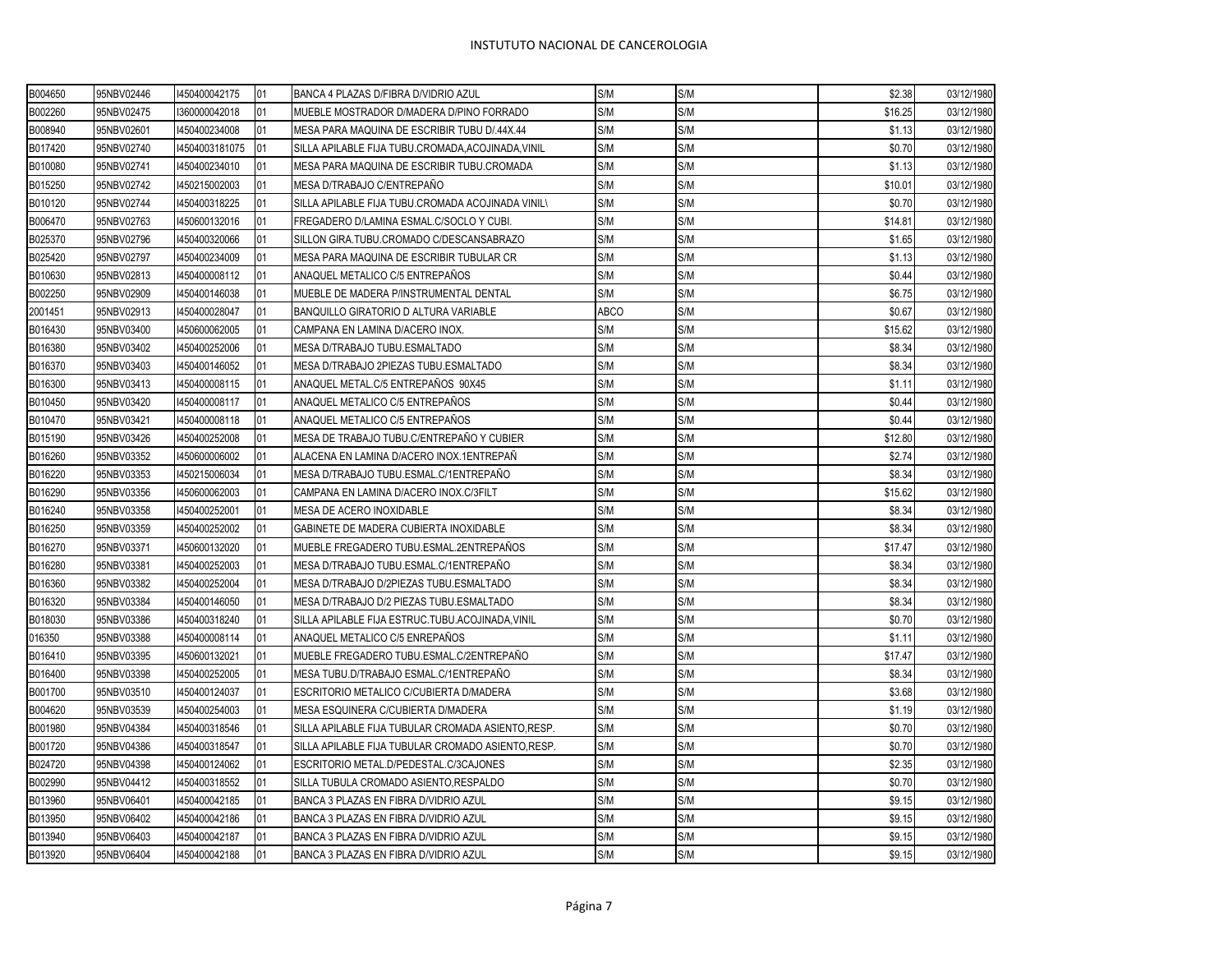$\mathbf \tau$ 

| B013910 | 95NBV06405 | 1450400042189 | IO1 | BANCA 3 PLAZAS EN FIBRA D/VIDRIO AZUL      | S/M             | S/M  | \$9.15   | 03/12/1980 |
|---------|------------|---------------|-----|--------------------------------------------|-----------------|------|----------|------------|
| B013930 | 95NBV06406 | 1450400042190 | 01  | BANCA 3 PLAZAS EN FIBRA D/VIDRIO AZUL      | S/M             | S/M  | \$9.15   | 03/12/1980 |
| B013900 | 95NBV06407 | 450400042191  | 01  | BANCA 3 PLAZAS EN FIBRA D/VIDRIO AZUL      | S/M             | S/M  | \$9.15   | 03/12/1980 |
| B013890 | 95NBV06408 | 1450400042192 | 01  | BANCA 3 PLAZAS EN FIBRA D/VIDRIO AZUL      | S/M             | S/M  | \$9.15   | 03/12/1980 |
| B014030 | 95NBV06409 | 1450400042193 | 01  | BANCA 3 PLAZAS EN FIBRA D/VIDRIO AZUL      | S/M             | S/M  | \$9.15   | 03/12/1980 |
| B014020 | 95NBV06410 | 1450400042194 | 01  | BATERIA DE 11 BUTACAS ACOJINADAS           | S/M             | S/M  | \$33.54  | 03/12/1980 |
| B014010 | 95NBV06411 | 1450400042195 | 01  | BANCA 10 PLAZAS ACOJINADAS                 | S/M             | S/M  | \$30.49  | 03/12/1980 |
| B014000 | 95NBV06412 | 1450400042196 | 01  | BATERIA DE 11 BUTACAS ACOJINADAS           | S/M             | S/M  | \$18.30  | 03/12/1980 |
| B013990 | 95NBV06413 | 1450400042197 | 01  | BANCA 10 PLAZAS ACOJINADAS                 | S/M             | S/M  | \$30.49  | 03/12/1980 |
| B013980 | 95NBV06414 | 1450400042198 | 01  | BATERIA DE 11 BUTACAS ACOJINADAS           | S/M             | S/M  | \$18.30  | 03/12/1980 |
| B013970 | 95NBV06415 | 1450400042199 | 01  | BANCA 10 PLAZAS ACOJINADAS                 | S/M             | S/M  | \$30.49  | 03/12/1980 |
| B014060 | 95NBV06418 | 1450400412202 | 01  | BANCA 3 PLAZAS EN FIBRA D/VIDRIO AZUL      | S/M             | S/M  | \$9.15   | 03/12/1980 |
| B014100 | 95NBV06419 | 1450400042203 | 01  | BANCA 3 PLAZAS EN FIBRA D/VIDRIO AZUL      | S/M             | S/M  | \$9.15   | 03/12/1980 |
| B014090 | 95NBV06420 | 1450400042204 | 01  | BANCA 3 PLAZAS EN FIBRA D/VIDRIO AZUL      | S/M             | S/M  | \$9.15   | 03/12/1980 |
| B014070 | 95NBV06421 | 1450400042205 | 01  | BANCA 3 PLAZAS EN FIBRA D/VIDRIO AZUL      | S/M             | S/M  | \$9.15   | 03/12/1980 |
| B014080 | 95NBV06422 | 1450400042206 | 01  | BANCA 3 PLAZAS EN FIBRA D/VIDRIO AZUL      | S/M             | S/M  | \$9.15   | 03/12/1980 |
| B014050 | 95NBV06423 | 1450400042207 | 01  | BANCA 3 PLAZAS EN FIBRA D/VIDRIO AZUL      | S/M             | S/M  | \$9.15   | 03/12/1980 |
| B014040 | 95NBV06424 | 1450400042208 | 01  | BANCA 3 PLAZAS EN FIBRA D/VIDRIO AZUL      | S/M             | S/M  | \$9.15   | 03/12/1980 |
| A000440 | 95NBV09283 | 1450400226039 | 01  | CALCULADORA ELECTRICA C/PANTALLA           | S/M             | S/M  | \$6.70   | 13/03/1981 |
| A002250 | 95NBV03440 | 1450400318392 | 01  | SILLA APILABLE FIJA ESTRUC TUBULAR CROMADA | S/M             | S/M  | \$0.91   | 02/04/1981 |
| A012710 | 95NBV03604 | 1150200390004 | 01  | VIDEO CASSETERA                            | S/M             | S/M  | \$69.85  | 04/04/1981 |
| A004280 | 95NBV00520 | 1210000072119 | 01  | <b>EXTINGUIDOR</b>                         | <b>PRECIOSA</b> | S/M  | \$2.29   | 25/05/1982 |
| A006060 | 95NBV01895 | 1450600106006 | 01  | SURTIDOR D/AGUA C/SISTEM DE ENFRIAMIENTO   | S/M             | S/M  | \$7.09   | 11/02/1982 |
| A007110 | 95NBV03357 | 1450600138003 | 01  | HORNO DE MICRO ONDAS                       | <b>DAEWOO</b>   | S/M  | \$37.29  | 23/06/1982 |
| A004990 | 95NBV09647 | 1450400999008 | 01  | SACAPUNTAS ELECTRICO                       | S/M             | S/M  | \$1.69   | 01/04/1982 |
| A004630 | 95NBV09953 | 1450205006029 | 01  | BANCO GIRAT.D/ESTRUCTURA CROMADO           | S/M             | S/M  | \$3.52   | 07/09/1982 |
| A003790 | 95NBV09955 | 1450600218042 | 01  | <b>REFRIGERADOR</b>                        | <b>PHILIPS</b>  | S/M  | \$22.19  | 03/08/1982 |
| A009220 | 95NBV08473 | 1450400226029 | 01  | CALCULADORA                                | S/M             | S/M  | \$22.70  | 29/06/1984 |
| A010800 | 95NBV06951 | 1450400226020 | 01  | CALCULADORA                                | S/M             | S/M  | \$22.70  | 19/10/1984 |
| A009210 | 95NBV04037 | 1450400226010 | 01  | CALCULADORA                                | S/M             | S/M  | \$22.70  | 29/06/1984 |
| A010650 | 95NBV01279 | 1450400226001 | 01  | CALCULADORA                                | S/M             | S/M  | \$22.70  | 16/10/1984 |
| A010510 | 95NBV01357 | 1400400042020 | 01  | <b>BANCA 5 PLAZAS C/VINIL CAFE</b>         | S/M             | S/M  | \$11.91  | 10/10/1984 |
| A009230 | 95NBV01533 | 1450400210017 | 01  | MAQUINA DE ESCRIBIR MECANICA               | S/M             | S/M  | \$58.81  | 02/07/1984 |
| A011340 | 95NBV02081 | 1450400210038 | 01  | MAQUINA DE ESCRIBIR MECANICA               | S/M             | S/M  | \$56.48  | 21/11/1984 |
| A010890 | 95NBV02099 | 1450400346017 | 01  | VENTILADOR DE MESA                         | <b>PHILIPS</b>  | 2012 | \$9.20   | 29/10/1984 |
| A010500 | 95NBV02420 | 1450400042310 | 01  | BANCA 3 PLAZAS C/TAPIZ AZUL                | S/M             | S/M  | \$21.91  | 10/10/1984 |
| A011280 | 95NBV02798 | 1450400210048 | 01  | MAQUINA DE ESCRIBIR MECANICA               | S/M             | S/M  | \$56.48  | 21/11/1984 |
| A009030 | 95NBV02937 | 1450400092006 | 01  | CREDENZA LIBRERO HORIZONTAL METAL          | S/M             | S/M  | \$35.70  | 21/06/1984 |
| A008800 | 95NBV02961 | 1450400210047 | 01  | MAQUINA DE ESCRIBIR MECANICA               | S/M             | S/M  | \$57.44  | 22/05/1984 |
| A000870 | 95NBV06866 | 1450600218030 | 01  | REFRIGERADOR EN COLOR CAFE                 | <b>TORO REY</b> | S/M  | \$9.78   | 03/12/1984 |
| A013840 | 95NBV07116 | 1450600138007 | 01  | ESTUFA C/TERMOSTATO REGULABLE DE 37.C      | S/M             | S/M  | \$606.86 | 11/11/1985 |
| A015210 | 95NBV09137 | 1450400226030 | 01  | CALCULADORA ELECTRICA                      | S/M             | S/M  | \$60.72  | 10/09/1986 |
| A014520 | 95NBV02532 | 1450400040009 | 01  | BIOMBO D/3 HOJAS ESMAL.D/MANUFACTURA NAL   | S/M             | S/M  | \$74.13  | 02/05/1986 |
|         |            |               |     |                                            |                 |      |          |            |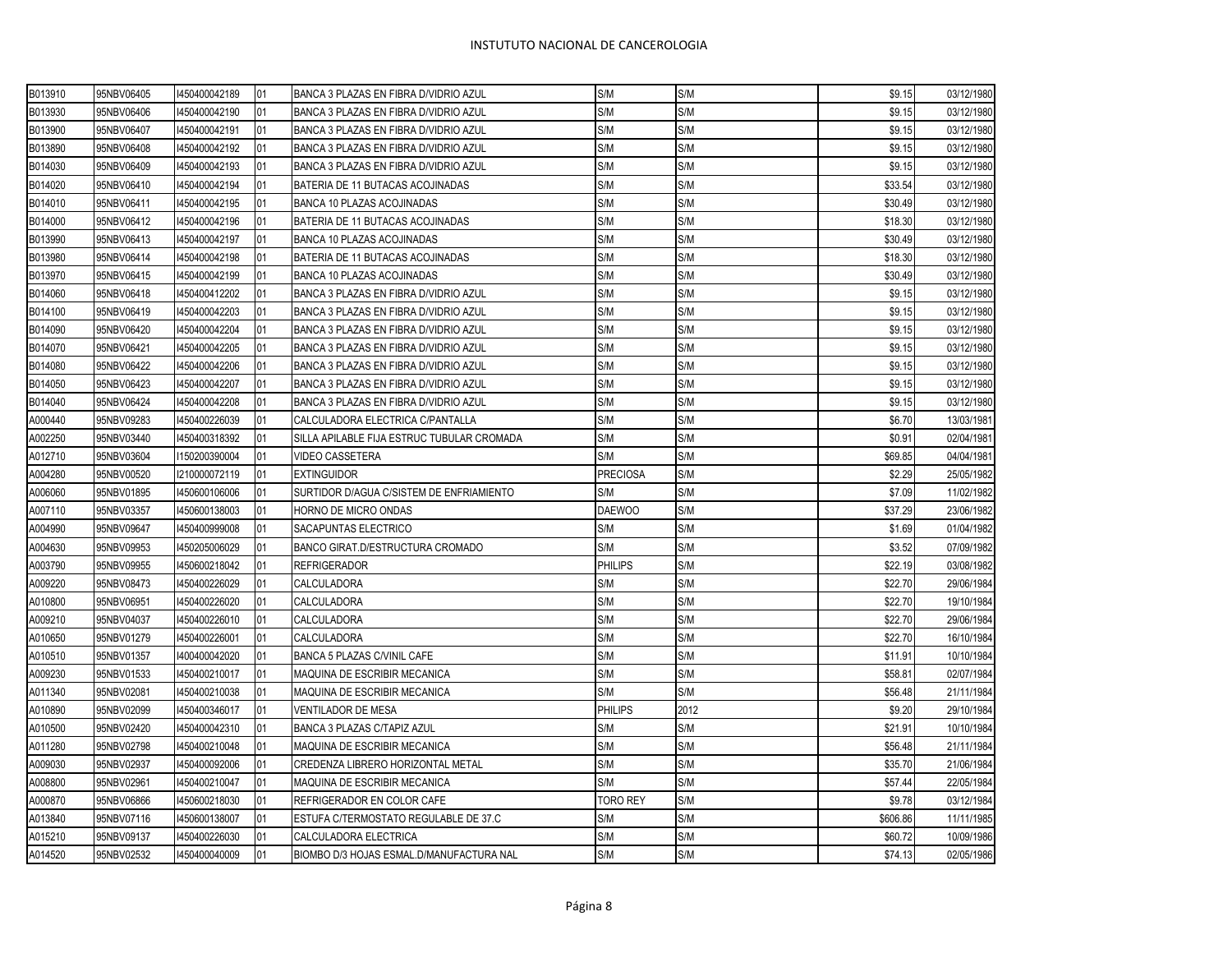| A014510 | 95NBV02549 | 1450400040010 | 01 | BIOMBO D/3 HOJAS ESMAL.D MANUFACTURA NAL   | S/M               | S/M             | \$74.13     | 02/05/1986 |
|---------|------------|---------------|----|--------------------------------------------|-------------------|-----------------|-------------|------------|
| A015210 | 95NBV09137 | 1450400226030 | 01 | CALCULADORA ELECTRICA                      | S/M               | S/M             | \$60.72     | 10/09/1986 |
| A015190 | 95NBV09172 | 1450400226036 | 01 | CALCULADORA ELECTRONICA                    | S/M               | S/M             | \$60.72     | 10/09/1986 |
| A014810 | 95NBV09257 | 1450400346070 | 01 | VENTILADOR DE MESA                         | <b>MYTEK</b>      | MY-0139         | \$41.08     | 07/07/1986 |
| A014070 | 95NBV09290 | 1360000022005 | 01 | CAJA REGISTRADORA ELECTRONICA C/ACCESO     | S/M               | S/M             | \$1,327.88  | 19/02/1986 |
| A018420 | 95NBV04772 | 1090000234020 | 01 | REGULADOR FUENTE DE PODER TD DE 1 KVA      | S/M               | S/M             | \$158.70    | 13/05/1987 |
| A018400 | 95NBV01254 | 1450400008014 | 01 | ESCALERA DE ALUMINIO DE 91 cms             | S/M               | S/M             | \$27.34     | 14/04/1987 |
| A018380 | 95NBV01523 | 1450400346007 | 01 | VENTILADOR DE PEDESTAL                     | <b>BRITMAN</b>    | KP-4016         | \$73.17     | 04/05/1987 |
| A016820 | 95NBV01693 | 1150200364012 | 01 | TELEVISOR CROMATICO PANT.19" C/C.R.        | SONY              | SSM14N5U        | \$450.00    | 30/01/1987 |
| A016730 | 95NBV02434 | 1150200364026 | 01 | TELEVISOR CROMATICO PANT.19 C/C.R.         | <b>VIDEOLOGIK</b> | TC-414          | \$450.00    | 30/01/1987 |
| A018320 | 95NBV02485 | 1450600218002 | 01 | REFRIGERADOR COLOR ALMENDRA                | <b>ACROS</b>      | S/M             | \$174.90    | 10/04/1987 |
| A019660 | 95NBV02487 | 1450400346021 | 01 | VENTILADOR DE PEDESTAL                     | S/M               | S/M             | \$110.00    | 17/07/1987 |
| A019650 | 95NBV02544 | 1450400346022 | 01 | <b>VENTILADOR DE PEDESTAL</b>              | <b>BIRTMAN</b>    | LP-4016         | \$110.00    | 17/08/1987 |
| A019320 | 95NBV02821 | 1150200232019 | 01 | MONITOR DE VIDEO BLANCO Y NEGRO C/PANT.    | S/M               | S/M             | \$2,281.30  | 08/07/1987 |
| A018190 | 95NBV03067 | 150400318245  | 01 | SILLA APILABLE COLOR NEGRO                 | S/M               | S/M             | \$23.63     | 09/04/1987 |
| A019940 | 95NBV03110 | 1450400999035 | 01 | <b>PERFORADORA</b>                         | S/M               | S/M             | \$52.37     | 03/11/1987 |
| A019500 | 95NBV03542 | 1450400318450 | 01 | SILLA APILABLE FIJA VINIL AZTECA           | PM STEEL          | S/M             | \$26.51     | 28/07/1987 |
| A019560 | 95NBV03561 | 1450400042181 | 01 | BANCA 3 PLAZAS VINIL AZTECA                | S/M               | S/M             | \$159.87    | 28/07/1987 |
| A019510 | 95NBV03568 | 1450400318460 | 01 | SILLA APILABLE FIJA VINIL AZTECA           | PM STEEL          | S/M             | \$26.51     | 28/07/1987 |
| A019490 | 95NBV03569 | 1450400318401 | 01 | SILLA APILABLE FIJA VINIL AZTECA           | <b>PM STEEL</b>   | S/M             | \$26.51     | 28/07/1987 |
| A018130 | 95NBV03570 | 1450400318402 | 01 | SILLA APILABLE FIJA                        | S/M               | S/M             | \$23.63     | 09/04/1987 |
| A016790 | 95NBV04088 | 1150200364021 | 01 | TELEVISOR CROMATICO PANT.19" C/C.R.        | SONY              | <b>PVM-14L1</b> | \$450.00    | 30/01/1987 |
| A019310 | 95NBV04451 | 1150200084001 | 01 | CAMARA DE TV.BLANCO Y NEGRO C/600 LINEAS   | S/M               | S/M             | \$976.28    | 08/07/1987 |
| A017800 | 95NBV05863 | 1450400318681 | 01 | SILLA TAPIZADA EN PLASTICO VINIL C/NEGRO   | S/M               | S/M             | \$37.94     | 03/04/1987 |
| A017750 | 95NBV05870 | 1450000318682 | 01 | SILLA APILABLE FIJA PLASTICO VINIL C/NEGRO | S/M               | S/M             | \$37.94     | 03/04/1987 |
| A017780 | 95NBV05872 | 1450400318683 | 01 | SILLA TAPIZADA EN PLASTICO VINIL C/NEGRO   | S/M               | S/M             | \$37.94     | 03/04/1987 |
| A018660 | 95NBV07769 | 1420800218002 | 01 | AIRE ACONDICIONADO                         | CARRIER           | <b>ECOLIFE</b>  | \$22,021.16 | 17/06/1987 |
| A022010 | 95NBV02603 | 1450400318222 | 01 | SILLA DE CAPACITACION C/PALETA ASIE.RESP   | S/M               | S/M             | \$87.00     | 06/06/1988 |
| A021960 | 95NBV02678 | 1450225008002 | 01 | SILLA DE CAPACITACION C/PALETA ASIE.RESP   | S/M               | S/M             | \$87.00     | 06/06/1988 |
| A022240 | 95NBV02683 | 1450225008007 | 01 | SILLA DE CAPACITACION C/PALETA ASIE.RESP   | S/M               | S/M             | \$87.00     | 06/06/1988 |
| A022660 | 95NBV02715 | 1450400320063 | 01 | SILLON EJECUTIVO EN COLOR NARANJA          | S/M               | S/M             | \$272.04    | 17/06/1988 |
| A022630 | 95NBV02723 | 1450400124028 | 01 | ESCRITORIO SECRETARIAL EN COLOR ARENA      | S/M               | S/M             | \$338.22    | 17/06/1988 |
| A020540 | 95NBV02767 | 1450220004013 | 01 | <b>PIZARRON</b>                            | S/M               | S/M             | \$176.64    | 14/01/1988 |
| A024310 | 95NBV02914 | 1450400076039 | 01 | CESTO METALICO P/BASURA                    | S/M               | S/M             | \$16.89     | 27/08/1988 |
| A026880 | 95NBV07579 | 1450400008212 | 01 | GUARDAVISIBLE P/RADIOGRAFIAS               | S/M               | S/M             | \$544.96    | 14/12/1988 |
| A026870 | 95NBV07580 | 1450400008213 | 01 | GUARDAVISIBLE P/RADIOGRAFIAS               | S/M               | S/M             | \$544.96    | 14/12/1988 |
| A024230 | 95NBV07646 | 1450400076062 | 01 | CESTO METALICO P/BASURA                    | S/M               | S/M             | \$16.89     | 27/08/1988 |
| A024240 | 95NBV07661 | 1450400076063 | 01 | CESTO METALICO P/BASURA                    | S/M               | S/M             | \$16.89     | 27/08/1988 |
| A029190 | 95NBV06081 | 1450400016154 | 01 | KARDEX STANDAR C/CERRADURA PORTA TARJETA   | S/M               | S/M             | \$654.81    | 02/05/1989 |
| A030150 | 95NBV03947 | 1060600486004 | 01 | RELOJ DE INTERVALOS MEDIANO                | <b>BAKSTER</b>    | S/M             | \$442.46    | 11/07/1989 |
| B023800 | 95NBV00397 | 1120400016036 | 01 | ESCALERILLA DE DOS PELDAÑOS                | S/M               | S/M             | \$0.95      | 01/12/1989 |
| A033450 | 95NBV06027 | 1450400318719 | 01 | SILLA TIPO COMEDOR                         | S/M               | S/M             | \$149.50    | 09/04/1990 |
| A034490 | 95NBV03884 | 1060600486002 | 01 | RELOJ DE INTERVALOS                        | S/M               | S/M             | \$210.00    | 06/07/1990 |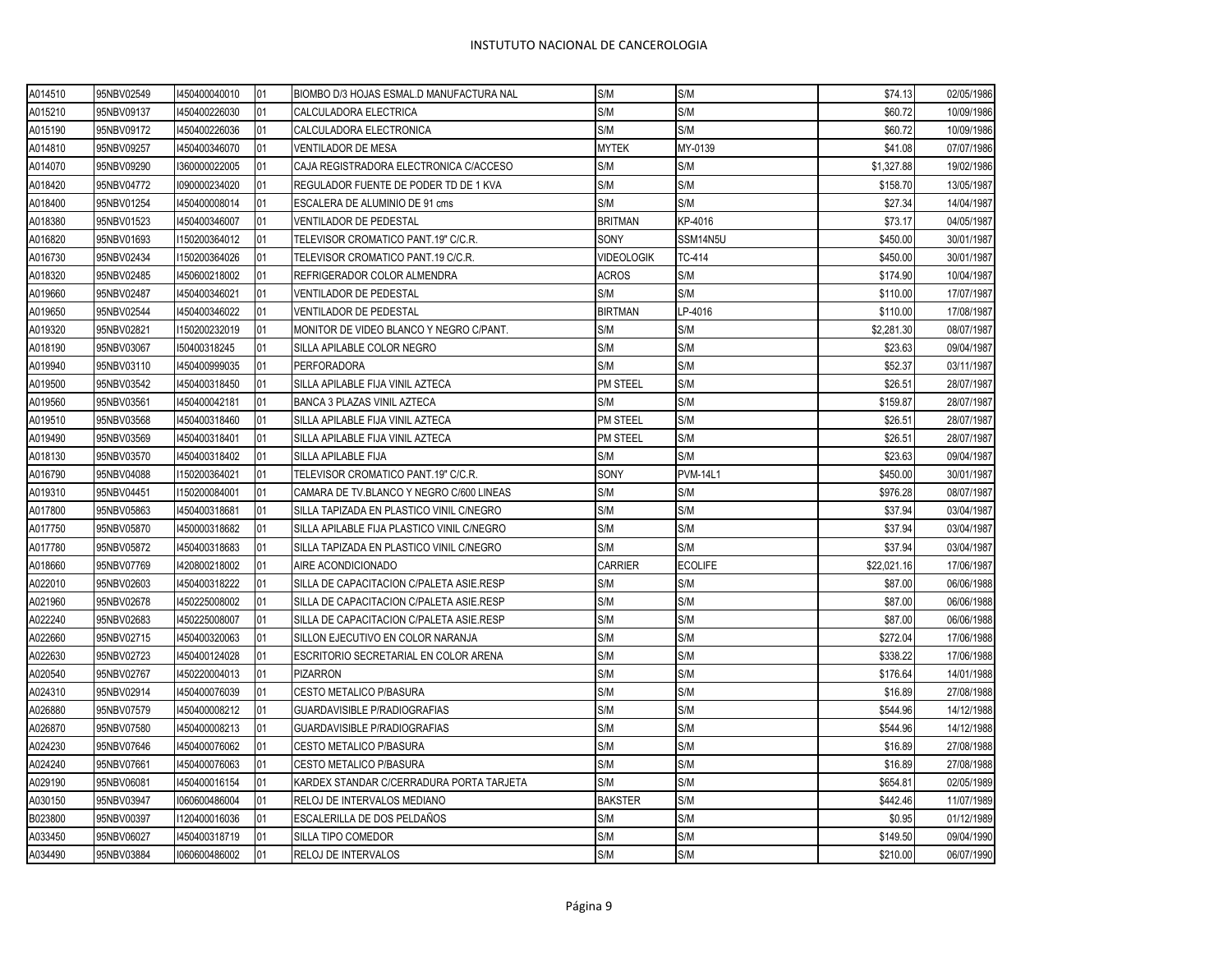| A038650 | 95NBV08861 | 1150200232022  | 01 | MONITOR DE T.V. B/N PANTALLA 9" 700 L.   | S/M            | S/M    | \$1,166.24  | 19/03/1991 |
|---------|------------|----------------|----|------------------------------------------|----------------|--------|-------------|------------|
| A042790 | 95NBV09118 | 1450400314146  | 01 | SILLA SECRETARIAL VINIL COLOR AZTECA     | S/M            | S/M    | \$467.40    | 08/08/1991 |
| A047140 | 95NBV08370 | 1450400196041  | 01 | MAQUINA DE ESCRIBIR                      | <b>IBM</b>     | 6781-2 | \$3,697.16  | 20/02/1992 |
| A047290 | 95NBV08502 | 1450400210092  | 01 | MAQUINA DE ESCRIBIR MECANICA             | S/M            | S/M    | \$955.50    | 28/02/1992 |
| A047300 | 95NBV08561 | 1450400210089  | 01 | MAQUINA DE ESCRIBIR MECANICA             | S/M            | S/M    | \$955.50    | 28/02/1992 |
| A046930 | 95NBV09182 | 1450400196058  | 01 | MAQUINA DE ESCRIBIR                      | <b>IBM</b>     | 6781-2 | \$2,103.06  | 14/02/1992 |
|         | 95NBV04761 | 1450600280085  | 01 | VITRINA CONTRA MURO DE 120 Cms           | S/M            | S/M    | \$520.30    | 11/08/1993 |
| A056440 | 95NBV05643 | 1150200128001  | 01 | DUPLICADORA DE DIAPOSITIVAS              | S/M            | S/M    | \$2,621.62  | 26/08/1993 |
|         | 95NBV04529 | 1450400040012  | 01 | <b>BIOMBO DE MADERA</b>                  | S/M            | S/M    | \$940.00    | 01/01/1996 |
|         | 97NBV10718 | 1450400210109  | 01 | MAQUINA DE ESCRIBIR MEC. DE CARRO INTER  | <b>OLYMPIA</b> | S/M    | \$1,834.25  | 15/10/1997 |
|         | 99NBV11337 | 1450400314494  | 01 | SILLA SECRETARIAL TAPIZADO EN TELA       | S/M            | S/M    | \$724.50    | 24/03/1999 |
|         | 99NBV11792 | 1450400320343  | 01 | SILLON GIRATORIO ESTRUC.Y BRAZOS EN PLAS | S/M            | S/M    | \$1,173.00  | 31/12/1999 |
|         | 99NBV11655 | 1450600160022  | 01 | LICUADORA                                | <b>TURMIX</b>  | S/M    | \$5,474.00  | 31/12/1999 |
|         | 99NBV11656 | 1450600160023  | 01 | LICUADORA                                | <b>OSTER</b>   | 450-20 | \$5,474.00  | 31/12/1999 |
|         | 99NBV11657 | 1450600160024  | 01 | <b>LICUADORA</b>                         | <b>OSTER</b>   | S/M    | \$5,474.00  | 31/12/1999 |
|         | 99NBV11658 | 1450600160025  | 01 | <b>LICUADORA</b>                         | <b>OSTER</b>   | S/M    | \$5,474.00  | 31/12/1999 |
|         | 99NBV11659 | 1450600160026  | 01 | <b>LICUADORA</b>                         | <b>OSTER</b>   | S/M    | \$5,474.00  | 31/12/1999 |
|         | 99NBV11661 | 1090000290002  | 01 | LAVADORA DE ALTA PRESION                 | S/M            | S/M    | \$9,004.50  | 31/12/1999 |
|         | 00NBV11861 | 1450400210125  | 01 | MAQUINA DE ESCRIBIR MECANICA             | S/M            | S/M    | \$1,564.00  | 10/07/2000 |
|         | 00NBV12386 | 14504003181247 | 01 | SILLA DE VISITAS                         | S/M            | S/M    | \$603.75    | 28/12/2000 |
|         | 00NBV12955 | 1180000034129  | 01 | IMPRESORA STAR DP8340 SC 120 PARALELA    | S/M            | S/M    | \$6,497.50  | 29/12/2000 |
|         | 00NBV12346 | 1450400100071  | 01 | <b>CUBIERTA DE POLIETILENO</b>           | S/M            | S/M    | \$2,219.50  | 28/12/2000 |
|         | 00NBV12362 | 1450600128001  | 01 | PLANCHA FREIDORA                         | S/M            | S/M    | \$10,729.50 | 28/12/2000 |
|         | 00NBV12953 | 1450600126031  | 01 | MESA FREGADERO CON DOS TARJAS DE .4 X .4 | S/M            | S/M    | \$8,763.00  | 29/12/2000 |
|         | 00NBV12954 | 1450600126032  | 01 | FREGADERO PARA OLLAS CON TARJAS DE 0.60  | S/M            | S/M    | \$9,533.50  | 29/12/2000 |
|         | 00NBV13136 | 1450600218056  | 01 | REFRIGERADOR DE 7 PIES CUBICOS           | <b>IEM</b>     | S/M    | \$3,014.70  | 29/12/2000 |
|         | 00NBV12301 | 1450400164005  | 01 | LAMPARA DE EMERGENCIAS                   | S/M            | S/M    | \$434.70    | 06/12/2000 |
|         | 00NBV12157 | 1450600138024  | 01 | HORNO DE MICROONDAS, CAPACIDAD 1.2 PIES  | S/M            | S/M    | \$1,443.25  | 10/11/2000 |
|         | 01NBV13293 | 1450400196107  | 01 | MAQUINA DE ESCRIBIR ELECTRONICA          | S/M            | S/M    | \$3,599.50  | 07/11/2001 |
|         | 02NBV14291 | 1450400314618  | 01 | SILLA DE VISITAS                         | S/M            | S/M    | \$899.01    | 31/12/2002 |
|         | 02NBV14590 | 14504003181784 | 01 | SILLA APILABLE FIJA                      | S/M            | S/M    | \$499.00    | 31/12/2002 |
|         | 04NBV16664 | 1450400314724  | 01 | SILLA AJUSTABLE                          | S/M            | S/M    | \$1,759.02  | 8/12/2004  |
|         | 04NBV16907 | 1450400258134  | 01 | MOD.CRUCETA 1 1/4                        | S/M            | S/M    | \$3,242.72  | 31/12/2004 |
|         | 04NBV16908 | 1450400258135  | 01 | MOD.CRUCETA 1 2/4                        | S/M            | S/M    | \$3,242.72  | 31/12/2004 |
|         | 04NBV16909 | 1450400258136  | 01 | MOD.CRUCETA 1 3/4                        | S/M            | S/M    | \$3,242.72  | 31/12/2004 |
|         | 04NBV16910 | 1450400258137  | 01 | MOD.CRUCETA 1 4/4                        | S/M            | S/M    | \$3,242.72  | 31/12/2004 |
|         | 04NBV16914 | 1450400258141  | 01 | MOD.CRUCETA 2 4/4                        | S/M            | S/M    | \$3,242.72  | 31/12/2004 |
|         | 04NBV16930 | 1450400258157  | 01 | MOD.CRUCETA 6 4/4                        | S/M            | S/M    | \$3,242.72  | 31/12/2004 |
|         | 04NBV16931 | 1450400258158  | 01 | MOD.CRUCETA 7 1/4                        | S/M            | S/M    | \$3,242.72  | 31/12/2004 |
|         | 04NBV16932 | 1450400258159  | 01 | MOD.CRUCETA 7 2/4                        | S/M            | S/M    | \$3,242.72  | 31/12/2004 |
|         | 04NBV16934 | 1450400258161  | 01 | MOD.CRUCETA 7 4/4                        | S/M            | S/M    | \$3,242.72  | 31/12/2004 |
|         | 04NBV16935 | 1450400258162  | 01 | MODULO "T" 1 1/2                         | S/M            | S/M    | \$3,742.70  | 31/12/2004 |
|         | 04NBV16936 | 1450400258163  | 01 | <b>MODULO "T" 12/2</b>                   | S/M            | S/M    | \$3.742.70  | 31/12/2004 |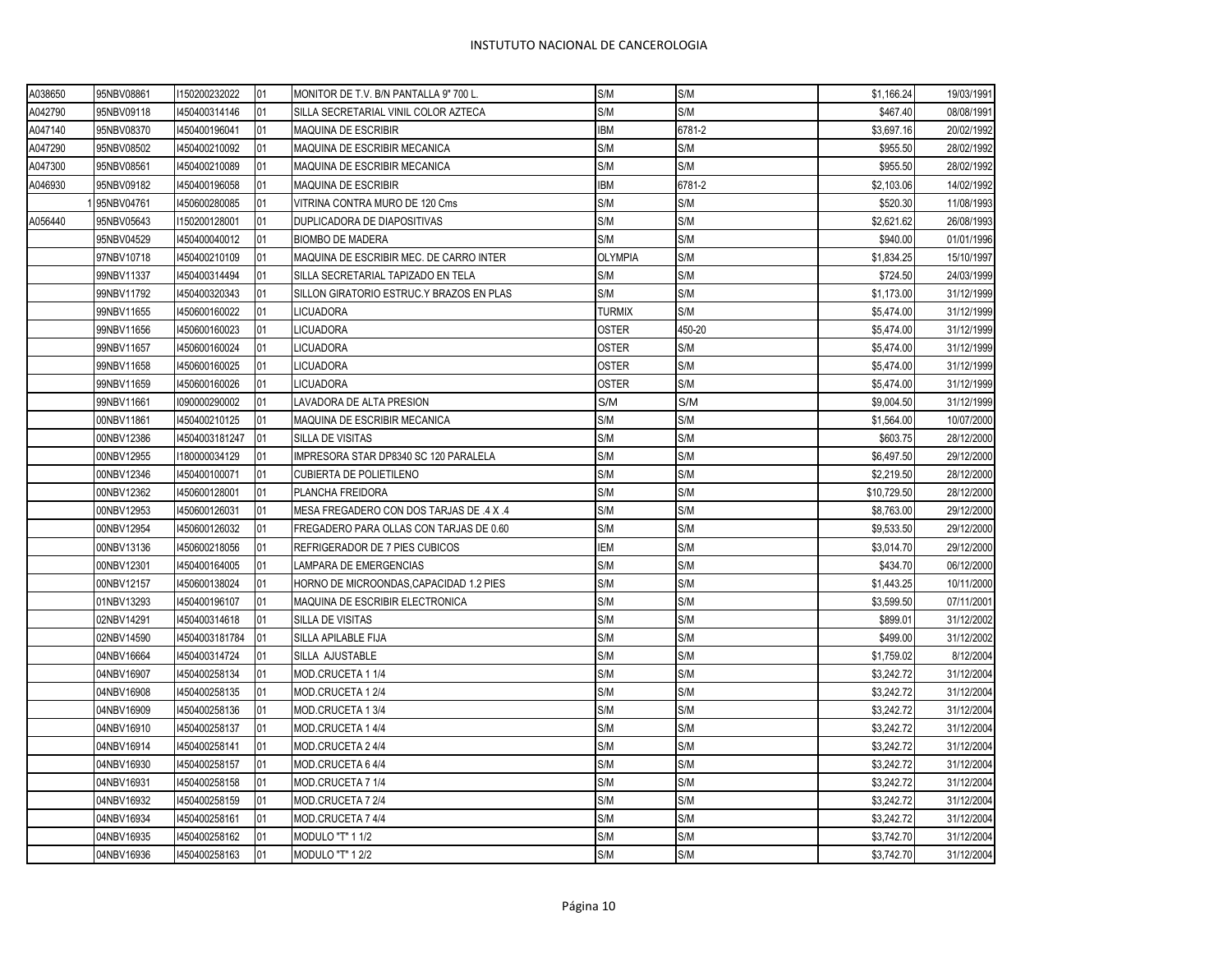$\overline{\phantom{0}}$ 

|         | 04NBV16937 | 1450400258164 | <b>01</b> | <b>MODULO "T" 2 1/2</b>                  | S/M         | S/M | \$3,742.70 | 31/12/2004 |
|---------|------------|---------------|-----------|------------------------------------------|-------------|-----|------------|------------|
|         | 04NBV16938 | 1450400258165 | 01        | <b>MODULO "T" 2 2/2</b>                  | S/M         | S/M | \$3,742.70 | 31/12/2004 |
|         | 04NBV16939 | 450400258166  | 01        | MODULO "T" 3 1/2                         | S/M         | S/M | \$3,742.70 | 31/12/2004 |
|         | 04NBV16942 | 1450400258169 | 01        | MODULO "T" 4 2/2                         | S/M         | S/M | \$3,742.70 | 31/12/2004 |
|         | 04NBV16943 | 1450400258170 | 01        | MODULO "T" 5 1/2                         | S/M         | S/M | \$3,742.70 | 31/12/2004 |
|         | 04NBV16944 | 1450400258171 | 01        | <b>MODULO "T" 5 2/2</b>                  | S/M         | S/M | \$3,742.70 | 31/12/2004 |
|         | 04NBV16945 | 1450400258172 | 01        | <b>MODULO "T" 6 1/2</b>                  | S/M         | S/M | \$3,742.70 | 31/12/2004 |
|         | 04NBV16960 | 1450400258187 | 01        | MODULO "T" 13 2/2                        | S/M         | S/M | \$3,742.70 | 31/12/2004 |
|         | 04NBV16961 | 1450400258188 | 01        | <b>MODULO "T" 14 1/2</b>                 | S/M         | S/M | \$3,742.70 | 31/12/2004 |
|         | 04NBV16962 | 1450400258189 | 01        | <b>MODULO "T" 14 2/2</b>                 | S/M         | S/M | \$3,742.70 | 31/12/2004 |
|         | 04NBV16963 | 1450400258190 | 01        | MODULO "T" 15 1/2                        | S/M         | S/M | \$3,742.70 | 31/12/2004 |
|         | 04NBV16964 | 1450400258191 | 01        | <b>MODULO "T" 15 2/2</b>                 | S/M         | S/M | \$3,742.70 | 31/12/2004 |
|         | 04NBV16965 | 1450400258192 | 01        | <b>MODULO "T" 16 1/2</b>                 | S/M         | S/M | \$3,742.70 | 31/12/2004 |
|         | 04NBV16966 | 1450400258193 | 01        | <b>MODULO "T" 16 2/2</b>                 | S/M         | S/M | \$3,742.70 | 31/12/2004 |
|         | 04NBV16967 | 1450400258194 | 01        | <b>MODULO "L"</b>                        | S/M         | S/M | \$4,399.81 | 31/12/2004 |
|         | 04NBV16969 | 1450400258196 | 01        | <b>MODULO "L"</b>                        | S/M         | S/M | \$4,399.81 | 31/12/2004 |
|         | 04NBV16970 | 1450400258197 | 01        | <b>MODULO "L"</b>                        | S/M         | S/M | \$4,399.81 | 31/12/2004 |
|         | 04NBV16971 | 1450400258198 | 01        | MODULO "L"                               | S/M         | S/M | \$4,399.81 | 31/12/2004 |
|         | 04NBV16972 | 1450400258199 | 01        | MODULO "L"                               | S/M         | S/M | \$4,399.81 | 31/12/2004 |
|         | 04NBV16976 | 1450400258203 | 01        | <b>MODULO "L"</b>                        | S/M         | S/M | \$4,399.81 | 31/12/2004 |
|         | 04NBV16977 | 450400258204  | 01        | MODULO "L"                               | S/M         | S/M | \$4,399.81 | 31/12/2004 |
|         | 04NBV16978 | 1450400258205 | 01        | <b>MODULO "L"</b>                        | S/M         | S/M | \$4,399.81 | 31/12/2004 |
|         | 04NBV16982 | 1450400258209 | 01        | MODULO "L"                               | S/M         | S/M | \$4,399.81 | 31/12/2004 |
|         | 04NBV16983 | 1450400258210 | 01        | MODULO "L"                               | S/M         | S/M | \$4,399.81 | 31/12/2004 |
|         | 04NBV16984 | 1450400258211 | 01        | MODULO CABALLERIZA                       | S/M         | S/M | \$2,228.48 | 31/12/2004 |
|         | 04NBV16985 | 1450400258212 | 01        | MODULO CABALLERIZA                       | S/M         | S/M | \$2,228.48 | 31/12/2004 |
|         | 04NBV16986 | 1450400258213 | 01        | MODULO CABALLERIZA                       | S/M         | S/M | \$2,228.48 | 31/12/2004 |
|         | 04NBV16990 | 450400258217  | 01        | MODULO CABALLERIZA                       | S/M         | S/M | \$2,228.48 | 31/12/2004 |
|         | 04NBV16999 | 450400258226  | 01        | MODULO CABALLERIZA                       | S/M         | S/M | \$2,228.48 | 31/12/2004 |
|         | 04NBV17000 | 450400258227  | 01        | MODULO CABALLERIZA                       | S/M         | S/M | \$2,228.48 | 31/12/2004 |
|         | 04NBV17001 | 1450400258228 | 01        | MODULO CABALLERIZA                       | S/M         | S/M | \$2,228.48 | 31/12/2004 |
|         | 04NBV17002 | 450400258229  | 01        | MODULO CABALLERIZA                       | S/M         | S/M | \$2,228.48 | 31/12/2004 |
|         | 04NBV17003 | 450400258230  | 01        | MODULO CABALLERIZA                       | S/M         | S/M | \$2,228.48 | 31/12/2004 |
|         | 04NBV17004 | 1450400258231 | 01        | MODULO CABALLERIZA                       | S/M         | S/M | \$2,228.48 | 31/12/2004 |
|         | 04NBV17005 | 1450400258232 | 01        | MODULO CABALLERIZA                       | S/M         | S/M | \$2,228.48 | 31/12/2004 |
|         | 05NBV18377 | 1450400314853 | 01        | SILLA SECRETARIAL                        | S/M         | S/M | \$581.01   | 21/12/2005 |
|         | 05NBV18378 | 1450400314854 | 01        | SILLA SECRETARIAL                        | S/M         | S/M | \$581.01   | 21/12/2005 |
|         | 07NBV20654 | 1450400320568 | 01        | SILLON EJECUTIVO BAJO                    | S/M         | S/M | \$1,443.25 | 24/12/2007 |
| C000970 | 95NBV09295 | 1450400226040 | 01        | CALCULADORA IMPRESORA                    | 1978        | S/M | \$8.00     | 01/01/1978 |
| C000060 | 95NBV01336 | 1450400016005 | 01        | ARCHIVERO DE TARJETAS METALICO C/2CAJON  | S/M         | S/M | \$1.80     | 01/01/1969 |
| C000020 | 95NBV01339 | 1450400016008 | 01        | ARCHIVERO DE TARJETAS METALICO 2 CAJONES | S/M         | S/M | \$1.80     | 01/01/1969 |
| C004640 | 95NBV03374 | 1090000120007 | 01        | CARRO P/RECOLECCION DE VAJILLA 6ENTREPAÑ | S/M         | S/M | \$5.00     | 01/01/1969 |
| C004550 | 95NBV05422 | 1360000004005 | 01        | BASCULA P/100 KG.PAROX C/RUEDAS          | <b>OKEN</b> | S/M | \$35.00    | 01/01/1969 |
|         |            |               |           |                                          |             |     |            |            |

Г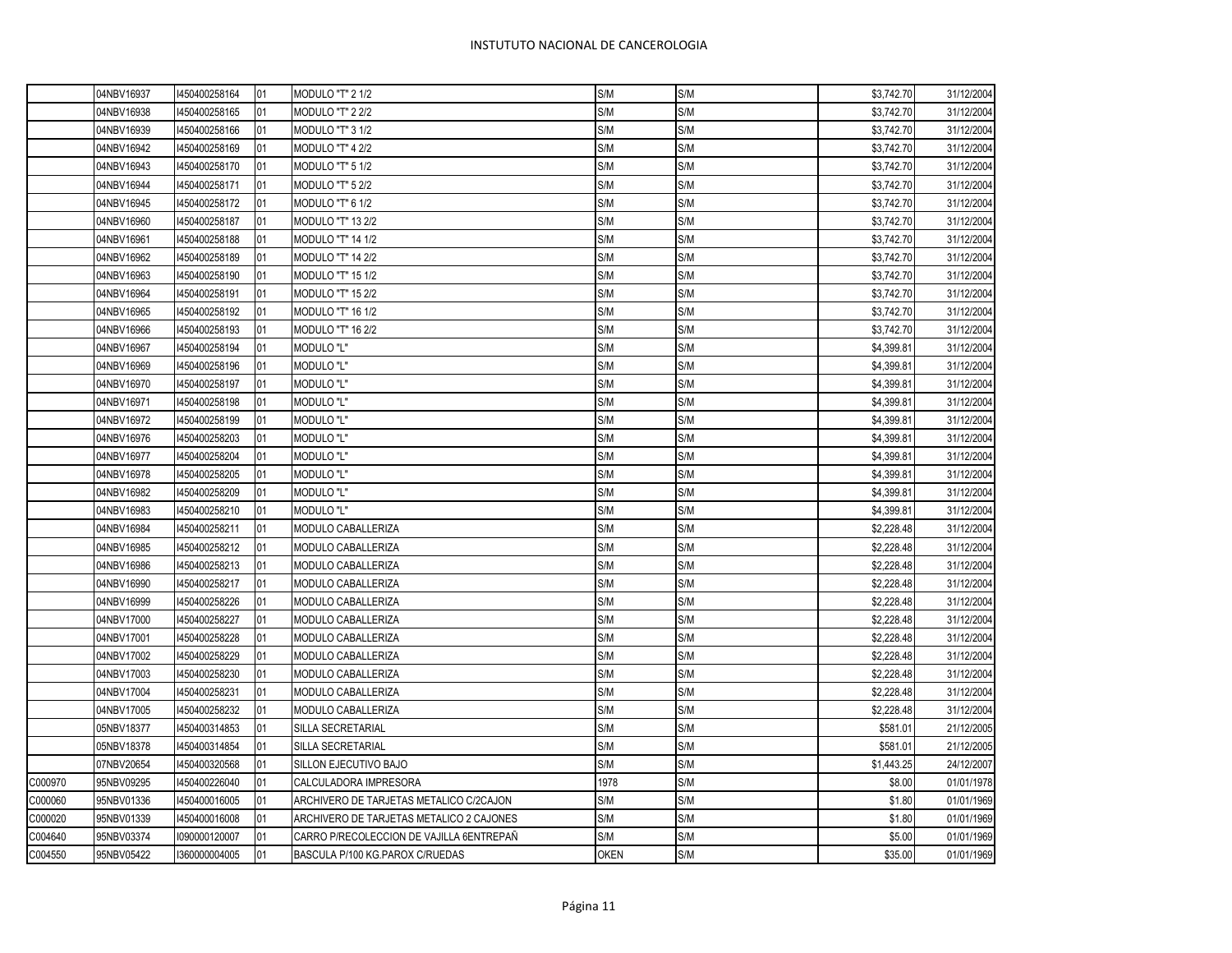| C000470 | 95NBV06965 | 1450400016139 | 01 | ARCHIVERO ESMAL.C/4GAVETAS TAMAÑO OFICIO | S/M                | S/M | \$4.50  | 01/01/1969 |
|---------|------------|---------------|----|------------------------------------------|--------------------|-----|---------|------------|
| C004800 | 95NBV06992 | 1450400016146 | 01 | ARCHIVERO D/TARJETAS D/3X5 C/GAVETAS     | S/M                | S/M | \$15.00 | 01/01/1969 |
| C002710 | 95NBV07193 | 1450400126034 | 01 | GABINETE ESMAL.BEIGE C/CHAPA             | S/M                | S/M | \$11.50 | 01/01/1969 |
| C004850 | 95NBV07719 | 1450400174022 | 01 | LOCKER METALICO ESMAL.C/2COMPARTIMIENT   | DM NACIONAL        | S/M | \$2.00  | 01/01/1969 |
| C004830 | 95NBV07721 | 1450400174024 | 01 | LOCKER METALICO ESMALTADO                | <b>DM NACIONAL</b> | S/M | \$2.00  | 01/01/1969 |
| C003850 | 95NBV07722 | 1450400174025 | 01 | LOCKER METALICO ESMAL.BEIGE C/2 COMAPRTI | <b>DM NACIONAL</b> | S/M | \$2.00  | 01/01/1969 |
| C004840 | 95NBV07731 | 1450400174033 | 01 | LOCKER METALICO ESMAL.C/2COMPART.        | <b>DM NACIONAL</b> | S/M | \$2.00  | 01/01/1969 |
| C004860 | 95NBV07745 | 1450400174229 | 01 | LOCKER ESMALTADO C/2COMPARTIMIENTOS      | <b>DM NACIONAL</b> | S/M | \$2.00  | 01/01/1969 |
| C004190 | 95NBV07857 | 1450400174043 | 01 | LOCKER METALICO ESMALTADO EN COLOR BEIGE | S/M                | S/M | \$2.00  | 01/01/1969 |
| C004220 | 95NBV07861 | 1450400174047 | 01 | LOCKER METALICO ESMAL.C/BEIGE 2COMPART.  | S/M                | S/M | \$6.00  | 01/01/1969 |
| C004230 | 95NBV07862 | 1450400174048 | 01 | LOCKER METALICO ESMAL.C/BEIGE 2COMPART.  | S/M                | S/M | \$6.00  | 01/01/1969 |
| C004200 | 95NBV07863 | 1450400174049 | 01 | LOCKER METALICO ESMALTADO C/BEIGE 2COMPA | S/M                | S/M | \$6.00  | 01/01/1969 |
| C004240 | 95NBV07865 | 1450400174051 | 01 | LOCKER METALICO ESMAL.C/BEIGE 2COMPART.  | S/M                | S/M | \$6.00  | 01/01/1969 |
| C004160 | 95NBV07878 | 1450400174053 | 01 | LOCKER METALICO ESMALTADO 2COMPART.      | S/M                | S/M | \$6.00  | 01/01/1969 |
| C004170 | 95NBV07884 | 1450400174059 | 01 | LOCKER METALICO ESMALTADO C/BEIGE 2COMPA | S/M                | S/M | \$6.00  | 01/01/1969 |
| C004180 | 95NBV07908 | 1450400174082 | 01 | LOCKER METALICO ESMALTADO C/BEIGE 2COMPA | S/M                | S/M | \$6.00  | 01/01/1969 |
| C004210 | 95NBV07949 | 1450400174222 | 01 | LOCKER METALICO ESMAL.C/BEIGE 2COMPART.  | <b>DM NACIONAL</b> | S/M | \$6.00  | 01/01/1969 |
| C004250 | 95NBV08021 | 1450400174190 | 01 | LOCKER METALICO ESMAL.C/BEIGE 2COMAPRT.  | DM NACIONAL        | S/M | \$6.00  | 01/01/1969 |
| C004260 | 95NBV08022 | 1450400174191 | 01 | LOCKER METALICO ESMAL.C/BEIGE 2COMPART.  | DM NACIONAL        | S/M | \$6.00  | 01/01/1969 |
| C003910 | 95NBV08117 | 1450400174230 | 01 | LOCKER METALICO ESMALT.C/BEIGE 2COMPART  | DM NACIONAL        | S/M | \$6.00  | 01/01/1969 |
| C003940 | 95NBV08121 | 1450400174235 | 01 | LOCKER ESMALTADO C/BEIGE 2COMP.2PUERTAS  | <b>DM NACIONAL</b> | S/M | \$2.00  | 01/01/1969 |
| C003420 | 95NBV08197 | 1450400008344 | 01 | ANAQUEL METALICO ESMAL.GRIS              | S/M                | S/M | \$4.50  | 01/01/1969 |
| C003410 | 95NBV08198 | 1450400008345 | 01 | ANAQUEL METALICO ESMAL.GRIS              | S/M                | S/M | \$6.00  | 01/01/1969 |
| C003390 | 95NBV08251 | 1450205006030 | 01 | BANCO CROMADO C/DESCANSA PIES            | S/M                | S/M | \$1.50  | 01/01/1969 |
| C003200 | 95NBV08702 | 1450400016188 | 01 | ARCHIVERO ESMAL.C/4GAVETAS T/OFOCIO CHAP | <b>DM NACIONAL</b> | S/M | \$10.00 | 01/01/1969 |
| C000940 | 95NBV09240 | 1450400174270 | 01 | LOCKER C/CHAPA ESMALTADO                 | <b>DM NACIONAL</b> | S/M | \$2.00  | 01/01/1969 |
| C000240 | 95NBV09466 | 1450400016247 | 01 | ARCHIVERO METALICO ESMAL.CREMA C/2 GAVET | S/M                | S/M | \$1.80  | 01/01/1969 |
| C003480 | 95NBV09469 | 1450400016249 | 01 | ARCHIVERO METALICO COLOR GRIS D/3 GAVETA | S/M                | S/M | \$6.00  | 01/01/1969 |
| C006710 | 95NBV09779 | 1450400016272 | 01 | ARCHIVERO C/4 GAVETAS COLOR BEIGE        | S/M                | S/M | \$6.00  | 01/01/1969 |
| C003880 | 95NBV07734 | 1450400174277 | 01 | LOCKER METALICO ESMALTADO COLOR BEIGE    | <b>NACIONAL</b>    | S/M | \$1.85  | 01/01/1970 |
| C003930 | 95NBV07987 | 1450400174158 | 01 | LOCKER METALICO ESMAL.C/BEIGE 2COMPART.  | <b>PM STEEL</b>    | S/M | \$6.00  | 01/01/1970 |
| C004010 | 95NBV08005 | 1450400174175 | 01 | LOCKER METALICO ESMALTADO 2 COMPARTIMIEN | S/M                | S/M | \$1.85  | 01/01/1970 |
| C003950 | 95NBV08006 | 1450400174176 | 01 | LOCKER METALICO ESMALTADO 2 COMPARTIMIEN | S/M                | S/M | \$1.85  | 01/01/1970 |
| C004000 | 95NBV08033 | 1450400174202 | 01 | LOCKER METALICO ESMALTADO C/BEIGE 2COMPA | PM STEELE          | S/M | \$6.00  | 01/01/1970 |
| C003920 | 95NBV08055 | 1450400174221 | 01 | LOCKER METALICO ESMALT.C/BEIGE 2COMPART. | PM STEELE          | S/M | \$6.00  | 01/01/1970 |
| C003870 | 95NBV08057 | 1450400174225 | 01 | LOCKER METALICO ESMAL.C/BEIGE 2 PUERTAS  | S/M                | S/M | \$6.00  | 01/01/1970 |
| C003860 | 95NBV08118 | 1450400174231 | 01 | LOCKER METALICO ESMALTADO                | S/M                | S/M | \$1.85  | 01/01/1970 |
| C003760 | 95NBV09478 | 1450400016257 | 01 | ARCHIVERO ESMALTADO.BEIGE D/3GAVETAS     | S/M                | S/M | \$4.50  | 01/01/1970 |
| C002900 | 95NBV07381 | 1450400140004 | 01 | GABINETE ESMAL.BEIGE C/2PUERTAS D/HOJA   | S/M                | S/M | \$15.00 | 01/01/1972 |
| C003150 | 95NBV07386 | 1450400008305 | 01 | ANAQUEL ESMAL.D/20 COMPARTIMINETOS P/RAD | S/M                | S/M | \$10.00 | 01/01/1972 |
| C002830 | 95NBV07562 | 1450400008198 | 01 | ANAQUEL ESMAL.BEIGE C/5 ENTREPAÑOS Y 24  | S/M                | S/M | \$10.00 | 01/01/1972 |
| C002840 | 95NBV07565 | 1450400008201 | 01 | ANAQUEL ESMAL.BEIGE C/5ENTREPAÑOS Y 24   | S/M                | S/M | \$10.00 | 01/01/1972 |
| C002850 | 95NBV07566 | 1450400008202 | 01 | ANAQUEL ESMAL.BEIGE C/5ENTREPAÑOS Y 30   | S/M                | S/M | \$10.00 | 01/01/1972 |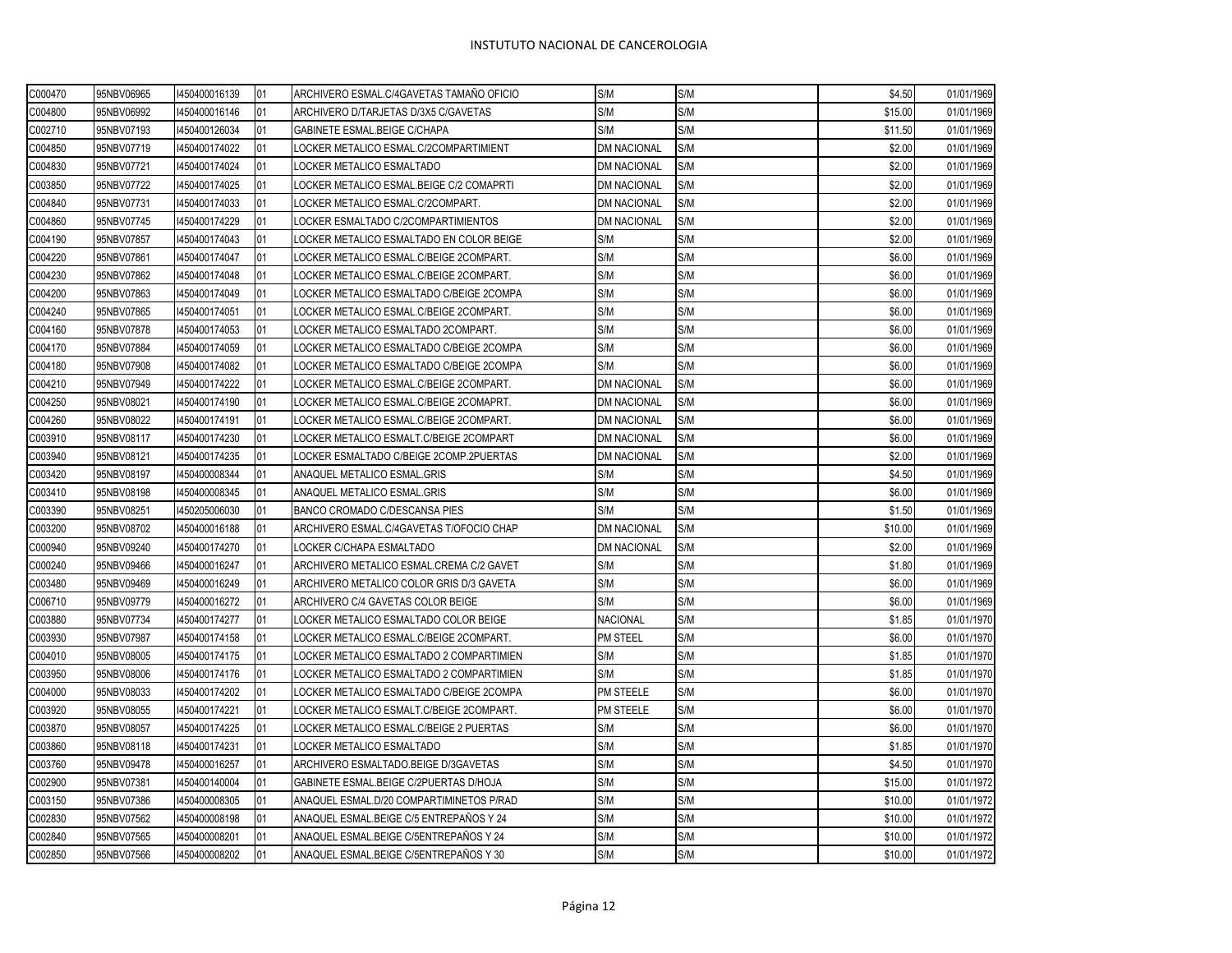| C003140 | 95NBV07567 | 1450400008203 | 01 | ANAQUEL ESMAL.D/20 COMPARTIMINETOS P/RAD | S/M                | S/M           | \$10.00    | 01/01/1972 |
|---------|------------|---------------|----|------------------------------------------|--------------------|---------------|------------|------------|
| C002860 | 95NBV07571 | 1450400008205 | 01 | ANAQUEL ESMAL.BEIGE C/5ENTREPAÑOS Y 30   | S/M                | S/M           | \$10.00    | 01/01/1972 |
| C002880 | 95NBV07572 | 1450400008215 | 01 | ANAQUEL ESMAL.BEIGE C/5 ENTREPANOS Y 30  | S/M                | S/M           | \$10.00    | 01/01/1972 |
| C002820 | 95NBV07573 | 1450400008206 | 01 | ANAQUEL ESMAL.BEIGE C/5 ENTREPAÑOS P/PLA | S/M                | S/M           | \$6.00     | 01/01/1972 |
| C002870 | 95NBV07574 | 1450400008207 | 01 | ANAQUEL ESMAL.BEIGE C/5 ENTREPAÑOS Y 30  | S/M                | S/M           | \$10.00    | 01/01/1972 |
| C003130 | 95NBV07575 | 1450400008208 | 01 | ANAQUEL ESMAL.D/20 COMPARTIMIENTOS       | S/M                | S/M           | \$10.00    | 01/01/1972 |
| C003060 | 95NBV07596 | 1450600280060 | 01 | VITRINA ESMAL.C/PUERTA DE HOJA           | S/M                | S/M           | \$10.00    | 01/01/1972 |
| C002890 | 95NBV07638 | 1450400150050 | 01 | ANAQUEL P/EXPEDIENTES C/4COMPARTIMIENTO  | S/M                | S/M           | \$10.00    | 01/01/1972 |
| C006040 | 95NBV07711 | 1450400174276 | 01 | LOCKER ESMAL.DE 2 COMPARTIMIENTOS        | S/M                | S/M           | \$8.00     | 01/01/1972 |
| C001920 | 95NBV07723 | 1450400174026 | 01 | LOKER METALICO 2 COMPARTIMIENTOS         | S/M                | S/M           | \$2.00     | 01/01/1972 |
| C006060 | 95NBV07729 | 1450400174031 | 01 | LOCKER METALICO ESMAL.1COMPART. C/CHAPA  | S/M                | S/M           | \$8.00     | 01/01/1972 |
| C006050 | 95NBV07733 | 1450400174035 | 01 | LOCKER METALICO ESMAL.D/2COMPART.        | S/M                | S/M           | \$8.00     | 01/01/1972 |
| C005980 | 95NBV07848 | 1450400146123 | 01 | GABINETE ESMAL.C/2PUERTAS D/HOJA 4ENT.   | S/M                | S/M           | \$10.00    | 01/01/1972 |
| C006270 | 95NBV07989 | 1450400174160 | 01 | LOCKER METAL.ESMAL.D/2COMPART.C/CHAPA    | S/M                | S/M           | \$8.00     | 01/01/1972 |
| C003020 | 95NBV08088 | 1450400026004 | 01 | ESCALERILLA METAL.ESMAL.D/1PELDAÑO       | S/M                | S/M           | \$0.80     | 01/01/1972 |
| C004320 | 95NBV08156 | 1450400016174 | 01 | ARCHIVERO METAL.ESMAL. C/BEIGE 4 CAJONES | S/M                | S/M           | \$12.00    | 01/01/1972 |
| C004650 | 95NBV08270 | 1450400126045 | 01 | GABINETE BEIGE C/2 PUERTAS D/HOJA Y CHAP | S/M                | S/M           | \$8.00     | 01/01/1972 |
| C003320 | 95NBV08691 | 1450220004035 | 01 | PIZARRON MAGNETICO C/MARCO D/ALUMINIO    | S/M                | S/M           | \$1.50     | 01/01/1972 |
| C003190 | 95NBV08714 | 1450400016187 | 01 | ARCHIVERO ESMAL.C/4GAVETAS T/OFNA.C/CHA  | S/M                | S/M           | \$10.00    | 01/01/1972 |
| C005850 | 95NBV08961 | 1450600280213 | 01 | VITRINA METAL.ESMAL.C/4 ENTREPAÑOS 2.P   | S/M                | S/M           | \$10.00    | 01/01/1972 |
| C000930 | 95NBV09241 | 1450400016230 | 01 | ARCHIVERO ESMAL.D/4 GAVETAS C/CHAPA      | S/M                | S/M           | \$12.00    | 01/01/1972 |
| C006520 | 95NBV09450 | 1450400016248 | 01 | ARCHIVERO METAL.ESMAL. D/5 GAVETAS CARTA | S/M                | S/M           | \$7.00     | 01/01/1972 |
| C000460 | 95NBV09471 | 1450400016251 | 01 | ARCHIVERO ESMALTADO C/4GAVETAS T/OFICIO  | S/M                | S/M           | \$8.00     | 01/01/1972 |
| C005740 | 95NBV00380 | 1090000116002 | 01 | CARRO PORTA EXP. ESMAL. C/CAPACIDAD      | S/M                | S/M           | \$20.00    | 01/01/1974 |
| C005540 | 95NBV00958 | 1450400016003 | 01 | ARCHIVERO METAL.ESMAL. C./3 GAVETAS      | <b>DM NACIONAL</b> | S/M           | \$8.50     | 01/01/1974 |
| C005530 | 95NBV01214 | 1450400016004 | 01 | ARCHIVERO METAL.ESMALTADO C/5GAVETAS     | S/M                | S/M           | \$7.00     | 01/01/1974 |
| C002350 | 95NBV05547 | 1450400338006 | 01 | ARCHIVERO D/TARJETAS ESMAL.D/2 CAJONES   | S/M                | S/M           | \$5.00     | 01/01/1976 |
| C007850 | 95NBV05544 | 1450400338003 | 01 | ARCHIVERO METALICO PARA TARJETAS 2 GAVET | S/M                | S/M           | \$3.34     | 24/08/1977 |
| C002430 | 95NBV05078 | 1060200172028 | 02 | CENTRIFUGA PRINCIPAL CENTRIFUGE          | <b>BECKMAN</b>     | <b>GS-15R</b> | \$6.00     | 01/01/1972 |
| C007520 | 95NBV08898 | 1090000340085 | 02 | NEGATOSCOPI SENCILLO                     | <b>CHASA</b>       | S/M           | \$1.50     | 01/01/1972 |
| C001370 | 95NBV03017 | 1060200172003 | 02 | CENTRIFUGA REFIGERADA AUT.SIS.MANDO      | <b>EPPENDORF</b>   | 5417R         | \$8.00     | 01/01/1979 |
| C001230 | 95NBV03789 | 1060200172009 | 02 | <b>CENTRIFUGA</b>                        | <b>IEC</b>         | S/M           | \$8.00     | 01/01/1979 |
| B020630 | 95NBV01176 | 1120400016100 | 02 | BANQUETA METALICA ESMAL.C/CUB.D/LINOLEUM | S/M                | S/M           | \$0.27     | 03/12/1980 |
| B008600 | 95NBV07079 | 1450600280139 | 02 | ALACENA METAL.ESMAL.4 ENTREPAÑOS,4PUERT  | S/M                | S/M           | \$4.73     | 03/12/1980 |
| A007980 | 95NBV08388 | 1090000999031 | 02 | GENERADOR PARA ELECTROCIRUGIA C/ACCES.   | S/M                | S/M           | \$127.77   | 03/06/1981 |
| A008020 | 95NBV00891 | 1150200232001 | 02 | MONITOR PARA ANESTESIOLOGIA              | S/M                | S/M           | \$96.74    | 18/05/1981 |
| A008010 | 95NBV00896 | 1150200232002 | 02 | MONITOR PARA ANESTESIOLOGIA              | S/M                | S/M           | \$96.74    | 18/05/1981 |
| A007890 | 95NBV00925 | 1090000484082 | 02 | MESA PUENTE TUBU.C/CUBIERTA D/MADERA FOR | S/M                | S/M           | \$3.29     | 05/01/1981 |
| A006280 | 95NBV04924 | 1060200172023 | 02 | ULTRA CENTRIFUGA D 3 amps.CAT.342236     | <b>BECKMAN</b>     | S/M           | \$943.45   | 01/01/1982 |
| A006370 | 95NBV03695 | 1360000042029 | 02 | MESA TRABAJO ESMAL.DE ACERO INOX.        | S/M                | S/M           | \$29.76    | 08/06/1982 |
| A006290 | 95NBV05278 | 1450400252132 | 02 | MESA TRABAJO METAL.CUB.ACERO INOX.       | S/M                | S/M           | \$75.79    | 08/06/1982 |
| A013650 | 95NBV04925 | 1060200172024 | 02 | CENTRIFUGA REFIGERADA D ALTA VELOCIDAD   | <b>DUPONT</b>      | RC5B          | \$3,841.11 | 25/09/1985 |
| A015270 | 95NBV05835 | 1060600190004 | 02 | ESPECTOFOTOMETRO C/IMPRESOR GRAFICADOR   | <b>BECKAN</b>      | <b>DU50</b>   | \$4.338.35 | 08/09/1986 |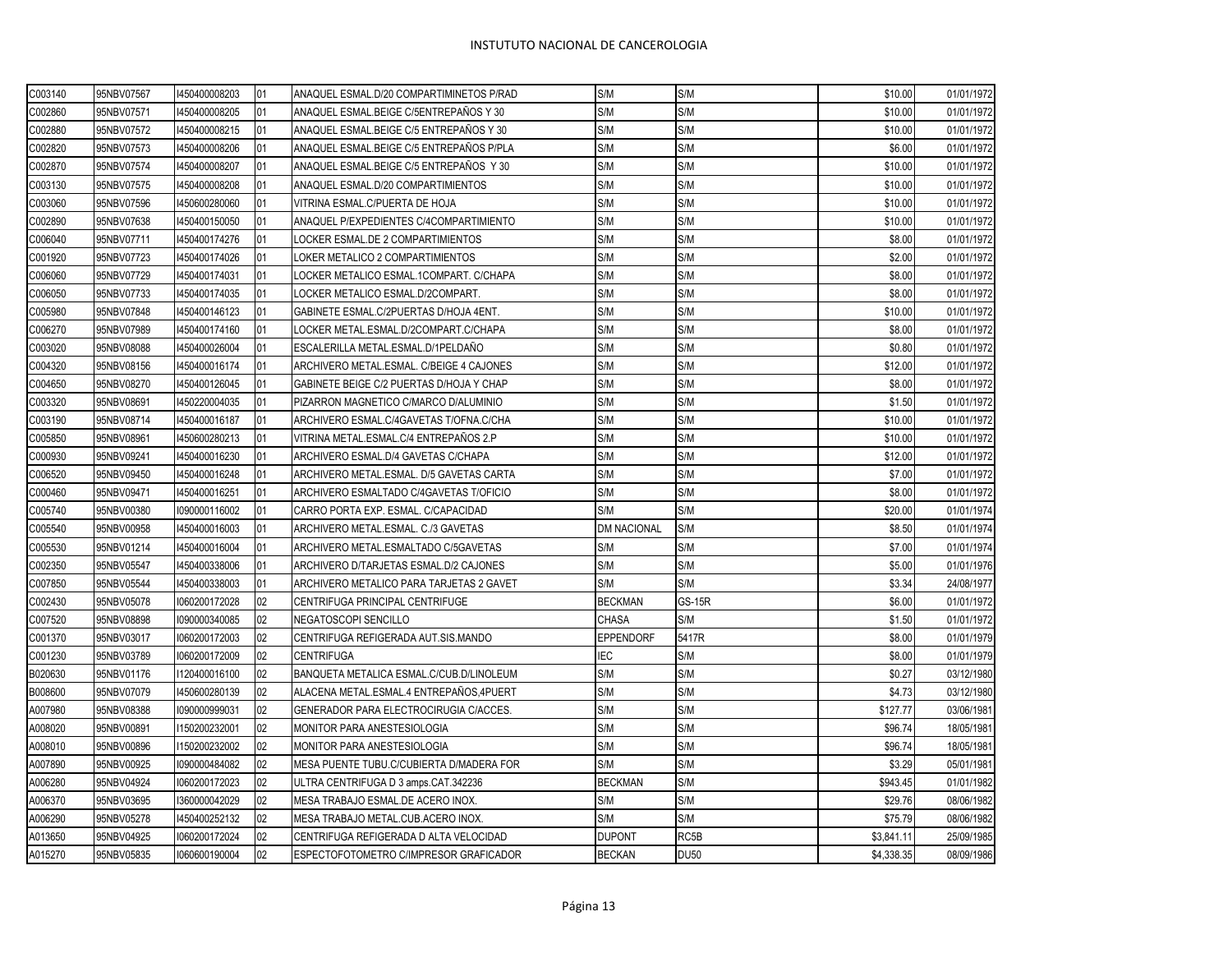| A020360 | 95NBV06744 | 1060600370020 | 02 | MICROPROYECTOR NEO-PROMAR P/FINES DIDACT | S/M                    | S/M                                | \$6,500.44     | 02/12/1987 |
|---------|------------|---------------|----|------------------------------------------|------------------------|------------------------------------|----------------|------------|
| A021050 | 95NBV04820 | 1060600486008 | 02 | RELOJ DE INTERVALO 120min DE CUERDA      | S/M                    | S/M                                | \$261.64       | 16/03/1988 |
| A025270 | 95NBV05644 | 1060600486015 | 02 | <b>RELOJ</b>                             | S/M                    | S/M                                | \$651.85       | 11/08/1988 |
| A032380 | 95NBV06234 | 1090000442006 | 02 | UNIDAD DE ELECTROCIRUGIA.P/CORTE Y COAG. | S/M                    | S/M                                | \$14,501.50    | 02/02/1990 |
| A036130 | 95NBV06887 | 1060600486013 | 02 | RELOJ DE INTERVALOS DE 2 HORAS           | <b>BAKSTER</b>         | S/M                                | \$457.36       | 10/09/1990 |
| A035680 | 95NBV07138 | 1060600660003 | 02 | PLANCHA AGITADORA CON CALOR              | S/M                    | S/M                                | \$1,227.05     | 17/08/1990 |
| A034630 | 95NBV09934 | 1090000434127 | 02 | TRIPIE PORTATIL PORTASUEROS C/RODAJAS    | S/M                    | S/M                                | \$109.80       | 13/07/1990 |
| A042610 | 95NBV00042 | 1090000434002 | 02 | TRIPIE PORTA SUEROS C/BASE DE FIERRO     | S/M                    | S/M                                | \$138.03       | 31/07/1991 |
| A038000 | 95NBV00146 | 1090000434006 | 02 | <b>TRIPIE PORTASUEROS</b>                | S/M                    | S/M                                | \$224.10       | 13/02/1991 |
| A042620 | 95NBV00619 | 1090000434025 | 02 | TRIPIE PORTA SUEROS CON BASE DE FIERRO   | S/M                    | S/M                                | \$138.03       | 31/07/1991 |
| A042540 | 95NBV00632 | 1090000434027 | 02 | TRIPIE PORTA SUERO C/BASE DE FIERRO      | S/M                    | S/M                                | \$138.03       | 31/07/1991 |
| A042640 | 95NBV00685 | 1090000434036 | 02 | TRIPIE PORTASUEROS CON BASE DE FIERRO    | S/M                    | S/M                                | \$138.03       | 31/07/1991 |
| A042670 | 95NBV00698 | 1090000434030 | 02 | TRIPIE PORTA SUEROS CON BASE DE FIERRO   | S/M                    | S/M                                | \$138.03       | 31/07/1991 |
| A048640 | 95NBV03955 | 1060600122003 | 02 | CONTADOR DE CELULAS                      | COUNTING DEVIC8 TECLAS |                                    | \$1,936.61     | 08/05/1992 |
| A056270 | 95NBV04927 | 1060600190006 | 02 | ESPECTROFOTOMETRO UV/VIS                 | <b>WPA</b>             | S2100                              | \$47,520.00    | 20/08/1993 |
| A056280 | 95NBV04910 | 1060200172021 | 02 | ULTRACENTRIFUGA PREPARATIVA EXE-014(COMP | <b>BECKMAN</b>         | XL-90                              | \$140,800.00   | 20/08/1993 |
| A063760 | 95NBV04908 | 1060200999042 | 02 | CITOMETRO DE FLUJO EQUIPADO DE SORTER    | BECKMAN COULTEPICSXL   |                                    | \$414,957.28   | 09/06/1995 |
| A063840 | 95NBV07385 | 1090000999018 | 02 | <b>INYECTOR DIGITAL C/REGULADOR</b>      | S/M                    | S/M                                | \$137,800.00   | 30/06/1995 |
|         | 95NBV04611 | 1090000450008 | 02 | VENTILADOR VOLUMETRICO BEAR 33           | S/M                    | S/M                                | \$84,432.19    | 05/12/1995 |
|         | 97NBV10991 | 1090000040011 | 02 | ASPIRADOR TORACICO                       | GOMCO                  | 6050                               | \$18,894.50    | 31/12/1997 |
|         | 97NBV10992 | 1090000040012 | 02 | ASPIRADOR TORACICO                       |                        | HARMONIC SCALIETHICON ENDO SURGERY | \$18,894.50    | 31/12/1997 |
|         | 99NBV11288 | 1090000999164 | 02 | EQUIPO MEDICO DE ULTRASONIDO P/USO       | <b>ALOKA</b>           | PROSOUND 5500                      | \$1,548,209.10 | 23/01/1999 |
|         | 01NBV13837 | 1060600404006 | 02 | <b>OXIMETRO</b>                          | <b>NONIN</b>           | 8500A                              | \$10,488.00    | 31/12/2001 |
|         | 01NBV13839 | 1060600404008 | 02 | <b>OXIMETRO</b>                          | Nonin                  | 8500A                              | \$10,488.00    | 31/12/2001 |
|         | 01NBV13837 | 1060600404006 | 02 | <b>OXIMETRO</b>                          | <b>NONIN</b>           | 8500A                              | \$10,488.00    | 31/12/2001 |
|         | 01NBV13838 | 1060600404007 | 02 | <b>OXIMETRO</b>                          | Nonin                  | 8500A                              | \$10,488.00    | 31/12/2001 |
|         | 01NBV13839 | 1060600404008 | 02 | <b>OXIMETRO</b>                          | <b>NONIN</b>           | 8500A                              | \$10,488.00    | 31/12/2001 |
|         | 02NBV14687 | 1090000340114 | 02 | NEGATOSCOPIO DOBLE                       | S/M                    | S/M                                | \$1,127.00     | 31/12/2002 |
|         | 02NBV14688 | 1090000340115 | 02 | NEGATOSCOPIO DOBLE                       | S/M                    | S/M                                | \$1,127.00     | 31/12/2002 |
|         | 04NBV16489 | 1090000308188 | 02 | MESA PASTEUR                             | S/M                    | S/M                                | \$1,523.75     | 15/11/2004 |
|         | 04NBV16491 | 1090000308190 | 02 | MESA PASTEUR                             | <b>METRO MAX</b>       | S/M                                | \$1,523.75     | 15/11/2004 |
|         | 04NBV16484 | 1090000308183 | 02 | <b>MESA PASTEUR</b>                      | S/M                    | S/M                                | \$1,523.75     | 15/11/2004 |
|         | 04NBV16490 | 1090000308189 | 02 | <b>MESA PASTEUR</b>                      | S/M                    | S/M                                | \$1,523.75     | 15/11/2004 |
|         | 04NBV16485 | 1090000308184 | 02 | <b>MESA PASTEUR</b>                      | S/M                    | S/M                                | \$1,523.75     | 15/11/2004 |
|         | 04NBV16486 | 1090000308185 | 02 | MESA PASTEUR                             | S/M                    | S/M                                | \$1,523.75     | 15/11/2004 |
|         | 04NBV16487 | 1090000308186 | 02 | MESA PASTEUR                             | S/M                    | S/M                                | \$1,523.75     | 15/11/2004 |
|         | 04NBV16488 | 1090000308187 | 02 | <b>MESA PASTEUR</b>                      | S/M                    | S/M                                | \$1,523.75     | 15/11/2004 |
| A045510 | 95NBV08805 | 1330000100052 | 05 | REGULADOR VICA 5 KVA                     | S/M                    | S/M                                | \$396.92       | 18/12/1991 |
| A042080 | 95NBV08851 | 1060200999013 | 05 | SISTEMA DE PLANEACION THERPAC-PC         | S/M                    | S/M                                | \$140,748.77   | 26/06/1991 |
| A045520 | 95NBV09717 | 1330000100058 | 05 | REGULADOR VICA REVIVA                    | <b>VICA</b>            | <b>REVIVA I</b>                    | \$396.92       | 18/12/1991 |
| A047770 | 95NBV04876 | 1330000100027 | 05 | <b>REGULADOR .5 KVA</b>                  | S/M                    | S/M                                | \$1,500.00     | 31/03/1992 |
| A046980 | 95NBV05994 | 1450400258020 | 05 | MODULO P/COMPUTADORA                     | S/M                    | S/M                                | \$332.20       | 10/02/1992 |
| A047760 | 95NBV06009 | 1180000112040 | 05 | TECLADO                                  | DELL                   | RT7D20                             | \$2.000.00     | 31/03/1992 |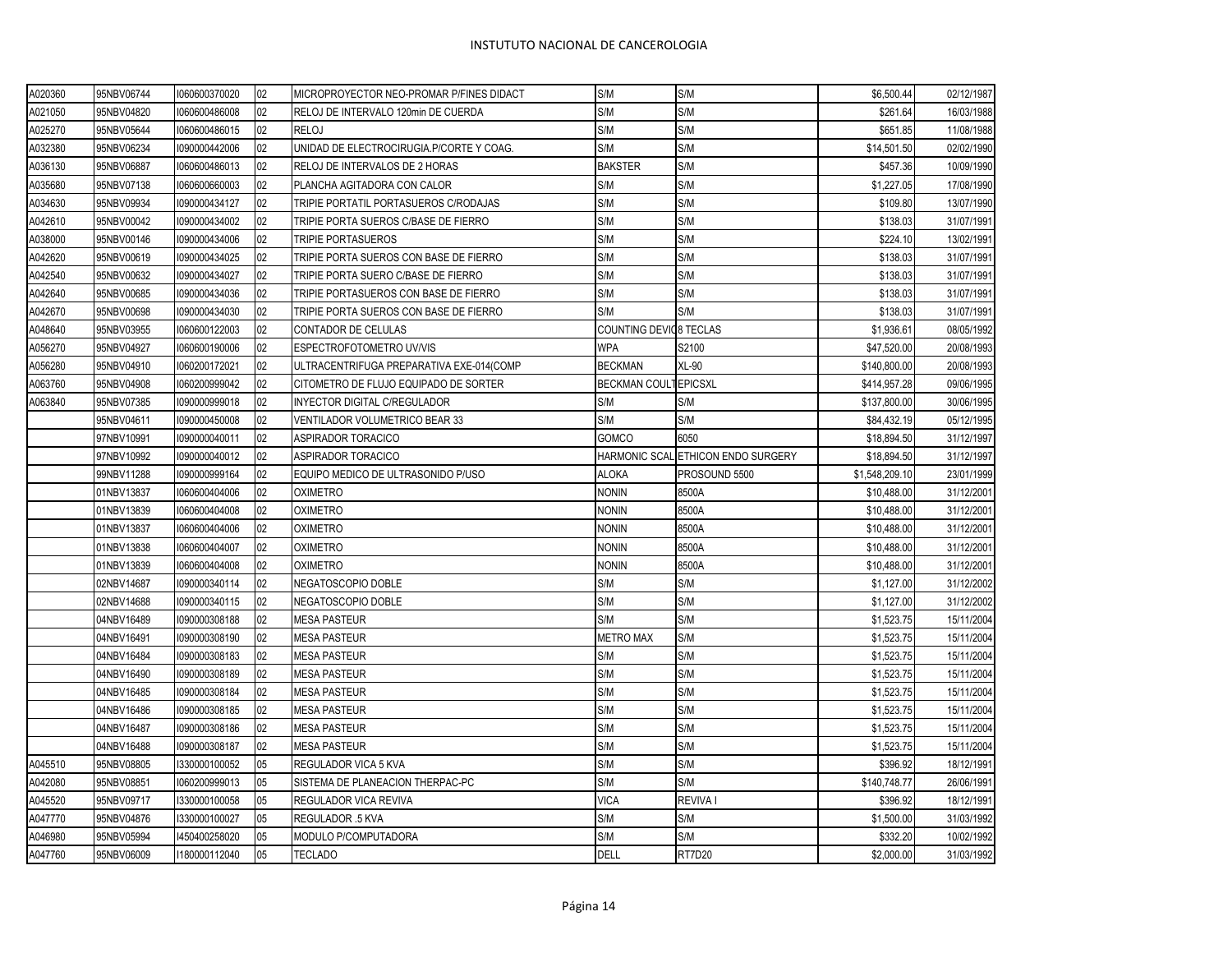| A047690 | 95NBV08469   | 1180000096068 | 05 | <b>GABINETE MINITORRE</b>                   | S/M                 | S/M                 | \$7,000.00  | 31/03/1992 |
|---------|--------------|---------------|----|---------------------------------------------|---------------------|---------------------|-------------|------------|
| A046990 | 95NBV09468   | 1450400258042 | 05 | MODULO P/IMPRESORA                          | S/M                 | S/M                 | \$314.60    | 10/02/1992 |
| A046950 | 95NBV09522   | 1450400258047 | 05 | MODULO ESTACION DE CAPTURA 70 X 70          | S/M                 | S/M                 | \$314.60    | 10/02/1992 |
| A047020 | 95NBV09616   | 1450400258053 | 05 | MODULO BASE P/COMPUTADORA                   | S/M                 | S/M                 | \$57.20     | 10/02/1992 |
| A048510 | 95NBV05474   | 1180000048005 | 05 | SISTEMA ININTERRUMPIBLE DE ENERGIA ELECT    | GON                 | 500                 | \$2,016.63  | 23/04/1992 |
| A046960 | 95NBV05782   | 1450400258016 | 05 | MODULO ESTACION DE CAPTURA 70 X 70          | S/M                 | S/M                 | \$314.60    | 10/02/1992 |
| A051204 | 95NBV0949804 | 1330000100047 | 05 | REGULADOR VICA PLUS 500, 1/2 KVA            | S/M                 | S/M                 | \$505.56    | 04/01/1993 |
| A057150 | 95NBV09812   | 1180000138003 | 05 | SCANNER LOGITECH SCANMAN 256 PSCAN C/AT     | S/M                 | S/M                 | \$954.40    | 24/09/1993 |
| A059080 | 95NBV09811   | 180000148026  | 05 | NO BREAK 600 VA 500 WATTS                   | <b>VICA</b>         | <b>FUPI 600</b>     | \$1,743.50  | 20/05/1994 |
| A058580 | 95NBV001     | 180000148297  | 05 | NOBREAKE CON REG. INTEGRADO 1250 V.         | S/M                 | S/M                 | \$3,553.61  | 01/03/1994 |
| A062150 | 95NBV05233   | 150200999014  | 05 | TELEPORT SILVER (9600 DATA 9600 FAX)        | S/M                 | S/M                 | \$1,556.80  | 13/12/1994 |
| A058600 | 95NBV05992   | 1180000148009 | 05 | NO BREAK CON REG. INTEGRADO 1250 V.         | TRIPP-LITE          | OMNISMART 11250 LAN | \$3,553.62  | 01/03/1994 |
| A058590 | 95NBV07472   | 1180000148011 | 05 | NO BREAK CON REG. INTEGRADO 1250 V.         | <b>TRANSTECTOR</b>  | 8DNX60KI7AVT        | \$3,553.62  | 01/03/1994 |
| A059070 | 95NBV09096   | 1180000148018 | 05 | NO BREAK 600 VA 500 WATTS                   | <b>VICA</b>         | <b>FUPI 600</b>     | \$1,743.50  | 20/05/1994 |
| A059080 | 95NBV09811   | 180000148026  | 05 | NO BREAK 600 VA 500 WATTS                   | <b>VICA</b>         | <b>FUPI 600</b>     | \$1,743.50  | 20/05/1994 |
| A059110 | 95NBV10092   |               | 05 | NO BREAK 600 VA 500 WATTS                   | <b>VICA</b>         | <b>FUPI-600</b>     | \$1,743.50  | 20/05/1994 |
| A065200 | 95NBV09875   | 180000070004  | 05 | FAX MODEM EXTERNO DE 28800 BPS              | S/M                 | S/M                 | \$1,725.00  | 09/10/1995 |
|         | 96NBV10175   | 1180000148031 | 05 | NO-BREAK REGULADOR 450VA 4 CONTACTOS        | S/M                 | S/M                 | \$1,796.30  | 09/12/1996 |
|         | 96NBV10014   | 1180000148012 | 05 | NO BREAK BC PERSONAL 420, 420VA, 300W       | POST GLOVER LIIS/M  |                     | \$1,227.05  | 09/04/1996 |
|         | 96NBV10015   | 1330000100037 | 05 | REGULADOR ELECTRONICO MICROVOLT 1200, 12    | S/M                 | S/M                 | \$247.25    | 09/04/1996 |
|         | 96NBV10175   | 1180000148031 | 05 | NO-BREAK REGULADOR 450VA 4 CONTACTOS        | S/M                 | S/M                 | \$1,796.30  | 09/12/1996 |
|         | 96NBV10176   | 1180000148032 | 05 | NO-BREAK REGULADOR 450VA 4 CONTACTOS        | S/M                 | S/M                 | \$1,796.30  | 09/12/1996 |
|         | 96NBV10177   | 180000148033  | 05 | NO-BREAK REGULADOR 450VA 4 CONTACTOS        | S/M                 | S/M                 | \$1,796.30  | 09/12/1996 |
|         | 96NBV10246   | 1180000038060 | 05 | IMPRESORA FX 1170 AGUJAS 9, CARRO 15"       | HP                  | LASER JET 5         | \$4,727.69  | 31/12/1996 |
|         | 96NBV10273   | 180000148037  | 05 | NO-BREAK C/REGULADOR INTEGRADO PC650 LAN    | S/M                 | S/M                 | \$1,680.36  | 31/12/1996 |
|         | 97NBV1056403 | 1180000112137 | 05 | TECLADO ACER                                | <b>MACINTOSH</b>    | M2452               | \$0.00      | 14/04/1997 |
|         | 97NBV10565   | 1330000100064 | 05 | REGULADOR DE PCMAX 1000 WATTS               | <b>TDE</b>          | <b>MAX 1000</b>     | \$431.25    | 14/04/1997 |
|         | 97NBV10566   | 1330000100165 | 05 | REGULADOR DE PCMAX 1000 WATTS               | <b>TDE</b>          | <b>MAX 1000</b>     | \$431.25    | 14/04/1997 |
|         | 97NBV10593   | 1180000034056 | 05 | IMPRESORA LASSER VEL. 12 PPM RAM 2 MB       | HP                  | LASERJET 5          | \$11,197.76 | 22/07/1997 |
|         | 97NBV10703   | 180000064011  | 05 | COMPUTADORA POWER MACINTOSH 6500/225 MHZ    | S/M                 | S/M                 | \$19,721.35 | 23/09/1997 |
|         | 98NBV11063   | 1180000064018 | 05 | COMPUTADORA COMPAQ PRESARIO 2240            | <b>COMPAQ</b>       | PRESARIO 2240       | \$11,097.50 | 01/06/1998 |
|         | 98NBV11065   | 1330000100070 | 05 | <b>REGULADOR</b>                            | S/M                 | S/M                 | \$529.00    | 01/06/1998 |
|         | 98NBV1108102 | 1180000064020 | 05 | COMPUTADORA 233MMX DD3.2 32 MB              | <b>COMPAQ</b>       | S/M                 | \$12,636.20 | 06/07/1998 |
|         | 98NBV11132   | 1180000064024 | 05 | COMPUTADORA PRESARIO PII 400 MHZ DD 12GB    | COMPAQ PRESAHMV 700 |                     | \$32,065.45 | 18/08/1998 |
|         | 98NBV11143   | 1180000126001 | 05 | RUTEADOR 2520/ETHERNET DUAL SERIAL/BRI      | S/M                 | S/M                 | \$27,808.15 | 31/08/1998 |
|         | 98NBV11139   | 1180000064025 | 05 | COMPUTADORA 5010/CII266/48MB/6GB/32X 56K    | <b>COMPAQ</b>       | MV500               | \$0.00      | 31/08/1998 |
|         | 98NBV11147   | 1180000064026 | 05 | <b>COMPUTADORA</b>                          | S/M                 | S/M                 | \$18,400.00 | 21/09/1998 |
|         | 98NBV11157   | 1180000064027 | 05 | <b>COMPUTADORA</b>                          | S/M                 | S/M                 | \$4,000.00  | 13/10/1998 |
|         | 98NBV11169   | 1180000064028 | 05 | <b>COMPUTADORA</b>                          | S/M                 | S/M                 | \$12,628.15 | 13/10/1998 |
|         | 98NBV11170   | 180000064029  | 05 | <b>COMPUTADORA</b>                          | <b>COMPAQ</b>       | <b>SK2700</b>       | \$12,628.15 | 13/10/1998 |
|         | 98NBV1120201 | 1180000064033 | 05 | MONITOR MICROCOMPUTADORA C/PROCESADOR INTEL | <b>ACER</b>         | 6512-C              | \$0.00      | 25/11/1998 |
|         | 98NBV11203   | 180000064034  | 05 | MICROCOMPUTADORA C/PROCESADOR INTEL         | <b>ACER</b>         | 1455-1              | \$18,825.38 | 25/11/1998 |
|         | 98NBV1120302 | 1180000072153 | 05 | <b>MONITOR</b>                              | <b>ACER</b>         | 1455-1              | \$0.00      | 25/11/1998 |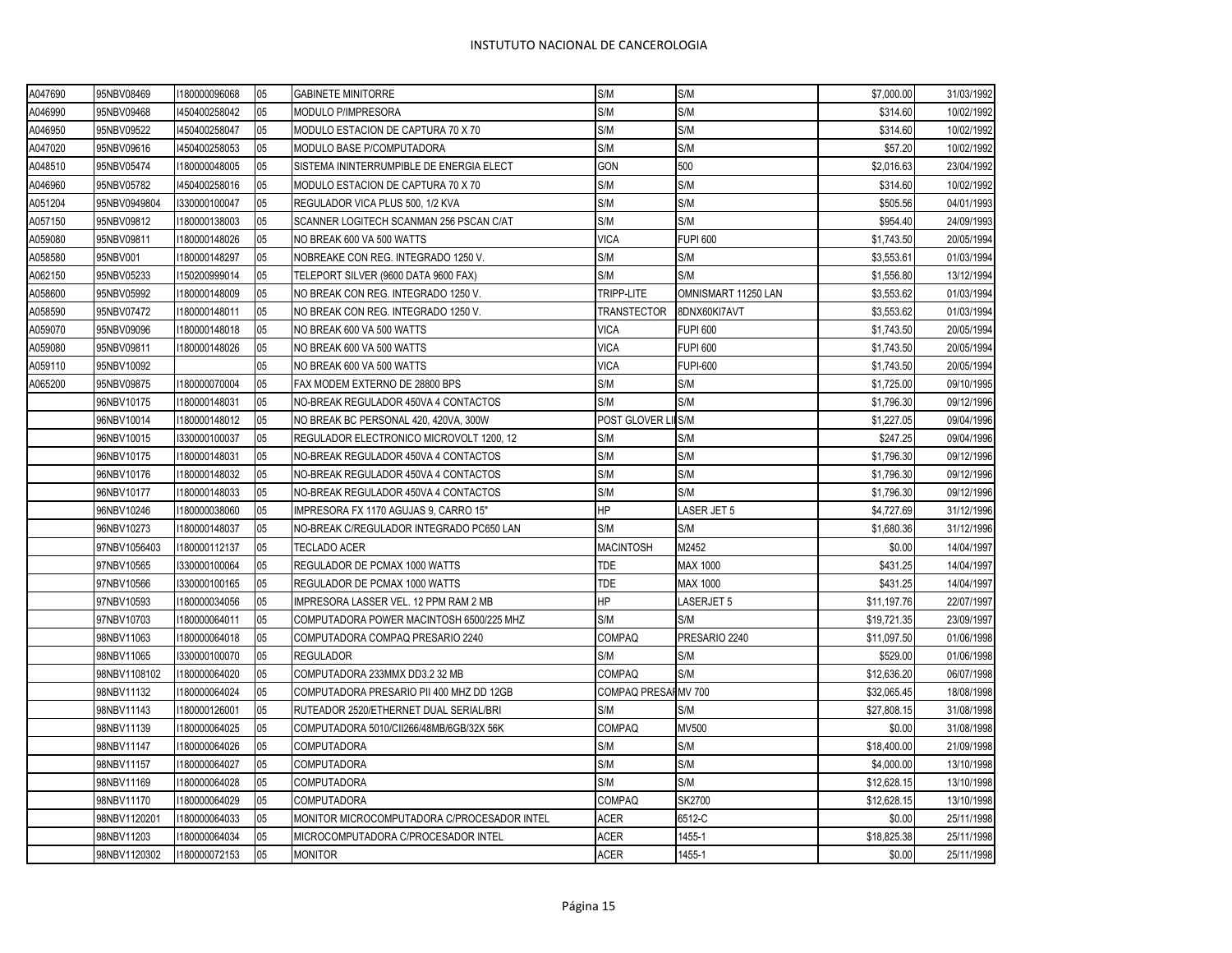| 98NBV11210   | 1180000138006 | 05 | SCANNER CAMA PLANA COLOR 1200 DPI CARTA       | <b>VIDAR</b>      | VXR-12 PLUS                 | \$3,593.75  | 17/12/1998 |
|--------------|---------------|----|-----------------------------------------------|-------------------|-----------------------------|-------------|------------|
| 99NBV11298   | 180000034084  | 05 | IMPRESORA BROTHER HL-730 C/MULTIPLEXOR        | <b>HP</b>         | DESKJET 3745                | \$5,207.20  | 29/01/1999 |
| 99NBV11301   | 1180000064041 | 05 | COMPUTADORA PENTIUM INTEL 233                 | S/M               | S/M                         | \$8,050.00  | 09/02/1999 |
| 99NBV11351   | 180000064043  | 05 | COMPUTADORA 5203 350MHZ MONITOR COLOR 15      | S/M               | S/M                         | \$17,649.05 | 29/03/1999 |
| 99NBV11354   | 1180000148075 | 05 | NO BREAK 1050                                 | <b>TRIPP LITE</b> | <b>BC199</b>                | \$3,436.20  | 24/03/1999 |
| 99NBV11370   | 180000034089  | 05 | IMPRESORA 1100/600DPI/8PPM/4MB                | <b>HP</b>         | LASERJET 1100               | \$5,448.70  | 10/05/1999 |
| 99NBV11390   | 1180000138009 | 05 | SCANNER 6200 C/CAMA PLANA A COLOR             | <b>VIDAR</b>      | VXR-16                      | \$4,420.60  | 20/05/1999 |
| 99NBV11509   | 180000034093  | 05 | IMPRESORA D/CODIGO D/BARRAS VEL.2A6 IPS       | <b>ZEBRA</b>      | <b>S600TM</b>               | \$18,706.67 | 13/08/1999 |
| 99NBV11526   | 180000034095  | 05 | IMPRESORA 2100,100PPM,12000DPI,2BANDEJAS      | <b>HP</b>         | LASERJET 2100               | \$8,542.20  | 31/08/1999 |
| 99NBV11527   | 180000064049  | 05 | COMPUTADORA 5733 MONITOR DE 17"               | <b>COMPAQ</b>     | <b>PRESARIO</b>             | \$27,764.45 | 31/08/1999 |
| 99NBV11528   | 1180000999015 | 05 | MULTIFUNC.INPRESORA,COPIADORA,ESCANER         | <b>CANON</b>      | MULTIPASS C3000             | \$7,468.10  | 31/08/1999 |
| 99NBV11543   | 1180000999017 | 05 | MULTIFUNC.IMPRESORA, COPIADORA Y ESCANER      | CANON             | <b>IMAGE CLASS D340</b>     | \$5,635.00  | 22/09/1999 |
| 99NBV11544   | 1180000034096 | 05 | IMPRESORA DE MATRIZ DE PUNTO CARRO 10"        | <b>EPSON</b>      | FX-880                      | \$3,910.00  | 23/09/1999 |
| 99NBV11545   | 1180000034097 | 05 | IMPRESORA DE MATRIZ DE PUNTO CARRO 10"        | <b>EPSON</b>      | <b>FX-880</b>               | \$3,910.00  | 23/09/1999 |
| 99NBV11546   | 1180000034098 | 05 | IMPRESORA DE MATRIZ DE PUNTO CARRO 10"        | <b>HP</b>         | <b>BUSINESS INKJET 1200</b> | \$3,910.00  | 23/09/1999 |
| 99NBV1156403 | 1180000064056 | 05 | TECLADO COMPUTADORA DESKPRO MONITOR COLOR 15" | <b>COMPAQ</b>     | KB-3926                     | \$0.00      | 13/10/1999 |
| 99NBV11573   | 1180000999020 | 05 | FAX MODEM DE 56 K V.90 EXTERNO                | S/M               | S/M                         | \$828.00    | 26/10/1999 |
| 99NBV11583   | 1180000064059 | 05 | COMPUTADORA DESKPRO 450 MONITOR SVGA 15"      | <b>COMPAQ</b>     | S500                        | \$4,183.72  | 27/10/1999 |
| 99NBV11584   | 1180000064060 | 05 | COMPUTADORA DESKPRO 450 MONITOR SVGA 15"      | <b>COMPAQ</b>     | KB3926                      | \$4,183.72  | 27/10/1999 |
| 99NBV11588   | 1180000064064 | 05 | COMPUTADORA DESKPRO 450 MONITOR SVGA 15"      | <b>COMPAQ</b>     | S500                        | \$4,183.72  | 27/10/1999 |
| 99NBV11589   | 1180000064065 | 05 | COMPUTADORA DESKPRO 450 MONITOR SVGA 15"      | <b>COMPAQ</b>     | KB-3926                     | \$4,183.72  | 27/10/1999 |
| 99NBV1159002 | 1180000064066 | 05 | MONITOR SVGA 15" COMPUTADORA DESKPRO 450      | <b>COMPAQ</b>     | MULTISYNC FE 991 SB         | \$0.00      | 27/10/1999 |
| 99NBV1159103 | 1180000064067 | 05 | TECLADO COMPUTADORA DESKPRO 450               | <b>COMPAQ</b>     | KB3926                      | \$0.00      | 27/10/1999 |
| 99NBV11594   | 1180000064070 | 05 | COMPUTADORA DESKPRO 450 MONITOR SVGA 15"      | <b>HP</b>         | SK-1688                     | \$19,580.86 | 27/10/1999 |
| 99NBV11595   | 180000064071  | 05 | COMPUTADORA DESKPRO 450 MONITOR SVGA 15"      | <b>COMPAQ</b>     | <b>DESKPRO</b>              | \$19,580.86 | 27/10/1999 |
| 99NBV11607   | 1180000148089 | 05 | FUENTE DE POTENCIA ININTERRUMPIBLE 850VA      | TRIPP LITE        | OMNI SMART 850 PNP          | \$3,220.00  | 10/11/1999 |
| 99NBV11609   | 1180000148091 | 05 | FUENTE DE POTENCIA ININTERRUMPIBLE 850VA      | TRIPP LITE        | S/M                         | \$3,220.00  | 10/11/1999 |
| 99NBV11610   | 1180000148092 | 05 | FUENTE DE POTENCIA ININTERRUMPIBLE 850VA      | TRIPP LITE        | S/M                         | \$3,220.00  | 10/11/1999 |
| 99NBV11611   | 1180000148093 | 05 | FUENTE DE POTENCIA ININTERRUMPIBLE 850VA      | TRIPP LITE        | OMNISMART 850               | \$3,220.00  | 10/11/1999 |
| 99NBV11612   | 1180000148094 | 05 | FUENTE DE POTENCIA ININTERRUMPIBLE 850VA      | <b>TRIPP LITE</b> | S/M                         | \$3,220.00  | 10/11/1999 |
| 99NBV11613   | 180000148095  | 05 | FUENTE DE POTENCIA ININTERRUMPIBLE 850VA      | S/M               | S/M                         | \$3,220.00  | 10/11/1999 |
| 99NBV11619   | 1180000148101 | 05 | FUENTE DE POTENCIA ININTERRUMPIBLE 850VA      | <b>TRIPP LITE</b> | 0M34B6                      | \$3,220.00  | 10/11/1999 |
| 99NBV11620   | 180000148102  | 05 | FUENTE DE POTENCIA ININTERRUMPIBLE 850VA      | TRIPP LITE        | S/M                         | \$3,220.00  | 10/11/1999 |
| 99NBV11643   | 1180000064073 | 05 | COMPUTADORA 5863 C/MONITOR COLOR 15"          | <b>ACER</b>       | 710DX                       | \$28,043.90 | 17/12/1999 |
| 99NBV11644   | 180000064074  | 05 | COMPUTADORA 5473 CON MONITOR COLOR 15"        | <b>ACER</b>       | 710DX                       | \$17,468.50 | 17/12/1999 |
| 99NBV1156403 | 1180000064056 | 05 | TECLADO COMPUTADORA DESKPRO MONITOR COLOR 15" | <b>COMPAQ</b>     | KB-3926                     | \$0.00      | 13/10/1999 |
| 99NBV11583   | 180000064059  | 05 | COMPUTADORA DESKPRO 450 MONITOR SVGA 15"      | <b>COMPAQ</b>     | S500                        | \$4,183.72  | 27/10/1999 |
| 99NBV11584   | 1180000064060 | 05 | COMPUTADORA DESKPRO 450 MONITOR SVGA 15"      | <b>COMPAQ</b>     | KB3926                      | \$4,183,72  | 27/10/1999 |
| 99NBV11588   | 1180000064064 | 05 | COMPUTADORA DESKPRO 450 MONITOR SVGA 15"      | <b>COMPAQ</b>     | S500                        | \$4,183.72  | 27/10/1999 |
| 99NBV11589   | 1180000064065 | 05 | COMPUTADORA DESKPRO 450 MONITOR SVGA 15"      | <b>COMPAQ</b>     | KB-3926                     | \$4,183.72  | 27/10/1999 |
| 99NBV1159002 | 1180000064066 | 05 | MONITOR SVGA 15" COMPUTADORA DESKPRO 450      | <b>COMPAQ</b>     | MULTISYNC FE 991 SB         | \$0.00      | 27/10/1999 |
| 99NBV1159103 | 1180000064067 | 05 | TECLADO COMPUTADORA DESKPRO 450               | <b>COMPAQ</b>     | KB3926                      | \$0.00      | 27/10/1999 |
| 99NBV11594   | 1180000064070 | 05 | COMPUTADORA DESKPRO 450 MONITOR SVGA 15"      | <b>HP</b>         | SK-1688                     | \$19,580.86 | 27/10/1999 |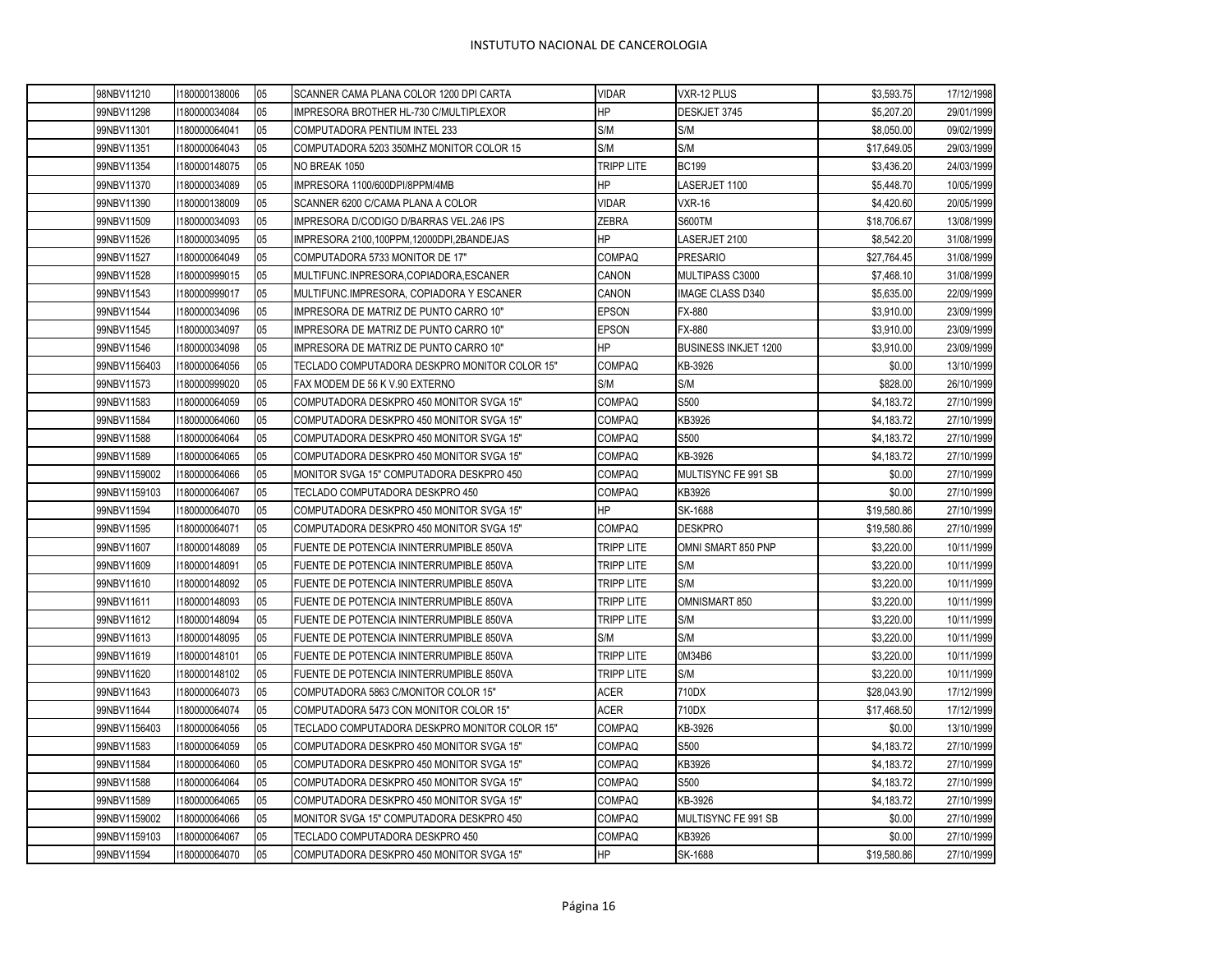| 99NBV11595 | 1180000064071 | 05 | COMPUTADORA DESKPRO 450 MONITOR SVGA 15"      | <b>COMPAQ</b> | <b>DESKPRO</b>             | \$19,580.86 | 27/10/1999 |
|------------|---------------|----|-----------------------------------------------|---------------|----------------------------|-------------|------------|
| 00NBV12088 | 1180000096189 | 05 | C. P. U. COMP. PERS. D/ESCR. ESPIROMETRO DIG  | <b>COMPAQ</b> | <b>DESKPRO</b>             | \$0.00      | 12/10/2000 |
| 00NBV11855 | 1180000064079 | 05 | COMPUTADORA PORTATIL EXTENSA 710 DX           | ACER          | 710DX                      | \$19,377.50 | 23/06/2000 |
| 00NBV11860 | 1180000064080 | 05 | COMPUTADORA DESKPRO PENTIUM                   | COMPAC        | PE1112                     | \$16,223.05 | 06/07/2000 |
| 00NBV11883 | 1180000038079 | 05 | IMPRESORA DE MATRIZ 410 CPS 10"               | <b>EPSON</b>  | STYLUS C42SX               | \$3,996.25  | 22/09/2000 |
| 00NBV11884 | 1180000038080 | 05 | IMPRESORA DE MATRIZ 410 CPS 10"               | EPSON         | STYLUS C85                 | \$3,996.25  | 22/09/2000 |
| 00NBV11888 | 1180000038084 | 05 | IMPRESORA DE MATRIZ 410 CPS 10"               | EPSON         | S/M                        | \$3,996.25  | 22/09/2000 |
| 00NBV11911 | 1180000072154 | 05 | MONITOR 15" COMPUTADORA PROCESADOR AMD K      | ΗP            | E550MM                     | \$0.00      | 15/09/2000 |
| 00NBV11917 | 1180000072156 | 05 | MONITOR 15" COMPUTADORA PROCESADOR AMD K      | <b>COMPAQ</b> | MV540                      | \$0.00      | 15/09/2000 |
| 00NBV11920 | 1180000072157 | 05 | MONITOR 15" COMPUTADORA PROCESADOR AMD K      | HP            | 1024                       | \$0.00      | 15/09/2000 |
| 00NBV11922 | 1180000112152 | 05 | TECLADO COMPUTADORA PROCESADOR AMD K6 DE      | DELL          | RT7D20                     | \$0.00      | 15/09/2000 |
| 00NBV11929 | 1180000034119 | 05 | <b>IMPRESORA LASER</b>                        | HP            | DESKJET 930C               | \$5,314.26  | 20/09/2000 |
| 00NBV11937 | 1180000148116 | 05 | NO-BREAK 1250 PLUS                            | <b>VICA</b>   | 1250                       | \$3,915.17  | 20/09/2000 |
| 00NBV11942 | 1180000072159 | 05 | MONITOR DE 15"COMPUTADORA ISC MHZ.PROCES      | HP            | 7540                       | \$0.00      | 25/09/2000 |
| 00NBV11947 | 1180000072160 | 05 | MONITOR DE COMPUTADORA PROCESADORA K611       | HP            | M250                       | \$0.00      | 02/10/2000 |
| 00NBV11949 | 1180000112155 | 05 | TECLADO DE COMPUTADORA PROCESADOR K611        | HP            | S/M                        | \$0.00      | 02/10/2000 |
| 00NBV11939 | 1180000999029 | 05 | C. P. U. SERVIDOR PENTIUM III                 | <b>DELL</b>   | PROLIANT ML570             | \$0.00      | 22/09/2000 |
| 00NBV11963 | 1180000096148 | 05 | C. P. U. DE COMPUTADORA PROCESADOR INTEL      | <b>DELL</b>   | GX200                      | \$21,372.75 | 04/10/2000 |
| 00NBV11977 | 1180000072169 | 05 | MONITOR DE COMPUTADORA PROCESADOR ITEL        | <b>DELL</b>   | GX200                      | \$0.00      | 04/10/2000 |
| 00NBV11978 | 1180000096153 | 05 | C. P. U. DE COMPUTADORA PROCESADOR INTEL      | DELL          | GX200                      | \$21,372.75 | 04/10/2000 |
| 00NBV11979 | 1180000112164 | 05 | TECLADO DE COMPUTADORA PROCESADOR ITEL        | DELL          | GX200                      | \$0.00      | 04/10/2000 |
| 00NBV11983 | 1180000072171 | 05 | MONITOR DE COMPUTADORA PROCESADOR ITEL        | <b>DELL</b>   | GX200                      | \$0.00      | 04/10/2000 |
| 00NBV11984 | 1180000096155 | 05 | C. P. U. DE COMPUTADORA PROCESADOR INTEL      | <b>DELL</b>   | GX200                      | \$21,372.75 | 04/10/2000 |
| 00NBV11985 | 1180000112166 | 05 | TECLADO DE COMPUTADORA PROCESADOR ITEL        | <b>DELL</b>   | GX200                      | \$0.00      | 04/10/2000 |
| 00NBV12001 | 1180000072177 | 05 | MONITOR DE COMPUTADORA PROCESADOR ITEL        | <b>DELL</b>   | GX200                      | \$0.00      | 04/10/2000 |
| 00NBV12002 | 1180000096161 | 05 | C. P. U. DE COMPUTADORA PROCESADOR INTEL      | <b>DELL</b>   | GX200                      | \$21,372.75 | 04/10/2000 |
| 00NBV12003 | 1180000112172 | 05 | TECLADO DE COMPUTADORA PROCESADOR ITEL        | <b>DELL</b>   | GX200                      | \$0.00      | 04/10/2000 |
| 00NBV12004 | 1180000072178 | 05 | MONITOR DE COMPUTADORA PROCESADOR ITE         | <b>DELL</b>   | GX200                      | \$0.00      | 04/10/2000 |
| 00NBV12047 | 1180000096176 | 05 | C. P. U. COMPUTADORA PENTIUM III CON DVD Y CD | <b>DELL</b>   | GX200                      | \$25,443.75 | 05/10/2000 |
| 00NBV12088 | 1180000096189 | 05 | C. P. U. COMP.PERS.D/ESCR. ESPIROMETRO DIG    | <b>COMPAQ</b> | <b>DESKPRO</b>             | \$0.00      | 12/10/2000 |
| 00NBV12614 | 1180000148124 | 05 | NO BREAK INTERNET OFFICE 500 VA CON SUPR      | TRIPP LITE    | S/M                        | \$1,357.00  | 29/12/2000 |
| 00NBV12618 | 1180000148128 | 05 | NO BREAK INTERNET OFFICE 500 VA CON SUPR      | TRIPP LITE    | <b>INTERNET OFFICE 500</b> | \$1,357.00  | 29/12/2000 |
| 00NBV12619 | 1180000148129 | 05 | NO BREAK INTERNET OFFICE 500 VA CON SUPR      | TRIPP LITE    | OFIX500                    | \$1,357.00  | 29/12/2000 |
| 00NBV12630 | 1180000148140 | 05 | NO BREAK INTERNET OFFICE 500 VA CON SUPR      | TRIPP LITE    | 500                        | \$1,357.00  | 29/12/2000 |
| 00NBV12631 | 1180000148141 | 05 | NO BREAK INTERNET OFFICE 500 VA CON SUPR      | tripp lite    | <b>INTEOFFICE 500</b>      | \$1,357.00  | 29/12/2000 |
| 00NBV12634 | 1180000148144 | 05 | NO BREAK INTERNET OFFICE 500 VA CON SUPR      | TRIPP LITE    | <b>INTERNET OFFICE 500</b> | \$1,357.00  | 29/12/2000 |
| 00NBV12635 | 1180000148145 | 05 | NO BREAK INTERNET OFFICE 500 VA CON SUPR      | TRIPP LITE    | INETOFFICE500              | \$1,357.00  | 29/12/2000 |
| 00NBV12636 | 1180000148146 | 05 | NO BREAK INTERNET OFFICE 500 VA CON SUPR      | TRIPP LITE    | OFFICE 500                 | \$1,357.00  | 29/12/2000 |
| 01NBV13215 | 1180000096200 | 05 | C. P. U.                                      | <b>APPLE</b>  | <b>IMAC</b>                | \$20,694.25 | 24/04/2001 |
| 01NBV13216 | 1180000072216 | 05 | <b>MONITOR</b>                                | <b>APPLE</b>  | M7803                      | \$0.00      | 24/04/2001 |
| 01NBV13217 | 1180000112209 | 05 | TECLADO                                       | <b>APPLE</b>  | M7803                      | \$0.00      | 24/04/2001 |
| 01NBV13313 | 1180000096206 | 05 | C. P. U. PENTIUM III GABINETE 4 WINDOWS 2000  | <b>COMPAQ</b> | KB-9963                    | \$13,230.75 | 13/11/2001 |
| 01NBV13314 | 1180000072223 | 05 | MONITOR 15" SVGA 1024X786 CONTRS DIGITAL      | COMPAQ        | KB-9963                    | \$2.300.00  | 13/11/2001 |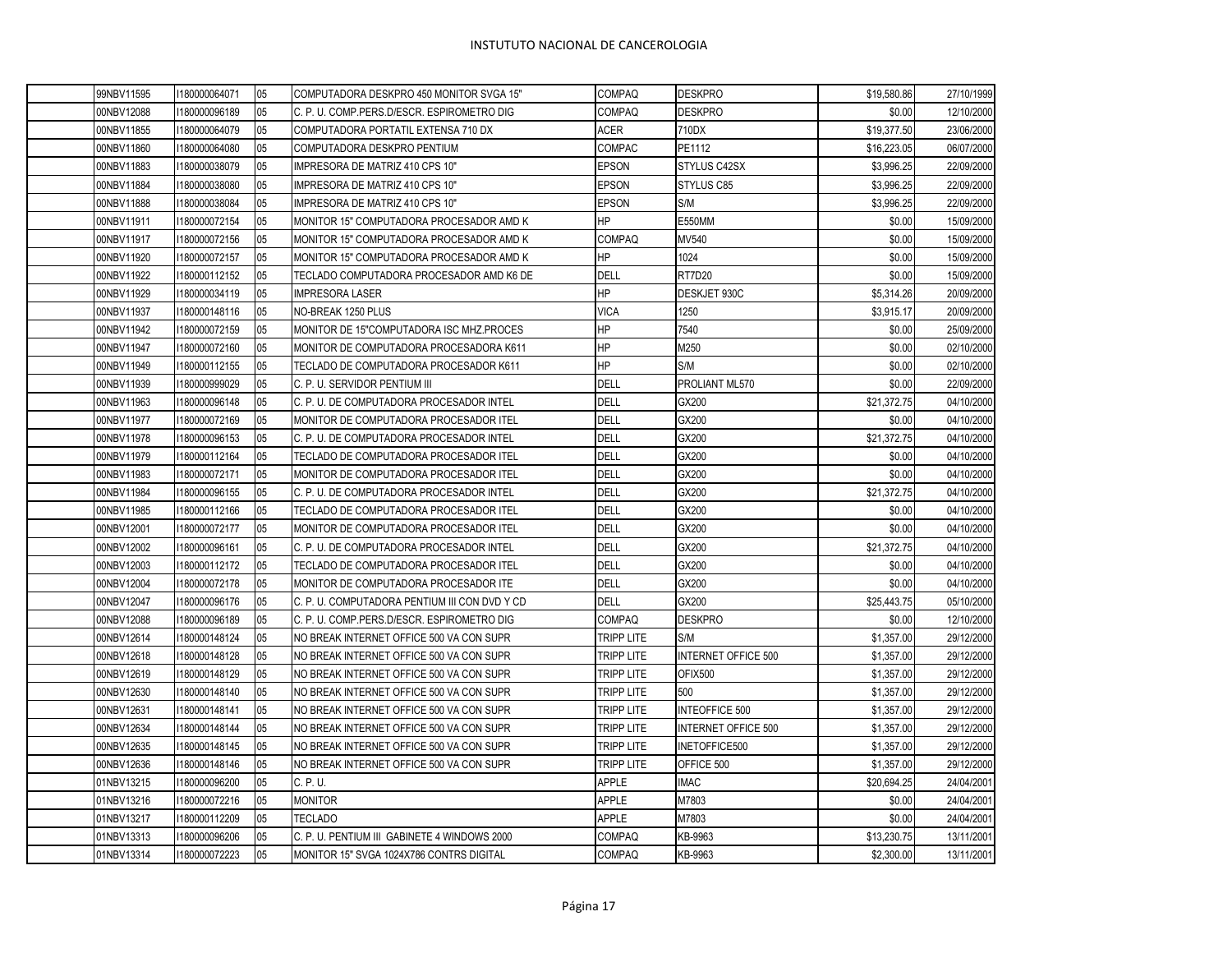|                        | 01NBV13322 | 1180000072225 | 05 | MONITOR 15" SVGA 1024X786 CTRL DIGITAL       | <b>COMPAQ</b>         | V570                             | \$2,300.00  | 13/11/2001 |
|------------------------|------------|---------------|----|----------------------------------------------|-----------------------|----------------------------------|-------------|------------|
|                        | 01NBV13345 | 1180000096214 | 05 | C. P. U. PENTIUM III GABINETE 4 WINDOWS 2000 | <b>COMPAQ</b>         | <b>DESKPRO EN</b>                | \$13,230.75 | 13/11/2001 |
|                        | 01NBV13349 | 1180000096215 | 05 | C. P. U. PENTIUM III GABINETE 4 WINDOWS 2000 | <b>DELL</b>           | <b>DCM</b>                       | \$13,230.75 | 13/11/2001 |
|                        | 01NBV13475 | 1180000148174 | 05 | FUENTE DE POTENCIA ININTERRUMPIDA            | ISB SOLA BASIC        | MICRO SR800                      | \$1,790.55  | 26/11/2001 |
|                        | 01NBV13476 | 1180000148175 | 05 | FUENTE DE POTENCIA ININTERRUMPIDA 800VA      | <b>ISB SOLA BASIC</b> | MICRO SR800                      | \$1,790.55  | 26/11/2001 |
|                        | 01NBV13480 | 1180000148179 | 05 | FUENTE DE POTENCIA ININTERRUMPIDA 800VA      | <b>ISB SOLA BASIC</b> | SR800                            | \$1,790.55  | 26/11/2001 |
|                        | 01NBV13546 | 180000148245  | 05 | FUENTE DE POTENCIA ININTERRUMPIDA 800VA      | <b>SOLA BASIC</b>     | MICROSRINET 800                  | \$1,790.55  | 26/11/2001 |
|                        | 01NBV13550 | 180000148249  | 05 | FUENTE DE POTENCIA ININTERRUMPIDA 800VA      | <b>ISB SOLA BASIC</b> | MICRO SR800                      | \$1,790.55  | 26/11/2001 |
|                        | 01NBV13564 | 1180000148263 | 05 | FUENTE DE POTENIA ININTERRUMPIDA 800VA       |                       | ISB SOLA BASIC MICRO SR 800 INET | \$1,790.55  | 26/11/2001 |
|                        | 01NBV13565 | 1180000148264 | 05 | FUENTE DE POTENCIA ININTERRUMPIDA 800VA      | <b>ISB SOLA BASIC</b> | MICRO SR800                      | \$1,790.55  | 26/11/2001 |
|                        | 01NBV13566 | 1180000148265 | 05 | FUENTE POTENCIA ININTERRUMPIDA 800VA         | <b>ISB SOLA BASIC</b> | MICRO SR 800 INET                | \$1,790.55  | 26/11/2001 |
|                        | 01NBV13567 | 1180000148266 | 05 | FUENTE DE POTENCIA ININTERRUMPIDA 800VA      | <b>ISB SOLA BASIC</b> | MICRO SR 800 INET                | \$1,790.55  | 26/11/2001 |
|                        | 01NBV13568 | 1180000148267 | 05 | FUENTE DE POTENCIA ININTERRUMPIDA 800VA      | <b>SOLA BASIC</b>     | <b>INET 800</b>                  | \$1,790.55  | 26/11/2001 |
|                        | 01NBV13569 | 1180000148268 | 05 | FUENTE DE POTENCIA ININTERRUMPIDA 800VA      | <b>SOLA BASIC</b>     | 800                              | \$1,790.55  | 26/11/2001 |
|                        | 01NBV13570 | 1180000148269 | 05 | FUENTE DE POTENCIA ININTERRUMPIDA 800VA      | ISB SOLA BASIC S/M    |                                  | \$1,790.55  | 26/11/2001 |
|                        | 01NBV13571 | 1180000148270 | 05 | FUENTE DE POTENCIA ININTERRUMPIDA 800VA      | <b>SOLA BASIC</b>     | S/M                              | \$1,790.55  | 26/11/2001 |
|                        | 01NBV13593 | 1180000072255 | 05 | <b>MONITOR 15"</b>                           | <b>COMPAQ</b>         | <b>DESKPRO</b>                   | \$2,300.00  | 12/12/2001 |
|                        | 01NBV13745 | 1180000096249 | 05 | C. P. U. PENTIUM III                         | <b>COMPAQ</b>         | S/M                              | \$12,581.00 | 01/12/2001 |
|                        | 01NBV13749 | 1180000072267 | 05 | <b>MONITOR 15"</b>                           | COMPAQ                | S/M                              | \$2,101.05  | 31/12/2001 |
|                        | 01NBV13752 | 1180000072268 | 05 | <b>MONITOR 15"</b>                           | <b>COMPAQ</b>         | S/M                              | \$2,101.05  | 31/12/2001 |
|                        | 01NBV13755 | 1180000072269 | 05 | <b>MONITOR 15"</b>                           | <b>COMPAQ</b>         | V570                             | \$2,101.05  | 31/12/2001 |
|                        | 01NBV13757 | 1180000096253 | 05 | C. P. U. PENTIUM III IPAQ                    | COMPAQ                | <b>IPAQ</b>                      | \$12,581.00 | 31/12/2001 |
|                        | 01NBV13759 | 1180000112262 | 05 | <b>TECLADO 105 TECLAS IPAQ</b>               | COMPAQ                | KB-9963                          | \$575.00    | 31/12/2001 |
|                        | 01NBV13760 | 180000096254  | 05 | C. P. U. PENTIUM III IPAQ LEGACY             | COMPAQ                | S/M                              | \$12,581.00 | 31/12/2001 |
|                        | 01NBV13762 | 1180000112263 | 05 | TECLADO 105 TECLAS IPAQ                      | <b>COMPAQ</b>         | KB-9963                          | \$575.00    | 31/12/2001 |
|                        | 01NBV13770 | 180000072274  | 05 | <b>MONITOR 15"</b>                           | <b>COMPAQ</b>         | V570                             | \$2,101.05  | 31/12/2001 |
|                        | 01NBV13794 | 1180000072282 | 05 | <b>MONITOR 15"</b>                           | <b>COMPAQ</b>         | S/M                              | \$2,101.05  | 31/12/2001 |
|                        | 01NBV13796 | 1180000096266 | 05 | C. P. U. PENTIUM III                         | <b>COMPAQ</b>         | S/M                              | \$12,581.00 | 31/12/2001 |
|                        | 02NBV14189 | 1180000096284 | 05 | C. P. U. COMPUTADORA GENERICO ATHOLON XP     | <b>AVATAR</b>         | S/M                              | \$1,752.36  | 18/12/2002 |
|                        | 02NBV14309 | 1180000096289 | 05 | C. P. U. COMPUTADORA MULTIMEDIA PENTIUM 4    | <b>COMPAQ</b>         | S/M                              | \$13,995.50 | 31/12/2002 |
|                        | 02NBV14342 | 1180000096300 | 05 | C. P. U. COMPUTADORA MULTIMEDIA PENTIUM 4    | <b>COMPAQ</b>         | <b>EVO</b>                       | \$13,995.50 | 31/12/2002 |
|                        | 02NBV14360 | 1180000096306 | 05 | C. P. U. COMPUTADORA MULTIMEDIA PENTIUM 4    | <b>COMPAQ</b>         | <b>DESKPRO EN</b>                | \$13,995.50 | 31/12/2002 |
|                        | 02NBV14373 | 1180000148281 | 05 | FUENTE DE POTENCIA ININTERRUMPIDA            | TRIPP LITE            | OMNISMART700                     | \$2,502.98  | 31/12/2002 |
|                        | 02NBV14385 | 1180000148293 | 05 | FUENTE DE POTENCIA ININTERRUMPIDA            | TRIPP LITE            | OMNISMART 700 PNP                | \$2,502.98  | 31/12/2002 |
|                        | 02NBV14387 | 1180000148295 | 05 | FUENTE DE POTENCIA ININTERRUMPIDA            | <b>TRIPPLITE</b>      | S/M                              | \$2,502.98  | 31/12/2002 |
|                        | 02NBV14648 | 1180000096312 | 05 | C. P. U. COMPUTADORA MULTIMEDIA PENTIUM 4    | ΗP                    | KB-0133                          | \$13,995.50 | 31/12/2002 |
|                        | 03NBV14937 | 1180000148381 | 05 | FUENTE DE POTENCIA                           | DATASHIELD            | <b>SMARTPROUPS</b>               | \$862.50    | 13/05/2003 |
|                        | 03NBV14948 | 1180000148392 | 05 | FUENTE DE POTENCIA                           | DATASHIELD            | S/M                              | \$862.50    | 13/05/2003 |
| 310 SECRETAF03NBV14970 |            | 1180000148414 | 05 | <b>FUENTE DE POTENCIA</b>                    | DATASHIELD            | S/M                              | \$862.50    | 13/05/2003 |
|                        | 03NBV14980 | 1180000148424 | 05 | <b>FUENTE DE POTENCIA</b>                    | DATASHIELD            | S/M                              | \$862.50    | 13/05/2003 |
|                        | 03NBV14981 | 1180000148425 | 05 | <b>FUENTE DE POTENCIA</b>                    | DATASHIELD            | KS-625 PRO                       | \$862.50    | 13/05/2003 |
|                        | 03NBV14990 | 1180000148434 | 05 | FUENTE DE POTENCIA                           | DATASHIELD            | KS-625 PRO                       | \$862.50    | 13/05/2003 |
|                        | 03NBV14991 | 1180000148435 | 05 | <b>FUENTE DE POTENCIA</b>                    | DATASHIELD            | KS-625 PRO                       | \$862.50    | 13/05/2003 |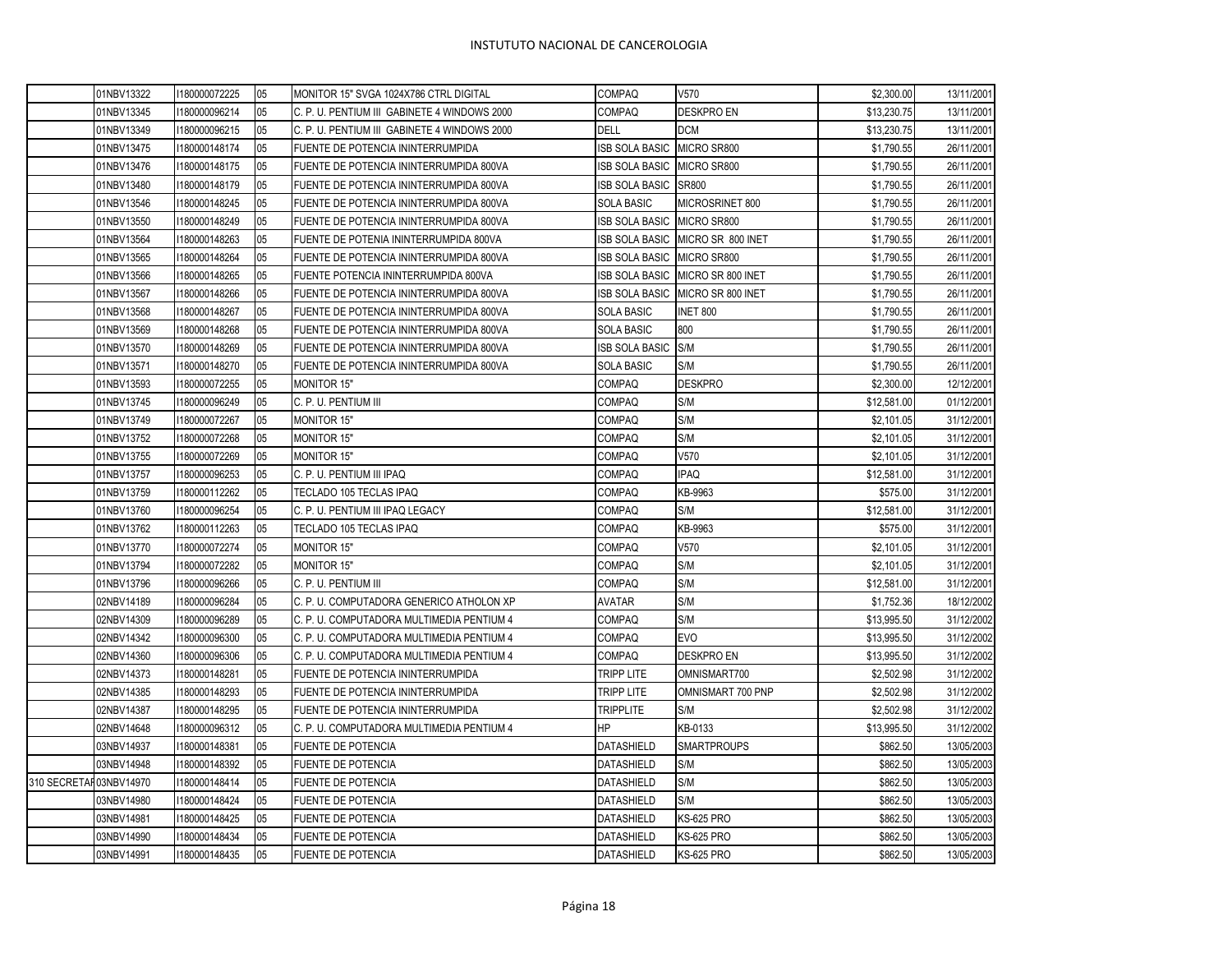| 03NBV14992 | 1180000148436 | 05 | <b>FUENTE DE POTENCIA</b>      | <b>DATASHIELD</b> | 9120                             | \$862.50    | 13/05/2003 |
|------------|---------------|----|--------------------------------|-------------------|----------------------------------|-------------|------------|
| 03NBV15004 | 1180000148448 | 05 | <b>FUENTE DE POTENCIA</b>      | DATASHIELD        | OMNISMART1050                    | \$862.50    | 13/05/2003 |
| 03NBV15073 | 1180000162101 | 05 | <b>IMPRESORA LASER CON RED</b> | <b>XEROX</b>      | PHASER 3400                      | \$5,499.48  | 20/05/2003 |
| 03NBV15079 | 1180000162107 | 05 | <b>IMPRESORA LASER CON RED</b> | <b>XEROX</b>      | PHASER 3400                      | \$5,499.48  | 20/05/2003 |
| 03NBV15080 | 1180000162108 | 05 | <b>IMPRESORA LASER CON RED</b> | <b>XEROX</b>      | PHASER 3400                      | \$5,499.48  | 20/05/2003 |
| 03NBV15096 | 1180000162124 | 05 | <b>IMPRESORA LASER CON RED</b> | <b>XEROX</b>      | PHASER 3400                      | \$5,499.48  | 20/05/2003 |
| 03NBV15097 | 180000162125  | 05 | <b>IMPRESORA LASER CON RED</b> | <b>XEROX</b>      | PHASER 3400                      | \$5,499.48  | 20/05/2003 |
| 03NBV15102 | 180000162130  | 05 | <b>IMPRESORA LASER CON RED</b> | <b>XEROX</b>      | 3400                             | \$5,499.48  | 20/05/2003 |
| 03NBV15117 | 1180000096333 | 05 | C.P.U. AVATAR PENTIUM 4        | <b>AVATAR</b>     | <b>ATHLON</b>                    | \$7,616.45  | 20/05/2003 |
| 03NBV15147 | 1180000096343 | 05 | C.P.U. AVATAR PENTIUM 4        | <b>AVATAR</b>     | AMD ATHLON                       | \$7,616.45  | 20/05/2003 |
| 03NBV15161 | 1180000072360 | 05 | MONITOR 15"                    | SAMSUNG           | SYNCMASTER 551V                  | \$1,380.00  | 20/05/2003 |
| 03NBV15162 | 1180000096348 | 05 | C.P.U. AVATAR PENTIUM 4        | <b>MRK AVATAR</b> | S/M                              | \$7,616.45  | 20/05/2003 |
| 03NBV15164 | 1180000072361 | 05 | <b>MONITOR 15"</b>             | <b>SAMSUNG</b>    | 551V                             | \$1,380.00  | 20/05/2003 |
| 03NBV15183 | 1180000096355 | 05 | C.P.U. AVATAR PENTIUM 4        | <b>USAP</b>       | S/M                              | \$7,616.45  | 20/05/2003 |
| 03NBV15197 | 1180000072372 | 05 | <b>MONITOR 15"</b>             | SAMSUNG           | 551V                             | \$1,380.00  | 20/05/2003 |
| 03NBV15207 | 1180000096363 | 05 | C.P.U. AVATAR PENTIUM 4        | <b>AVATAR</b>     | S/M                              | \$7,616.45  | 20/05/2003 |
| 03NBV15224 | 1180000072381 | 05 | <b>MONITOR 15"</b>             | <b>SAMSUNG</b>    | SYNCMASTER 551V                  | \$1,380.00  | 20/05/2003 |
| 03NBV15225 | 180000096369  | 05 | C.P.U. AVATAR PENTIUM 4        | <b>AVATAR</b>     | MXA18A                           | \$7,616.45  | 20/05/2003 |
| 03NBV15228 | 1180000096370 | 05 | C.P.U. AVATAR PENTIUM 4        | <b>AVATAR</b>     | S/M                              | \$7,616.45  | 20/05/2003 |
| 03NBV15273 | 1180000096385 | 05 | C.P.U. AVATAR PENTIUM 4        | <b>AVATAR</b>     | S/M                              | \$7,616.45  | 20/05/2003 |
| 03NBV15278 | 1180000072399 | 05 | <b>MONITOR 15"</b>             | SAMSUNG           | 551V                             | \$1,380.00  | 20/05/2003 |
| 03NBV15288 | 1180000096390 | 05 | C.P.U. AVATAR PENTIUM 4        | <b>AVATAR</b>     | P <sub>4</sub>                   | \$7,616.45  | 20/05/2003 |
| 03NBV15294 | 1180000096392 | 05 | C.P.U. AVATAR PENTIUM 4        | <b>AVATAR</b>     | S/M                              | \$7,616.45  | 20/05/2003 |
| 03NBV15297 | 180000096393  | 05 | C.P.U. AVATAR PENTIUM 4        | <b>AVATAR</b>     | S/M                              | \$7,616.45  | 20/05/2003 |
| 03NBV15336 | 1180000096406 | 05 | C.P.U. AVATAR PENTIUM 4        | <b>AVATAR</b>     | S/M                              | \$7,616.45  | 20/05/2003 |
| 03NBV15368 | 180000072429  | 05 | <b>MONITOR 15"</b>             | <b>SAMSUNG</b>    | S/M                              | \$1,380.00  | 20/05/2003 |
| 03NBV15369 | 180000096417  | 05 | C.P.U. AVATAR PENTIUM 4        | <b>AVATAR</b>     | S/M                              | \$7,616.45  | 20/05/2003 |
| 03NBV15372 | 1180000096418 | 05 | C.P.U. AVATAR PENTIUM 4        | LG                | <b>AVATAR</b>                    | \$7,616.45  | 20/05/2003 |
| 03NBV15378 | 1180000096420 | 05 | C.P.U. AVATAR PENTIUM 4        | LG                | <b>AVATAR</b>                    | \$7,616.45  | 20/05/2003 |
| 03NBV15395 | 1180000072438 | 05 | <b>MONITOR 15"</b>             | <b>SAMSUNG</b>    | 551V                             | \$1,380.00  | 20/05/2003 |
| 03NBV15416 | 1180000072445 | 05 | MONITOR 15"                    | SAMSUNG           | 551V                             | \$1,380.00  | 20/05/2003 |
| 03NBV15435 | 1180000096439 | 05 | C.P.U. AVATAR PENTIUM 4        | <b>AVATAR</b>     | <b>ATHLON</b>                    | \$7,616.45  | 20/05/2003 |
| 03NBV15441 | 1180000096441 | 05 | C.P.U. AVATAR PENTIUM 4        | <b>AVATAR</b>     | <b>AVATAR</b>                    | \$7,616.45  | 20/05/2003 |
| 04NBV16046 | 180000096463  | 05 | <b>CPU</b>                     | HP COMPAQ         | D530SFF                          | \$16,731.12 | 2/7/2004   |
| 04NBV16055 | 1180000096466 | 05 | <b>CPU</b>                     | HP                | S/M                              | \$13,058.65 | 2/7/2004   |
| 04NBV16061 | 180000096468  | 05 | CPU                            | HP                | D530                             | \$13,058.65 | 2/7/2004   |
| 04NBV16076 | 1180000096473 | 05 | <b>CPU</b>                     | ΗP                | D530                             | \$13,058.65 | 2/7/2004   |
| 04NBV16177 | 180000096487  | 05 | CPU                            | HP                | 2825                             | \$11,500.00 | 18/10/2004 |
| 04NBV16213 | 1180000096492 | 05 | CPU                            | HP COMPAQ         | D220M                            | \$8,591.29  | 27/10/2004 |
| 04NBV16260 | 1180000072520 | 05 | <b>MONITOR</b>                 | HP                | HP 7500                          | \$1,672.86  | 27/10/2004 |
| 04NBV16266 | 1180000072522 | 05 | <b>MONITOR</b>                 | HP                | 7500                             | \$1,672.86  | 27/10/2004 |
| 04NBV16523 | 180000096521  | 05 | <b>CPU</b>                     | ΗP                | SK-1688                          | \$10,105.22 | 6/12/2004  |
| 04NBV16631 | 1180000148491 | 05 | NO BREAK SR INET 400           |                   | ISB SOLA BASIC MICRO SR 400 INET | \$1,148.85  | 16/12/2004 |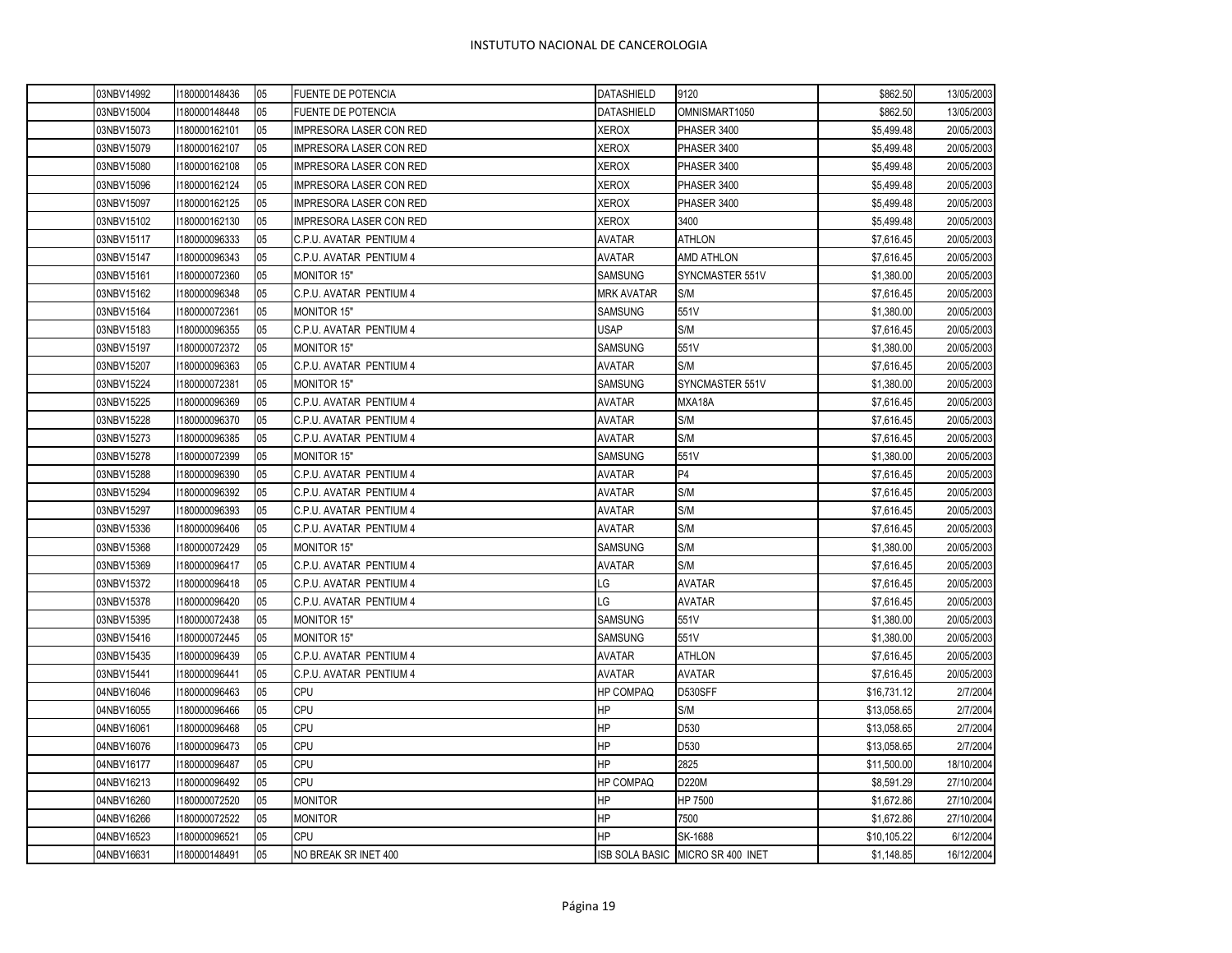| 04NBV16632 |            | 1180000148492 | 05 | NO BREAK SR INET 400                                 | <b>CENTRA</b>         | M800              | \$1,148.85  | 16/12/2004 |
|------------|------------|---------------|----|------------------------------------------------------|-----------------------|-------------------|-------------|------------|
| 04NBV16633 |            | 1180000148493 | 05 | NO BREAK SR INET 400                                 | CENTRA                | M800              | \$1,148.85  | 16/12/2004 |
| 04NBV16634 |            | 1180000148494 | 05 | NO BREAK SR INET 400                                 | <b>ISB SOLA BASIC</b> | MICRO SR-400 INET | \$1,148.85  | 16/12/2004 |
| 04NBV16635 |            | 1180000148495 | 05 | NO BREAK SR INET 400                                 | <b>REICHERT</b>       | S/M               | \$1,148.85  | 16/12/2004 |
| 04NBV16637 |            | 1180000148497 | 05 | NO BREAK SR INET 400                                 | ISB SOLA BASIC        | MICRO SR 400 INET | \$1,148.85  | 16/12/2004 |
| 04NBV16645 |            | 1180000148505 | 05 | NO BREAK SR INET 400                                 | <b>SOLA BASIC</b>     | S/M               | \$1,148.85  | 16/12/2004 |
|            | 05NBV17056 | 1180000072571 | 05 | MONITOR DE 15"                                       | HP                    | HP 5500           | \$1,894.48  | 10/2/2005  |
| 05NBV17069 |            | 1180000096563 | 05 | CPU COMPUTADORA                                      | <b>HP COMPAQ</b>      | <b>D220MT</b>     | \$10,103.85 | 10/2/2005  |
| 05NBV17072 |            | 1180000096564 | 05 | CPU COMPUTADORA                                      | HP                    | 220MT             | \$10,103.85 | 10/2/2005  |
| 05NBV17075 |            | 1180000096565 | 05 | CPU COMPUTADORA                                      | <b>HP COMPAQ</b>      | D220MT            | \$10,103.85 | 10/2/2005  |
| 05NBV17080 |            | 1180000072579 | 05 | MONITOR DE 15"                                       | HP                    | S/M               | \$1,894.48  | 10/2/2005  |
|            | 05NBV17140 | 1180000072599 | 05 | MONITOR DE 15"                                       | HP                    | 5500              | \$1,894.48  | 10/2/2005  |
| 05NBV17147 |            | 1180000096589 | 05 | <b>CPU COMPUTADORA</b>                               | HP                    | D220MT            | \$10,103.85 | 10/2/2005  |
| 05NBV17161 |            | 1180000072606 | 05 | MONITOR DE 15"                                       | ΗP                    | S/M               | \$1,894.48  | 10/2/2005  |
| 05NBV17162 |            | 1180000096594 | 05 | CPU COMPUTADORA                                      | ΗP                    | S/M               | \$10,103.85 | 10/2/2005  |
| 05NBV17163 |            | 1180000112599 | 05 | TECLADO                                              | HP                    | SK-1688           | \$631.49    | 10/2/2005  |
| 05NBV17172 |            | 1180000148519 | 05 | NO-BREAK                                             | <b>SOLA BASIC</b>     | <b>INET 800</b>   | \$1,473.64  | 10/2/2005  |
| 05NBV17636 |            | 1180000072611 | 05 | <b>MONITOR 14"</b>                                   | <b>COMPAQ</b>         | V570              | \$3,819.67  | 13/7/2005  |
| 05NBV17637 |            | 1180000096598 | 05 | <b>CPU COMPUTADORA</b>                               | ΗP                    | S/M               | \$20,371.54 | 13/7/2005  |
| 05NBV17638 |            | 1180000112604 | 05 | TECLADO                                              | <b>GENIUS</b>         | K645              | \$1,273.22  | 13/7/2005  |
| 05NBV17750 |            | 1180000162148 | 05 | <b>IMPRESORA LASERJET</b>                            | HP                    | 1320 N            | \$9,165.33  | 21/7/2005  |
| 05NBV17802 |            | 1180000190018 | 05 | SWITCH 24 PUERTOS                                    | 3COM                  | 4400 SE           | \$2,990.00  | 9/8/2005   |
| 05NBV17803 |            | 1180000190019 | 05 | SWITCH 24 PUERTOS                                    | 3COM                  | 4400 SE           | \$2,990.00  | 9/8/2005   |
| 05NBV17804 |            | 1180000190020 | 05 | SWITCH 24 PUERTOS                                    | 3COM                  | S/M               | \$2,990.00  | 9/8/2005   |
| 05NBV17967 |            | 1180000148572 | 05 | FUENTE DE POTENCIA P/PC                              | <b>SOLA BASIC</b>     | CENTRA 600        | \$617.55    | 24/8/2005  |
| 05NBV17968 |            | 1180000148573 | 05 | FUENTE DE POTENCIA P/PC                              | SOLA BASIC            | CENTRA600         | \$617.55    | 24/8/2005  |
|            | 05NBV17969 | 1180000148591 | 05 | FUENTE DE POTENCIA P/PC                              | <b>SOLA BASIC</b>     | S/M               | \$617.55    | 24/8/2005  |
| 05NBV17970 |            | 1180000148574 | 05 | FUENTE DE POTENCIA P/PC                              | <b>SOLA BASIC</b>     | S/M               | \$617.55    | 24/8/2005  |
| 05NBV17971 |            | 1180000148575 | 05 | FUENTE DE POTENCIA P/PC                              | <b>SOLA BASIC</b>     | S/M               | \$617.55    | 24/8/2005  |
| 05NBV17972 |            | 1180000148592 | 05 | FUENTE DE POTENCIA P/PC                              | <b>SOLA BASIC</b>     | XR-21-801         | \$617.55    | 24/8/2005  |
| 05NBV17973 |            | 1180000148576 | 05 | FUENTE DE POTENCIA P/PC                              | <b>SOLA BASIC</b>     | INET 800          | \$617.55    | 24/8/2005  |
| 06NBV19387 |            | 1180000148713 | 05 | NO-BREAK C/REG.INTEGRADO 800VA 4 CONTACOTS           | <b>SOLA BASIC</b>     | S/M               | \$2,093.00  | 08/11/2006 |
| 06NBV19390 |            | 1180000148716 | 05 | NO-BREAK C/REG.INTEGRADO 800VA 4 CONTACOTS           | <b>SOLA BASIC</b>     | MICRO SR800       | \$2,093.00  | 08/11/2006 |
| 06NBV19393 |            | 1180000148719 | 05 | NO-BREAK C/REG.INTEGRADO 800VA 4 CONTACOTS           | ISB SOLA BASIC        | MICRO SR 800 INET | \$2,093.00  | 08/11/2006 |
| 06NBV19398 |            | 1180000148724 | 05 | NO-BREAK C/REG.INTEGRADO 800VA 4 CONTACOTS           | <b>ISB SOLA BASIC</b> | MICROS 800 RINET  | \$2,093.00  | 08/11/2006 |
| 06NBV19401 |            | 1180000148727 | 05 | NO-BREAK C/REG.INTEGRADO 800VA 4 CONTACOTS           | ISB SOLA BASIC        | S/M               | \$2,093.00  | 08/11/2006 |
| 06NBV19405 |            | 1180000148731 | 05 | NO-BREAK C/REG.INTEGRADO 800VA 4 CONTACOTS           | <b>ISB SOLA BASIC</b> | MICROSRINET 800   | \$2,093.00  | 08/11/2006 |
| 06NBV19408 |            | 1180000148734 | 05 | NO-BREAK C/REG.INTEGRADO P/SERVIDOR 1500 VA 980WATTS | <b>ISB SOLA BASIC</b> | S/M               | \$9,027.50  | 10/11/2006 |
| 06NBV19409 |            | 1180000148735 | 05 | NO-BREAK C/REG.INTEGRADO P/SERVIDOR 1500 VA 980WATTS | ISB SOLA BASIC        | S/M               | \$9,027.50  | 10/11/2006 |
| 06NBV19456 |            | 1180000096706 | 05 | C. P. U. PORC. PENTIUM 4 A 2.8 GHZ DD 80 GB 7200 RPM | <b>DELL</b>           | OPTIPLEX GST      | \$11,152.30 | 13/11/2006 |
| 06NBV19480 |            | 1180000096714 | 05 | C. P. U. PORC. PENTIUM 4 A 2.8 GHZ DD 80 GB 7200 RPM | ΗP                    | <b>COMPAQ</b>     | \$11,152.30 | 13/11/2006 |
|            | 06NBV19500 | 1180000072747 | 05 | MONITOR CRT 17" NETRO/PLATA PARA PC PX849AA          | HP                    | HP 5500           | \$1,705.65  | 13/11/2006 |
| 06NBV19522 |            | 1180000096728 | 05 | C. P. U. PORC. PENTIUM 4 A 2.8 GHZ DD 80 GB 7200 RPM | HP                    | 7540              | \$11,152.30 | 13/11/2006 |